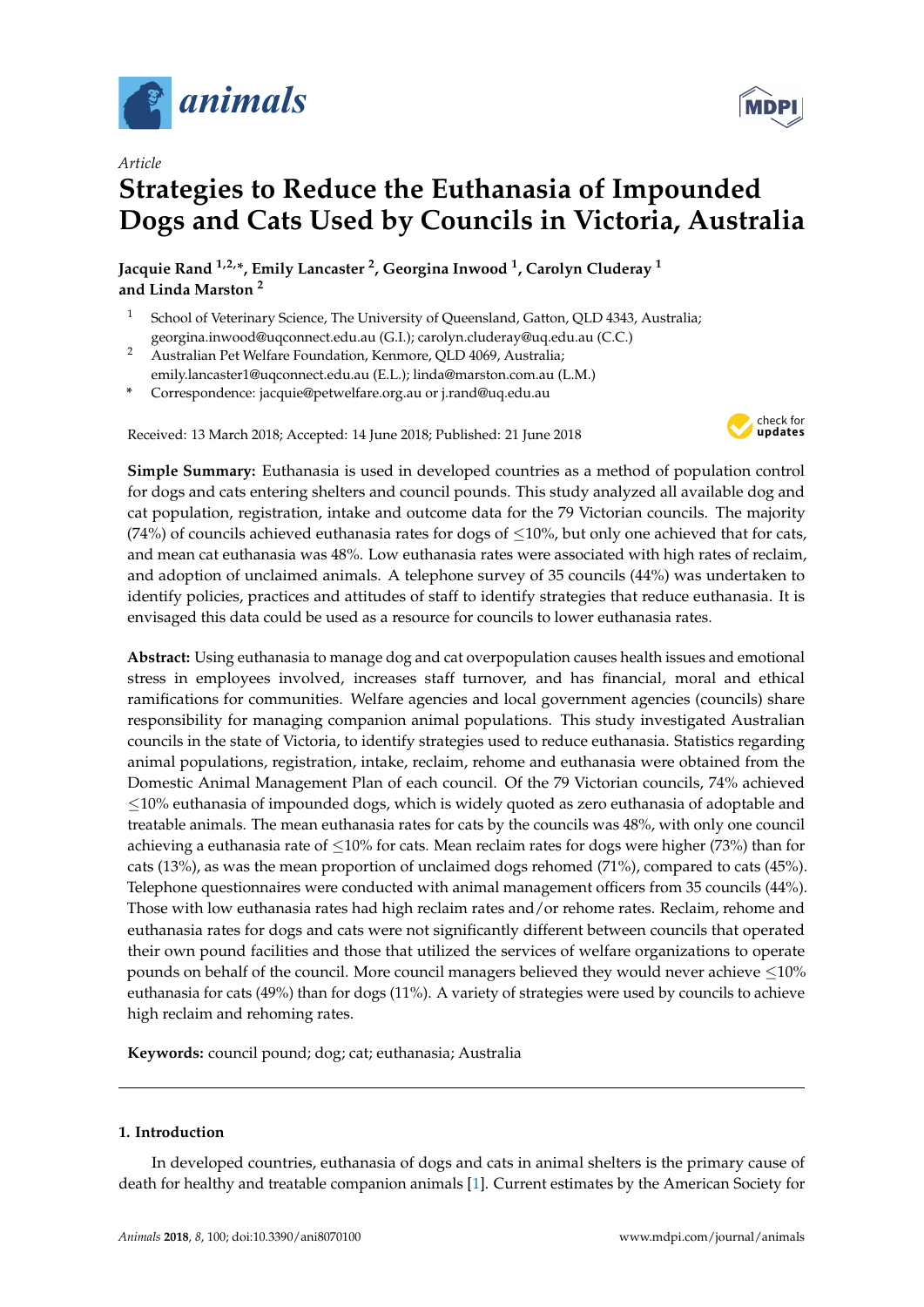the Prevention of Cruelty to Animals (ASPCA) are that approximately 6.5 million dogs and cats enter shelters across the United States of America (USA) each year, and that 1.5 million are euthanized [\[2\]](#page-30-1). In the year 2016–2017, the Royal Society for the Prevention of Cruelty to Animals (RSPCA) in Australia reported that 44,770 dogs and 53,912 cats entered their shelters nationally; and of these, 13% of dogs and 27% of cats were euthanized [\[3\]](#page-30-2).

Euthanasia of healthy and treatable animals imposes a significant cost, affecting the health and well-being of the shelter staff involved [\[4\]](#page-30-3), and has financial, moral, ethical and emotional ramifications for the community [\[5–](#page-30-4)[8\]](#page-30-5). Many workers involved in euthanasia develop perpetration-induced traumatic stress [\[4,](#page-30-3)[8\]](#page-30-5), which increases the risk of addictions and suicide, and leads to increased sick leave and staff turnover. This results in increased rehiring and retraining costs for the shelter [\[7\]](#page-30-6), and fosters a negative community attitude towards shelters and pounds [\[9\]](#page-30-7).

Addressing concerns surrounding euthanasia of stray and surrendered dogs and cats in shelters involves finding alternative strategies to decrease intake and increase the number released alive, either through reclaim by their owners, adoption, or transfer to a rescue group or other agency for adoption. In the USA, attempts to reduce euthanasia have focused on reducing the number of animals entering animal shelters, as this is associated with improved outcomes for animals [\[10\]](#page-30-8). For example, subsidized spay/neuter (sterilization) programs targeted to locations of high shelter intake have been shown to be effective in decreasing cat intake and euthanasia, although this had less of an impact on reducing dog intake and euthanasia [\[11](#page-30-9)[–13\]](#page-30-10). Targeted trap–neuter–return programs also assist in controlling urban stray cat populations, and reduce intake and subsequent euthanasia in shelters and council pounds [\[14–](#page-30-11)[16\]](#page-30-12).

In Australia, domestic animal welfare and management is regulated by state legislation. In the state of Victoria, legislation requires dogs and cats over three months of age to be micro-chipped, and the owner's contact details registered with a nationally recognized database. Animals must also be annually registered (licensed) with the council (local government authority similar to a county in the USA) where the animal resides. Under the Victorian Domestic Animals Act 1994, councils have discretionary power to implement local laws to set dog and cat registration fees, and set fines for breaches of their local laws in relation to dog and cat management. Some councils require dogs and/or cats to be sterilized, and some councils have night-time cat curfews. Councils set limits on the number of each species of animal that can be registered at an address, and can ban pet ownership from environmentally sensitive areas. If dogs and cats are found wandering at large outside their property, the owner is liable for a financial penalty designated by the council. Councils also have the power to impose financial penalties on those who harbor unregistered (unlicensed) pets at their residence, or are in possession of unregistered dogs or cats, although compliance may be modest, and lower for cats than dogs [\[17\]](#page-30-13).

Enforcement of state legislation and council by-laws is the responsibility of local officials in each council area, who may also have other local duties such as parking control. Such local officials, commonly known as animal management officers, frequently deal with compliance issues and educate owners about responsible pet ownership. In addition, they investigate and deal with animal complaints from the public on issues such as dog attacks, animals at large, strays on property and barking dogs.

Councils are also involved in managing lost and unwanted dogs and cats. Under Victorian legislation, councils must hold unidentified stray dogs and cats for a minimum of eight days, during which owners can reclaim their animal. However, after this time the animal becomes the property of the council, which can then choose to rehome the animal, transfer it to a welfare organization or rescue group, or euthanize it. Many councils choose not to operate their own impound facilities, instead outsourcing this to animal welfare agencies. In these situations, some councils provide physical facilities, and welfare agency staff manage the operation, while others transfer animals immediately (or within 48 h) to off-site facilities owned and operated by welfare organizations. A minority of councils perform all processes from admission to discharge or euthanasia on their premises, and are commonly called a council pound. Although impounded animals legally remain the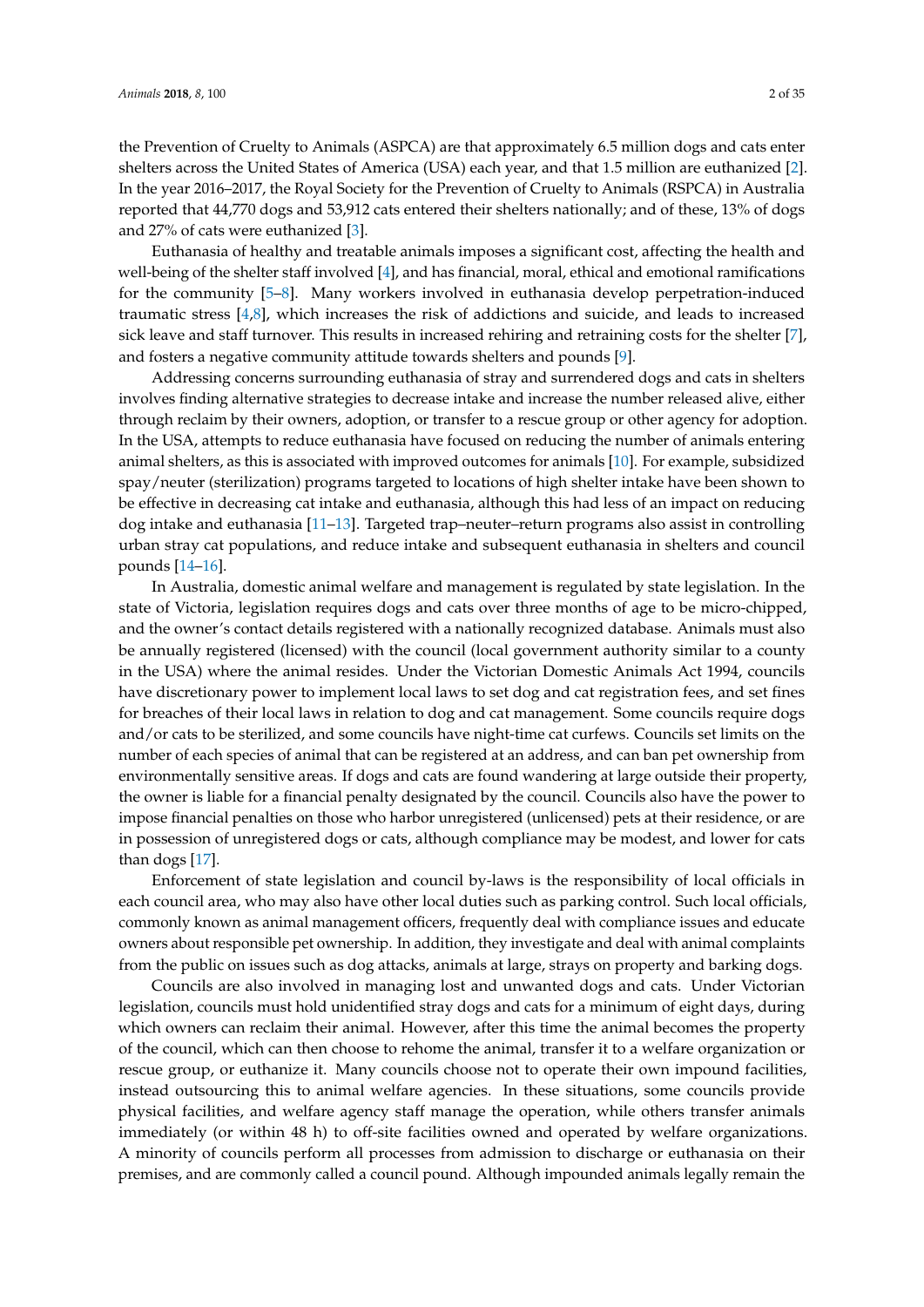council's responsibility for a minimum of eight days, some contract welfare organizations to attempt reunification of animals with their owners, rather than allocate internal resources to this endeavor.

The Victorian Government has implemented several initiatives to promote and maintain animal welfare. For example, councils have discretion to offer alternatives to convictions and fines for breaches of the Act. For dogs, this can include undertaking compulsory training in responsible dog ownership, known as the Responsible Dog Ownership Course. The course is administered online, and aims to educate dog owners about their rights and responsibilities, as well as their dog's welfare requirements. Other initiatives recently introduced include legislation to prevent puppy farms, and restrict the sale of dogs and cats in pet shops to those sourced from registered pounds, animal shelters or foster carers (although this legislation was not in place at the time the survey was conducted). A small portion of annual registration fees collected by councils is allocated to the state government to pay for the promotion of responsible dog or cat ownership and animal welfare, research into domestic animals management and the administration of the Domestic Animals Act 1994.

In addition to these initiatives, Victorian councils are required (under Section 68A of the Domestic Animals Act 1994) to prepare a Domestic Animal Management (DAM) Plan every four years. This plan must outline programs, services and strategies the council intends to pursue to address overpopulation and high euthanasia rates for dogs and cats within its municipality [\[18\]](#page-30-14). Although not mandatory, most Victorian councils report intake and outcome statistics for dogs and cats originating from their council area, providing a valuable database to analyze. Based on intake and outcome data from the 2013–2017 DAM Plans (data not shown), some councils were achieving euthanasia rates for dogs ≤10%, while others were euthanizing 45–55% of dogs and over 90% of cats. Although obvious factors which impact euthanasia are the proportion of animals reclaimed by owners, and the proportion found new homes (adopted), the number of animals admitted (intake) also impacts on the proportion euthanized [\[10\]](#page-30-8). Currently, there are no reports analyzing the publicly-available Victorian DAM Plan data, to assist in identifying strategies employed by councils that result in reduced admissions and euthanasia, and increased reclaim and rehoming rates.

The aims of this study were, firstly, to analyze data from the current 2017–2021 DAM Plans of all 79 Victorian councils with available data; and secondly, to conduct a survey to examine policies, practices and attitudes of council staff. It is anticipated that by benchmarking performance relating to intake and outcomes, and by identifying innovative strategies used by councils, this may serve as a guide for councils and welfare agencies regarding effective use of resources to reduce animal admissions, and improve expected outcomes for all dogs and cats admitted.

#### **2. Materials and Methods**

This two-part study was approved by the University of Queensland Animal Ethics Committee (#2015000738). In the first part of the study, data relating to dog and cat admissions, as well as numbers reclaimed, rehomed, and euthanized, were recorded from the DAM Plan of each council for the year 2016–2017 (or if unavailable, the year 2015–2016). Those with no available DAM Plan data for the relevant years were contacted via telephone or email to provide the relevant statistics. The number of dogs and cats registered (licensed) and registration costs were also obtained for each council using website information. Socio-economic status on a 1–10 scale was obtained for each council from the Know-Your-Council website [\[19\]](#page-30-15). For calculation of the scores, the Victorian Government inputs data from various council data annual reports and uses the Index of Relative Socio-Economic Disadvantage which summarizes 17 different measures, such as income, education, unemployment and unskilled occupations [\[20\]](#page-30-16).

Councils across Victoria face a variety of factors that influence their ability to manage dogs and cats in their respective regions. Given the variation between councils in metropolitan and regional areas, council classifications were used to examine whether demographical factors contributed to the results. The classifications used were based on the Australian Classification of Local Governments [\[21\]](#page-30-17). Local government areas (councils) in all Australian states are classified according to their population,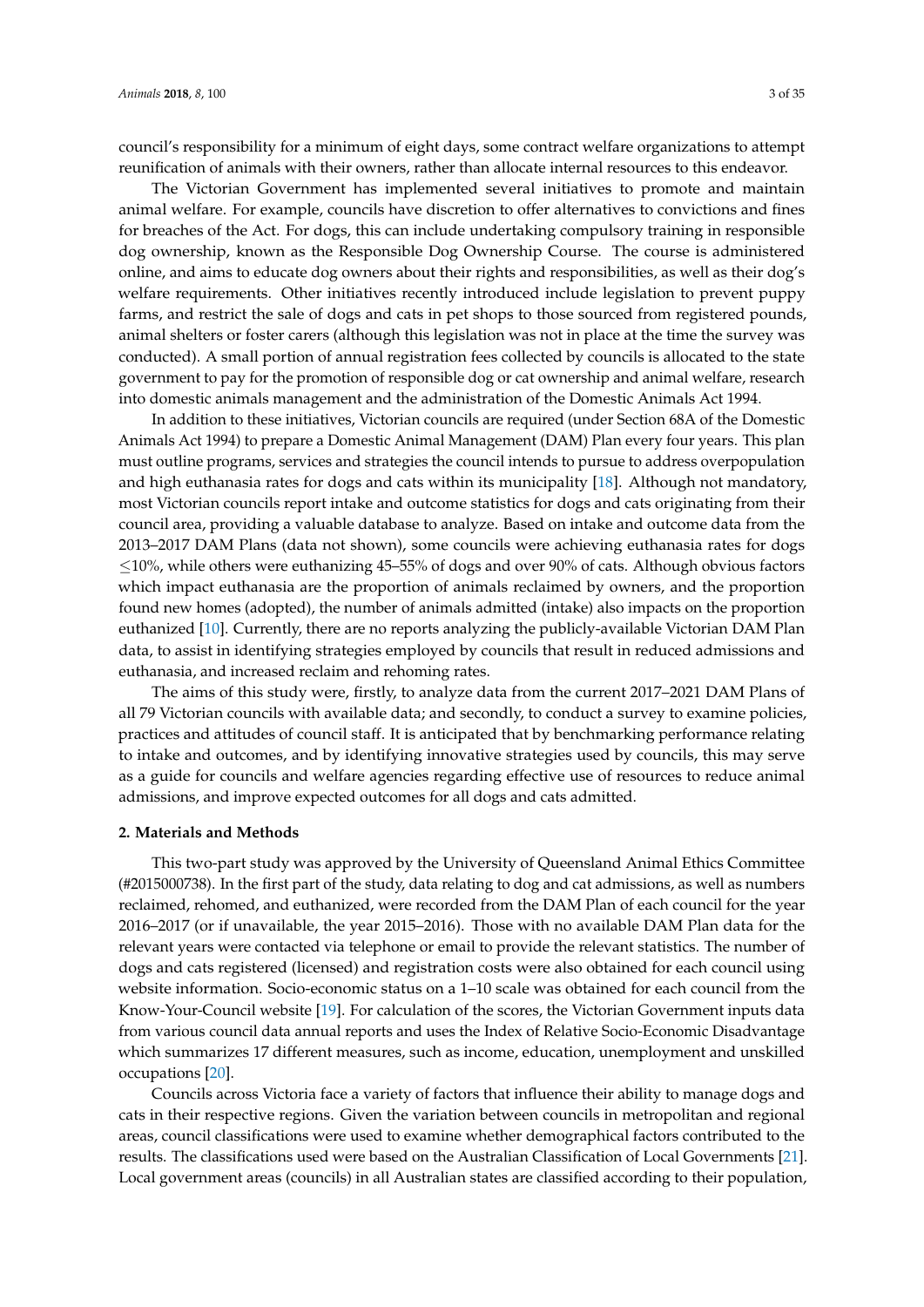population density and proportion of rural and urban populations. Urban areas are classified as capital cities, metropolitan developed, regional towns/cities, or fringes; and rural areas are classified as agricultural, remote or significant growth areas. For the analyses, the capital city (Melbourne) was included in the urban metropolitan development category, and all rural subcategories were grouped into a single rural category.

In our study, we also report the proportion of unclaimed dogs adopted as it is a more meaningful measure of adoption activities, because of the influence of return to owner on the proportion of intake adopted. Efforts to rehome animals are masked when reclaim rates are high, and if highly variable between facilities, using proportion of intake adopted precludes meaningful comparison of adoption efficacies between sites.

The second part of the study consisted of a survey of council animal management staff about policies, practices and beliefs, to identify strategies used to decrease dog and cat admissions and euthanasia in council pounds. A survey was undertaken in 2015–2016 of councils across Victoria. The survey was divided into 16 sections comprising questions on the following topics: animal management and processing practices; promotion of responsible pet ownership; attitudes towards rehoming all treatable and adoptable dogs and cats; feral and stray cat management; and attitudes towards trap–neuter–return programs. During the questionnaire development, a pilot study was performed at a local government facility in Queensland, where the survey design was refined and language clarified. The questionnaire was modified accordingly.

From 1 May 2015 to 30 September 2015, all 79 councils were contacted to invite their participation in a telephone questionnaire. Most councils were contacted by telephone, but due to difficulty contacting key staff and time constraints, some were emailed. A person was identified from each council with an appropriate level of knowledge regarding local pound protocol and operations. A copy of the survey was sent to each council which agreed to participate, and a time was established to conduct the survey. Telephone questionnaires were completed by three investigators (GI, LM, CC). Responses were recorded in writing at the time of the interview, and entered in an electronic spreadsheet. Participation was voluntary, and participants were informed that their non-publically available data would be de-identified when reported, unless the council expressly gave permission for the data to be published. Most questionnaires were completed by phone between May 2015 and December 2016, with a few completed by email. An overall participation rate of 44% (35/79) was achieved.

Participants were informed that overseas there had been some success in controlling unowned cat populations. They were provided with the URL of a paper describing the outcome of such a program in San Jose, USA [\[12\]](#page-30-18). In that study, cat intake into shelters was reduced in programs where stray cats were sterilized and then returned to the location where they were found. Participants were then asked about their attitudes towards a trap–neuter–return (TNR) program, and if they thought it could be effective in urban areas of Australia.

Descriptive statistics reported in all tables include means, standard deviations, medians, quartiles, percentages and proportions; with medians presented in text for all intake and outcome statistics, given the skewed nature of the data. Statistics for total intake represent all dogs and cats admitted to councils, regardless of outcome. The proportion of each outcome (i.e., reclaimed, rehomed and euthanized) were calculated using an adjusted intake that excluded the following animals: Stolen/escaped; unassisted deaths/deceased on entry; and animals being processed/held or fostered at time of statistics publication and therefore would be accounted for in the following year of data).

Due to the unequal sample sizes and variances between demographic and facility groups, the non-parametric Kruskal–Wallis one-way analysis of variance (ANOVA) for independent samples was used to analyze all population, registration, intake and outcome data. The significance values were adjusted by the Bonferroni correction for multiple tests. Step-down follow-up analyses were undertaken for significant results to identify where the differences were. Independent *t*-tests were used to compare registration prices for entire and sterile dogs and cats in high and low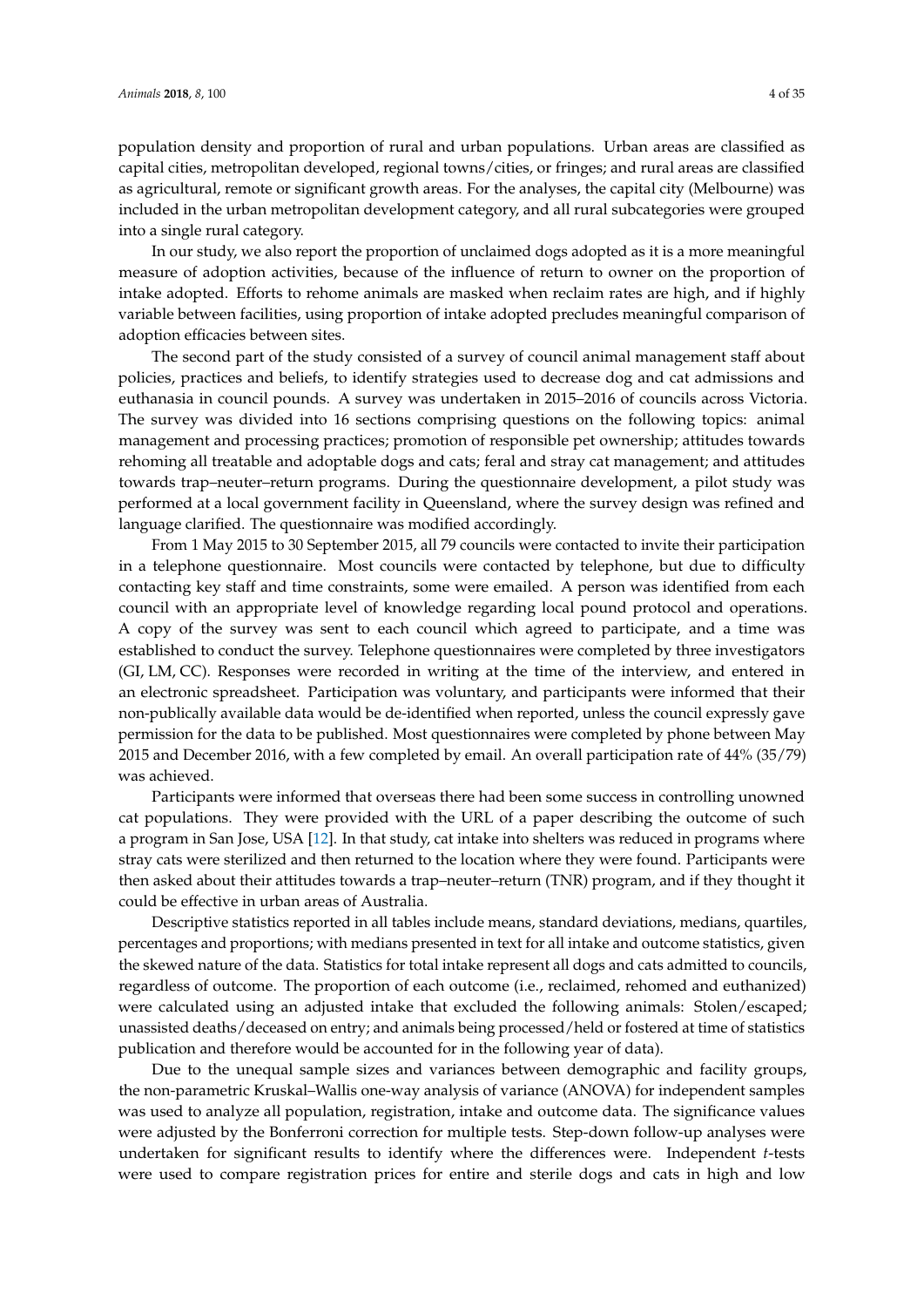socio-economic areas. The non-parametric statistic Spearman's correlation coefficient was used to test whether the proportion of dogs and cats euthanized was associated with animal intake per 1000 residents; and if the proportion reclaimed or proportion of unclaimed animals rehomed were associated with the proportion euthanized. Chi-square analysis was used to evaluate the relationship between attitudes of councils towards euthanasia and rehoming rates (above or below state average). Analyses were performed using IBM SPSS Statistics for Windows (version 25, 2017); and for all analyses, the significance level was  $p \leq 0.05$ . Methods used to increase reclaim and rehoming in our survey cohort are descriptively reported, because only six of the 35 councils surveyed were full-service operations that operated their own pound facilities and managed their rehoming programs.

## **3. Results**

## *3.1. Demographic Information for the State and Survey Cohort*

Overall, human populations in the council areas ranged from 2904–313,521 (Table [1\)](#page-4-0). Urban metropolitan developed and fringe areas had the largest human populations and were, on average, more than 10 times larger than rural agricultural populations (Table [A1\)](#page-28-0). These areas also had the highest total number of dogs and cats registered. Mean number of animals registered was 150 dogs/1000 residents and 43 cats/1000 residents. Socio-economic status of councils varied from a low of 1 to a high of 10 across the state, with a mean of 5.6; and urban regional and rural agricultural councils had a significantly lower socio-economic status than urban metropolitan developed and fringe areas (H(3) = 27.971, *p* < 0.001).

<span id="page-4-0"></span>**Table 1.** Human and animal population and registration information for councils in the state  $(n = 79)$ and in the survey cohort  $(n = 35)$ , obtained from Domestic Animal Management (DAM) Plans, council websites or via personal communication using data for the year 2016–2017 where available (or 2015–2016).

|                                   |        | All Councils in State $(n = 79)$ | Survey Cohort of Councils ( $n = 35$ ) |                   |                   |        |           |        |                   |                   |  |
|-----------------------------------|--------|----------------------------------|----------------------------------------|-------------------|-------------------|--------|-----------|--------|-------------------|-------------------|--|
| <b>Statistic</b>                  | Mean   | SD                               | Median                                 | Lower<br>Ouartile | Upper<br>Ouartile | Mean   | <b>SD</b> | Median | Lower<br>Ouartile | Upper<br>Ouartile |  |
| Residents <sup>1</sup>            | 78.207 | 72,449                           | 45.426                                 | 2904-16.066       | 139,511-313,521   | 90.439 | 72.794    | 74.329 | 2904-33.317       | 139,511-313,521   |  |
| Households <sup>2</sup>           | 29,956 | 26,193                           | 17.737                                 | 1407-6699         | 54,556-102,334    | 35,259 | 26,772    | 31,523 | 1407-15.089       | 55,135-102,334    |  |
| Socioeconomic status <sup>3</sup> | 5.6    | 2.8                              | 6.0                                    | $1.0 - 3.0$       | $8.0 - 10.0$      | 5.9    | 2.9       | 6.0    | $1.0 - 3.0$       | $8.0 - 10.0$      |  |
| Dogs                              |        |                                  |                                        |                   |                   |        |           |        |                   |                   |  |
| Population <sup>4</sup>           | 15,641 | 14,490                           | 9085                                   | 581-3213          | 27,902-62,704     | 18,088 | 14,559    | 14,866 | 581-6663          | 27,902-62,704     |  |
| Registered                        | 8723   | 7138                             | 7499                                   | 613-2794          | 11,777-31,246     | 11,170 | 8306      | 10,617 | 613-4901          | 13,193-31,246     |  |
| Registered/1000 humans            | 149.8  | 64.3                             | 162.5                                  | $17.0 - 91.0$     | 192.0-336.0       | 150.0  | 61.8      | 157.0  | $21.0 - 102.0$    | 192.0-336.0       |  |
| Registration (\$) entire          | 133.20 | 37.20                            | 127.50                                 | 58.50-111.00      | 153.00-285.00     | 142.10 | 43.10     | 130.00 | 58.50-114.50      | 170.00-285.00     |  |
| Registration (\$) sterile         | 41.90  | 9.90                             | 41.50                                  | 15.00-36.50       | 50.00-74.50       | 43.70  | 9.70      | 41.00  | 19.50-38.00       | 50.00-74.50       |  |
| Cats                              |        |                                  |                                        |                   |                   |        |           |        |                   |                   |  |
| Population <sup>4</sup>           | 12,513 | 11,592                           | 7268                                   | 465-2571          | 22,322-50,163     | 14,470 | 11.647    | 11.893 | 465-5331          | 22,322-50,163     |  |
| Registered                        | 2797   | 2325                             | 2084                                   | $111 - 712$       | 4652-9627         | 3465   | 2523      | 3210   | 111-1603          | 5198-9627         |  |
| Registered/1000 humans            | 42.6   | 15.6                             | 42.0                                   | $4.0 - 33.5$      | $50.5 - 81.0$     | 41.5   | 14.0      | 41.0   | $11.0 - 34.0$     | $50.0 - 81.0$     |  |
| Registration (\$) entire          | 111.70 | 32.20                            | 110.50                                 | 47.00-93.00       | 132.00-190.00     | 120.00 | 30.00     | 120.00 | 47.00-102.00      | 139.00-190.00     |  |
| Registration (\$) sterile         | 34.90  | 9.50                             | 36.00                                  | 10.00-30.00       | 40.00-57.00       | 37.60  | 8.50      | 37.00  | 12.00-33.00       | 42.00-57.00       |  |

Notes: <sup>1</sup> Human population data from the Australian Bureau of Statistics 2016 Census.<sup>2</sup> Household data from the Victoria State Government population and household projections [\[22\]](#page-30-19). <sup>3</sup> Socio-economic status based on 1–10 scale (with 1 being the highest level of socio-economic disadvantage and 10 being the lowest level of socio-economic disadvantage) [\[19\]](#page-30-15). <sup>4</sup> Estimated dog and cat population in 2016 calculated using 20 dogs and 16 cats per 100 residents [\[23\]](#page-31-0).

Results of independent *t*-tests showed the price of registration for entire dogs was significantly higher for those in high socio-economic areas (6–10 on the 10 point scale) (M = \$144.49, SD = \$39.88) compared with lower socio-economic areas (1–5 on the 10 point scale) ( $M = $120.69$ ,  $SD = $29.83$ )  $(t/76) = 2.959$ ,  $p = 0.004$ ). For sterilized dogs, registration was also significantly higher for those in high socio-economic areas ( $M = $44.92$ ,  $SD = $10.48$ ) compared with lower socio-economic areas ( $M = $38.48$ , SD =  $$8.13$ ) ( $t(77)$  = 3.017,  $p = 0.003$ ). There was no significant difference in mean price for an entire cat for those in high or low socio-economic areas ( $M = $116.33$ ,  $SD = $32.02$  versus  $M = $107.30$ ,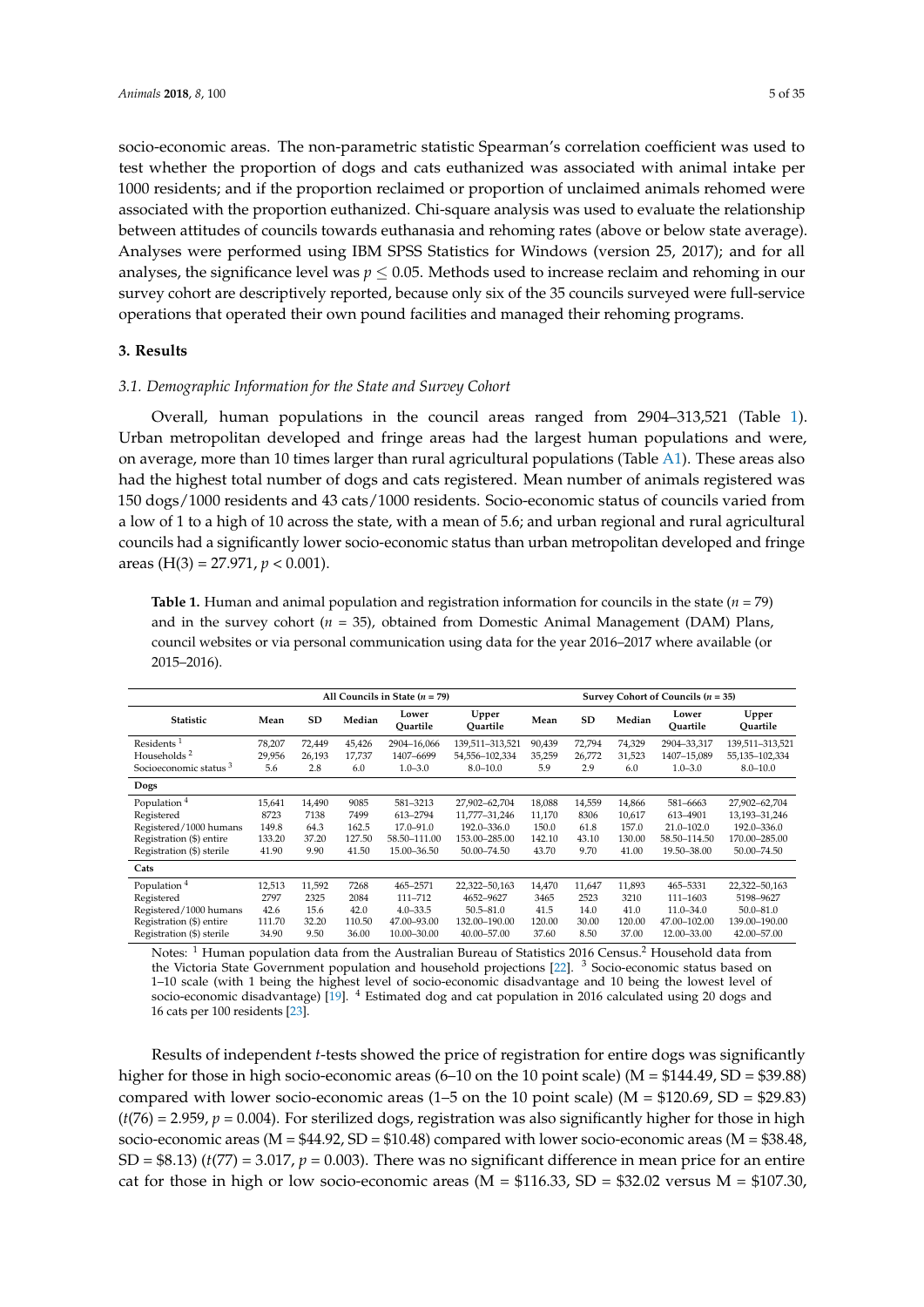SD = \$32.13) (*t*(68) = 1.178, *p* = 0.243); or for a sterile cat (M = \$35.03, SD = \$9.40 versus M = \$34.85,  $SD = $9.65$ ) ( $t(77) = 0.084$ ,  $p = 0.933$ ). While all councils offered pensioner concessions of 50% for registrations, this did not include Health Care Card holders, who are low income earners. Three out of the 35 councils surveyed were noted as requiring all newly registered dogs and cats to be sterilized, and a further 14 had this requirement for all newly registered cats.

## *3.2. Categorization of Participating Councils by Type of Animal Management Operation*

Over half (66%) of the 35 councils in our survey cohort outsourced dog and cat care to an animal welfare agency immediately, or within 48 h of admission (immediate transfer); 17% ran the entire pound operation from admission to discharge/euthanasia (full-service); 11% held dogs and cats at the council facilities for the eight-day mandatory holding period and then transferred them to an animal welfare agency (hold); and 6% held dogs for the eight-day holding period but immediately transferred cats to an animal welfare agency (Table [2\)](#page-5-0). In all demographic areas, immediate transfer operations were the most common service type.

<span id="page-5-0"></span>

| <b>Service Type</b>                                                 | Total           | Urban<br>Metropolitan<br>Developed | Urban Fringe   | Urban<br><b>Regional Town/City</b> | Rural<br>Agricultural |
|---------------------------------------------------------------------|-----------------|------------------------------------|----------------|------------------------------------|-----------------------|
| Full-service (8 day hold period<br>and rehoming)                    | $17\%$ , 6/35   | $9\%$ , $1/11$                     | $20\%$ , $1/5$ | $15\%$ , $2/13$                    | $33\%, 2/6$           |
| <b>Hold</b> (transfer to welfare agency<br>after 8 day hold period) | $11\%$ , $4/35$ | $0\%$                              | $0\%$          | $31\%, 4/13$                       | $0\%$                 |
| Immediate transfer (to welfare<br>agency immediately/within 48 h)   | $66\%$ , 23/35  | $91\%$ , $10/11$                   | $60\%, 3/5$    | 54%, 7/13                          | $50\%$ , $3/6$        |
| Hold dogs & immediate<br>transfer cats                              | $6\%, 2/35$     | $0\%$                              | $20\%, 1/5$    | $0\%$                              | $17\%, 1/6$           |
| Total                                                               | 100%            | 31%, 11/35                         | 14%, 5/35      | 37%, 13/35                         | 17%, 6/35             |

**Table 2.** Type of animal management operation for each council demographic development type.

Of those councils transferring to welfare organizations (83%, 29/35), either immediately or after the eight-day holding period, most were to the Lost Dogs Home (31%, 9/29), RSPCA (28%, 8/29) and Animal Aid (14%, 4/29). Some of the other organizations included: Blue Cross; Maneki Neko Cat Rescue; Cat Protection Society; Geelong Animal Welfare Society; Pets Haven; and local veterinarians. Some councils that operated their own pounds also transferred animals to welfare organizations on an ad hoc basis for adoption. Victorian legislation stipulates that animals must be sterilized, vaccinated and micro-chipped prior to adoption [\[24\]](#page-31-1). Aside from meeting these legislative requirements, only 15% (4/27) of these councils reported having key performance indicators (KPI's) incorporated into the contract regarding rehoming or euthanasia targets for animals.

## *3.3. Intake and Outcome Data for Impounded Dogs and Cats*

## 3.3.1. Dog and Cat Intake

Based on DAM Plan data, median dog admissions for the state were 6.5 dogs/1000 residents, but ranged widely for individual councils from 0.7 to 24.6/1000 residents (Table [3\)](#page-6-0). For cats, median intake was 6.5 cats/1000 residents, also ranging widely between councils from 0 to 27.6 cats/1000 residents. The highest quartile had intake rates of 10.4 or more dogs and 10.5 or more cats/1000 residents. For the survey cohort, median admissions were similar to the state average for dogs (6.6 versus 6.5 dogs/1000 residents), but lower for cats (5.7 versus 6.5 cats/1000 residents). Urban regional and rural agricultural areas had significantly higher median intakes than urban metropolitan developed and fringe areas of both dogs (10.9 and 7.2 versus 2.5 and 4.9 dogs/1000 residents respectively  $[H(3) = 43.170, p \le 0.001]$  and cats (10.1 and 9.5 versus 1.9 and 4.3 cats/1000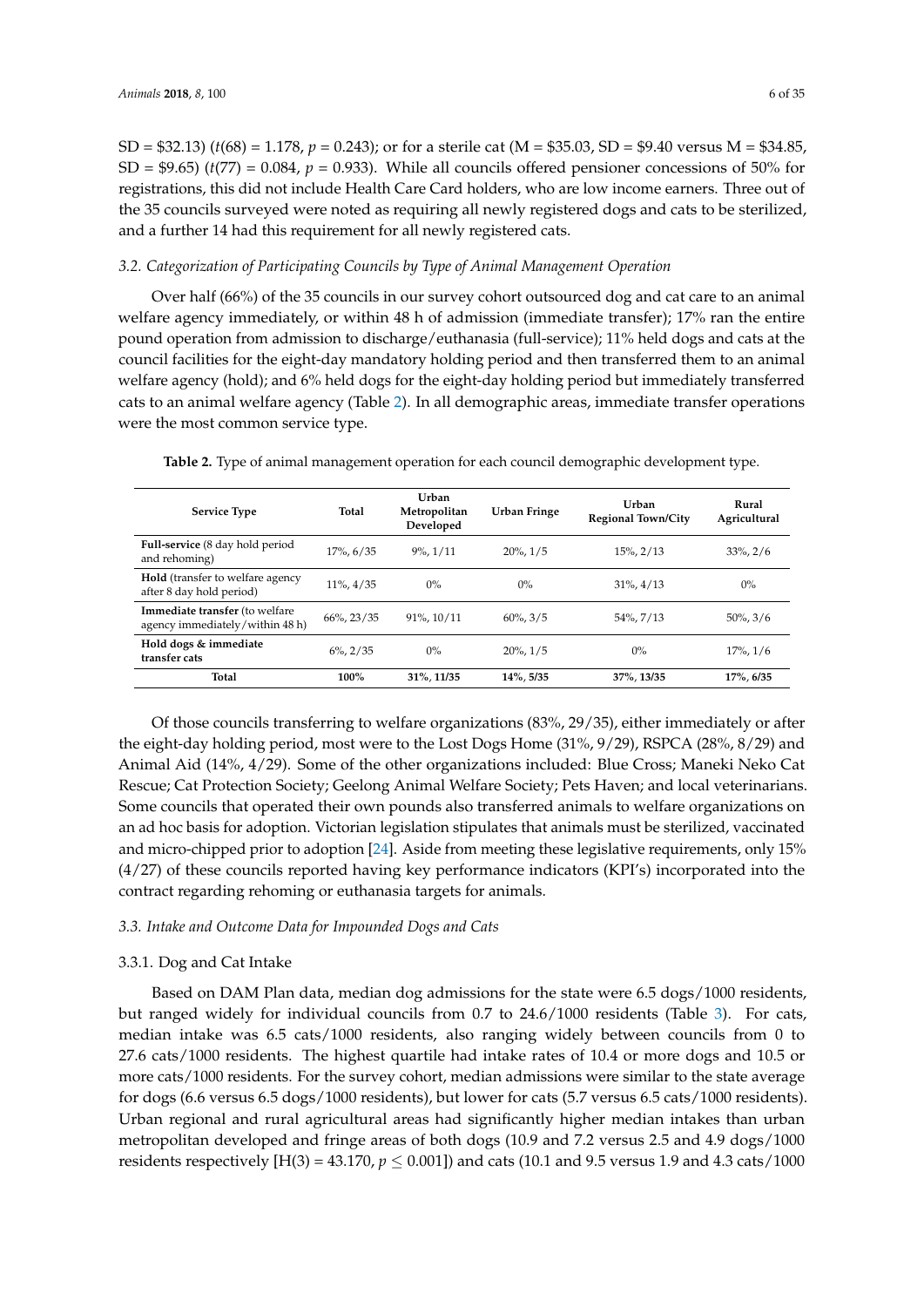residents respectively  $[H(3) = 34.574, p \le 0.001]$ ) (Table [A2\)](#page-29-0). Based on the survey data, there was no significant difference in dog and cat intake between operation types (Table [4\)](#page-7-0).

<span id="page-6-0"></span>**Table 3.** Dog and cat admissions for councils in state (*n* = 70) and in survey cohort (*n* = 35/79) and percentages of animals reclaimed, rehomed and euthanized, using the latest data available for the year 2016–2017 (or if not available, 2015–2016) obtained from the Domestic Animal Management (DAM) Plan or website of each council, or via personal communication.

|                                   |      |           | State $(n = 70/79)$ # |                   |                   |      | Survey Cohort ( $n = 35/79$ ) |        |                   |                   |  |  |  |
|-----------------------------------|------|-----------|-----------------------|-------------------|-------------------|------|-------------------------------|--------|-------------------|-------------------|--|--|--|
| <b>Statistic</b>                  | Mean | <b>SD</b> | Median                | Lower<br>Quartile | Upper<br>Ouartile | Mean | <b>SD</b>                     | Median | Lower<br>Quartile | Upper<br>Ouartile |  |  |  |
| Dogs                              |      |           |                       |                   |                   |      |                               |        |                   |                   |  |  |  |
| Total intake                      | 427  | 423       | 277                   | $6 - 129$         | 554-2196          | 551  | 488                           | 399    | $6 - 192$         | 837-2196          |  |  |  |
| Intake/1000 humans                | 7.5  | 5.5       | 6.5                   | $0.7 - 3.2$       | $10.4 - 24.6$     | 7.2  | 4.7                           | 6.6    | $0.7 - 3.6$       | $10.6 - 20.5$     |  |  |  |
| Proportion reclaimed              | 73.1 | 17.2      | 77.4                  | $32.6 - 61.0$     | 86.8-100.0        | 73.6 | 18.0                          | 80.8   | 32.6-59.8         | 86.8-100          |  |  |  |
| Proportion rehomed                | 19.0 | 13.0      | 15.8                  | $0.0 - 9.1$       | $26.9 - 52.1$     | 19.7 | 14.0                          | 16.4   | $0.0 - 8.8$       | $28.5 - 52.1$     |  |  |  |
| Proportion euthanized             | 8.0  | 7.7       | 6.2                   | $0.0 - 2.6$       | $10.6 - 40.2$     | 6.6  | 5.5                           | 4.8    | $0.0 - 2.1$       | $10.6 - 22.1$     |  |  |  |
| Proportion unclaimed rehomed *    | 71.3 | 16.3      | 71.7                  | $21.1 - 62.5$     | 83.6-100.0        | 73.9 | 11.6                          | 74.8   | $50.0 - 66.7$     | 83.6-91.5         |  |  |  |
| Proportion unclaimed euthanized * | 28.7 | 16.3      | 28.3                  | $0.0 - 16.4$      | 37.5-78.9         | 26.1 | 11.6                          | 25.2   | $8.5 - 16.4$      | $33.3 - 50.0$     |  |  |  |
| Cats                              |      |           |                       |                   |                   |      |                               |        |                   |                   |  |  |  |
| Total intake                      | 429  | 502       | 203                   | $0 - 127$         | 567-2182          | 490  | 496                           | 245    | $3 - 132$         | 777-2182          |  |  |  |
| Intake/1000 humans                | 7.6  | 6.0       | 6.5                   | $0.0 - 2.2$       | $10.5 - 27.6$     | 6.5  | 5.2                           | 5.7    | $0.5 - 1.7$       | $9.2 - 20.6$      |  |  |  |
| Proportion reclaimed              | 12.6 | 10.2      | 9.8                   | $0.0 - 5.4$       | 17.1-59.4         | 14.3 | 8.9                           | 12.6   | $0.0 - 7.8$       | $19.5 - 33.3$     |  |  |  |
| Proportion rehomed                | 39.2 | 22.6      | 38.8                  | $0.0 - 18.8$      | $59.1 - 81.3$     | 44.1 | 19.0                          | 51.7   | $7.7 - 24.8$      | 59.6-69.8         |  |  |  |
| Proportion euthanized             | 48.3 | 24.7      | 42.6                  | $6.5 - 28.4$      | 66.5-97.6         | 41.5 | 18.4                          | 33.6   | $11.3 - 28.4$     | 52.4-83.9         |  |  |  |
| Proportion unclaimed rehomed *    | 45.2 | 25.7      | 48.8                  | $0.0 - 24.0$      | 67.4-91.3         | 51.3 | 21.1                          | 57.6   | $8.4 - 29.0$      | $67.6 - 85.5$     |  |  |  |
| Proportion unclaimed euthanized * | 54.8 | 25.7      | 51.2                  | $8.7 - 32.6$      | 76.0-100.0        | 48.7 | 21.1                          | 42.4   | 14.5-32.4         | $71.0 - 91.6$     |  |  |  |

Notes: Statistics for total intake represent all dogs and cats admitted to councils, regardless of outcome. The proportion of each outcome (i.e., reclaimed, rehomed and euthanized) were calculated using an adjusted intake that excluded the following animals: Stolen/escaped; unassisted deaths/deceased on entry; and animals being processed/held or fostered at time of statistics publication and therefore would be accounted for in the following year of data). \* Percentage of unclaimed animals that were subsequently rehomed or euthanized. # Complete intake and outcome data could not be obtained in the DAM Plan of the following councils, and they were not provided when requested: Baw Baw; Golden Plains; Hindmarsh, Horsham; Indigo; Maribyrnong; Melton; Moorabool; and Wyndham.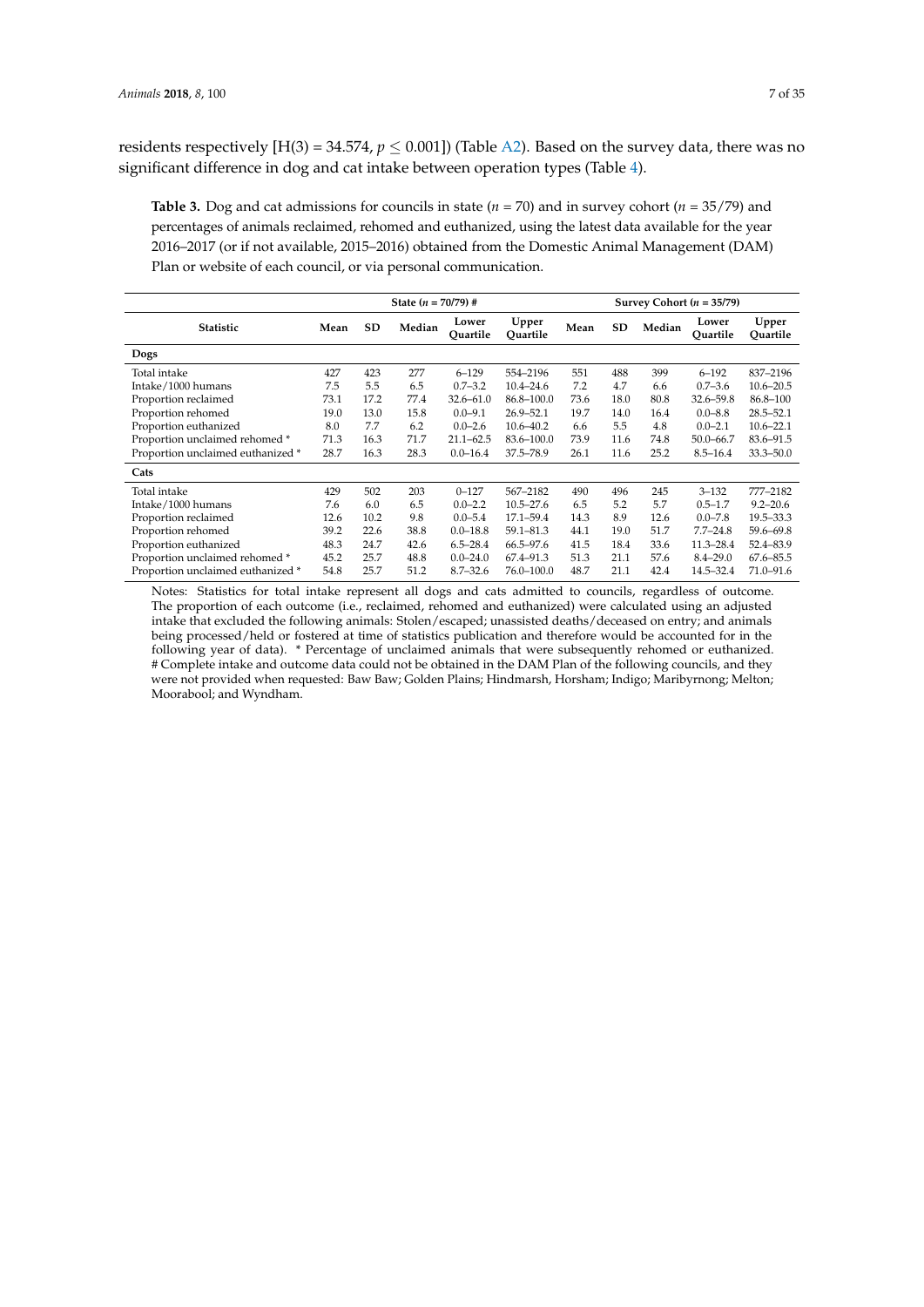Table 4. Dog and cat admissions for each operation type in the survey cohort ( $n = 35/79$ ) and percentages of animals reclaimed, rehomed and euthanized, using the latest data for the year 2015–2016 or 2016–2017 obtained from the Domestic Animal Management (DAM) Plan or website of each council, or via personal communication.

|                                   |      |         |        | Full-Service $(n = 6)$ |                     |    |      |         |        | Hold (Dogs: $n = 6$ ; Cats: $n = 4$ ) |                   |    | Immediate Transfer (Dogs: $n = 23$ ; Cats: $n = 25$ ) |         |        |                   |                    |                 |  |  |
|-----------------------------------|------|---------|--------|------------------------|---------------------|----|------|---------|--------|---------------------------------------|-------------------|----|-------------------------------------------------------|---------|--------|-------------------|--------------------|-----------------|--|--|
| Statistic                         |      | Mean SD | Median | Lower<br>Ouartile      | Upper<br>Ouartile   |    |      | Mean SD | Median | Lower<br>Quartile                     | Upper<br>Ouartile |    |                                                       | Mean SD | Median | Lower<br>Quartile | Upper<br>Quartile  | <i>v</i> -Value |  |  |
| Dogs                              |      |         |        |                        |                     |    |      |         |        |                                       |                   |    |                                                       |         |        |                   |                    |                 |  |  |
| Total intake                      | 493  | 390     | 311    | 155-188                | 793-1019            | ns | 531  | 384     | 389    | 116–302                               | 872-1116          | ns | 569                                                   | 544     | 408    | $6 - 192$         | 837-2196 ns        | 0.967           |  |  |
| Intake/1000 humans                | 8.6  | 4.4     | 9.0    | $2.5 - 6.3$            | 12.2-13.2           | ns | 11.0 | 5.3     | 10.4   | $4.7 - 8.3$                           | $11.9 - 20.5$     | ns | 6.0                                                   | 4.2     | 5.1    | $0.7 - 2.1$       | $9.2 - 15.6$<br>ns | 0.079           |  |  |
| Proportion reclaimed              | 68.9 | 20.1    | 68.9   | $41.0 - 58.5$          | 86.3-89.6           | ns | 74.0 | 17.0    | 81.5   | $43.1 - 65.1$                         | 85.7-86.8         | ns | 74.6                                                  | 18.5    | 80.6   | $32.6 - 59.8$     | 88.5–100<br>ns     | 0.794           |  |  |
| Proportion rehomed                | 26.2 | 17.3    | 28.5   | $8.8 - 12.0$           | 29.7-52.1           | ns | 19.4 | 13.9    | 14.1   | $9.9 - 10.1$                          | $22.0 - 46.1$     | ns | 18.4                                                  | 13.5    | 15.6   | $0.0 - 6.9$       | $26.9 - 45.3$ ns   | 0.488           |  |  |
| Proportion euthanized             | 4.9  | 4.4     | 2.6    | $1.6 - 1.7$            | $6.9 - 11.8$        | ns | 6.7  | 4.5     | 5.7    | $2.0 - 3.1$                           | $10.8 - 12.8$     | ns | 7.0                                                   | 6.0     | 4.9    | $0.0 - 2.1$       | $10.6 - 22.1$ ns   | 0.632           |  |  |
| Proportion unclaimed rehomed *    | 84.7 | 7.7     | 87.7   | 71.7-84.4              | 88.3-91.5           | ns | 73.7 | 12.4    | 76.6   | 55.3-63.2                             | 80.9-89.7         |    | 71.4                                                  | 11.1    | 71.9   | $50.0 - 66.7$     | $79.5 - 90.5$ ns   | 0.062           |  |  |
| Proportion unclaimed euthanized * | 15.3 | 7.7     | 12.3   | $8.5 - 11.7$           | 15.6-28.3           | ns | 26.3 | 12.4    | 23.4   | $10.3 - 19.1$                         | 36.8-44.7         | ns | 28.6                                                  | 11.1    | 28.2   | $9.5 - 20.5$      | $33.3 - 50.0$ ns   | 0.062           |  |  |
| Cats                              |      |         |        |                        |                     |    |      |         |        |                                       |                   |    |                                                       |         |        |                   |                    |                 |  |  |
| Total intake                      | 485  | 525     | 176    | $123 - 145$            | 638-1343            | ns | 598  | 422     | 567    | 226-236                               | 959-1030          | ns | 474                                                   | 518     | 243    | $3 - 126$         | 738-2182 ns        | 0.530           |  |  |
| Intake/1000 humans                | 8.9  | 7.5     | 8.4    | $1.2 - 4.0$            | $10.5 - 20.6$       | ns | 11.0 | 5.9     | 9.4    | $6.2 - 6.5$                           | 15.4–18.9         | ns | 5.3                                                   | 4.2     | 4.5    | $0.5 - 1.6$       | $8.2 - 17.4$<br>ns | 0.098           |  |  |
| Proportion reclaimed              | 11.1 | 6.7     | 9.7    | $3.4 - 6.5$            | $17.0 - 19.0$       | ns | 10.1 | 5.3     | 10.7   | $3.5 - 6.0$                           | $14.3 - 15.5$     | ns | 15.7                                                  | 9.6     | 13.2   | $0.0 - 8.6$       | $21.7 - 33.3$ ns   | 0.360           |  |  |
| Proportion rehomed                | 49.5 | 17.0    | 60.8   |                        | 24.8-38.6 61.3-62.0 | ns | 30.0 | 19.7    | 29.7   | $7.7 - 15.5$                          | 44.5-52.7         | ns | 45.3                                                  | 19.0    | 52.1   | 11.3–33.3         | $59.1 - 69.8$ ns   | 0.222           |  |  |
| Proportion euthanized             | 39.4 | 22.2    | 32.7   | 19.0–21.7              | 51.7-71.8           | ns | 60.0 | 21.4    | 62.1   | $31.9 - 46.1$                         | 73.9-83.9         | ns | 39.0                                                  | 16.1    | 33.5   | 11.3–28.4         | $50.8 - 81.1$ ns   | 0.186           |  |  |
| Proportion unclaimed rehomed *    | 56.8 | 21.9    | 65.0   |                        | 25.7-42.8 73.9-76.6 | ns | 33.7 | 22.5    | 32.1   | $8.4 - 17.5$                          | $49.9 - 62.3$     | ns | 53.0                                                  | 20.2    | 61.4   | 14.2-43.7         | $67.6 - 85.5$ ns   | 0.188           |  |  |
| Proportion unclaimed euthanized * | 43.2 | 21.9    | 35.0   | $23.4 - 26.1$          | 57.2-74.3           | ns | 66.3 | 22.5    | 68.0   | 37.7-50.1                             | 82.5-91.6         | ns | 47.0                                                  | 20.2    | 38.6   | 14.5–32.4         | $56.3 - 85.8$ ns   | 0.188           |  |  |

<span id="page-7-0"></span>Notes: Statistics for total intake represent all dogs and cats admitted to councils, regardless of outcome. The proportion of each outcome (i.e., reclaimed, rehomed and euthanized) were calculated using an adjusted intake that excluded the following animals: Stolen/escaped; unassisted deaths/deceased on entry; and animals being processed/held or fostered at time of statistics publication and therefore would be accounted for in the following year of data). For comparison of operation types, medians with a different letter are significantly different  $(p < 0.05)$  from other medians in the row and 'ns' indicates not significant. *p* values were adjusted using Bonferroni correction. \*Proportion of dogs or cats that that were not reclaimed by an owner that were subsequently rehomed or euthanized.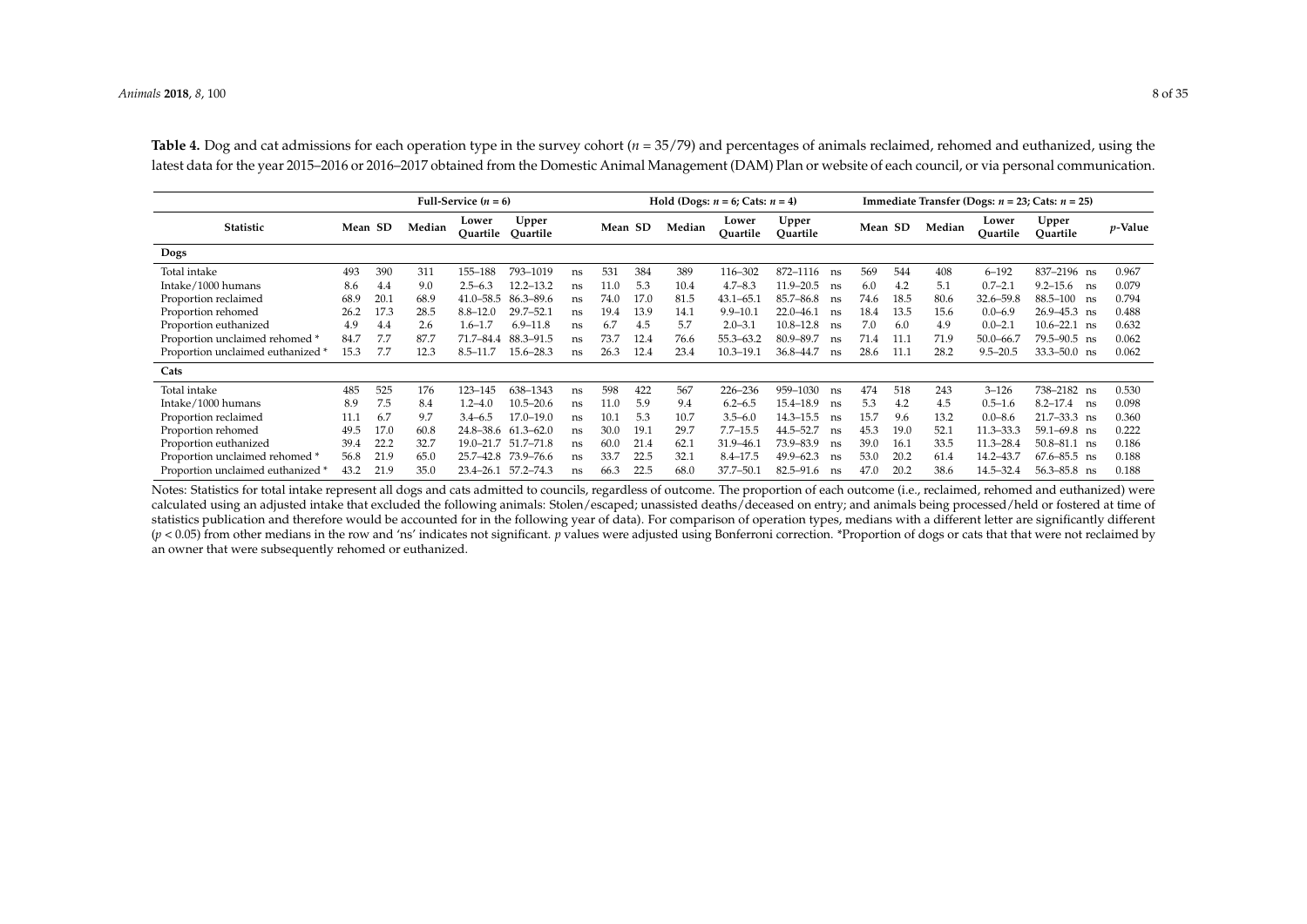#### 3.3.2. Dog and Cat Outcome: Reclaimed

The median proportion of dog admissions reclaimed by their owners was similar for both state and survey cohorts (77% and 81% respectively). The highest quartile for the state had 87–100% of admitted dogs reclaimed, and the lowest quartile of councils had 33–61% of dogs reclaimed. The proportion of dogs reclaimed varied between demographic groups, with significantly more dogs reclaimed from urban metropolitan developed and fringe areas  $(H(3) = 30.883, p < 0.001)$ . Based on the survey data, there was no significant difference in reclaim rates for dogs between operation types.

Median reclaim proportions for cats in the state and survey cohorts were 10% and 13% respectively. The highest quartile for the state had 17–59% of cats reclaimed, and the lowest quartile had 0–5% of cats reclaimed. For cats, reclaim rates varied from 0–59%, and were significantly different between demographic areas  $(H(3) = 20.028, p < 0.001)$ , but not between operation types.

#### 3.3.3. Dog and Cat Outcome: Rehomed

The median percentage of dogs admitted that were rehomed was 16% for the state and survey cohorts; and the percentage of unclaimed dogs rehomed was similar, being 72% and 75% respectively. The highest quartile for the state rehomed 84–100% of unclaimed dogs, and the lowest quartile rehomed 21–63% of unclaimed dogs. A significantly higher proportion of dogs were rehomed in urban regional and rural agricultural areas compared with urban metropolitan developed and fringe areas, reflecting the lower proportion reclaimed (H(3) = 25.670,  $p < 0.001$ ), but this was not significant for the proportion of unclaimed dogs rehomed. Median percentage of total intake rehomed, and of unclaimed dogs rehomed, was not significantly different between operation types.

The percentage of cats rehomed was lower for the state (39%) than survey cohort (52%), as was the percentage of unclaimed cats rehomed (49% versus 58%). The highest quartile for the state rehomed 59–81% of unclaimed cats, and the lowest quartile rehomed 0–19% of unclaimed cats. There were no significant differences in the proportion of cat intake rehomed or proportion of unclaimed cats rehomed between demographic groups or operation types, but there was a large variation within each category.

## 3.3.4. Dog and Cat Outcome: Euthanasia

The median percentage of dog admissions that were euthanized for the state and survey cohorts was 6% and 5% respectively. Most (74%; 52/70) Victorian councils achieved a euthanasia rate for dogs of ≤10% of intake, often considered as representing zero euthanasia of all healthy and treatable animals. The highest quartile for the state euthanized 11–40% of dogs, and the lowest quartile euthanized 0–3% of dogs. The proportion of dogs euthanized was significantly different between demographic areas  $(H(3) = 17.947, p \le 0.001)$ , but not operation types.

The median percentage of cat admissions that were euthanized for the state was 43% and the survey cohort was 34%. Only one council (Maroondah) achieved ≤10% euthanasia of cat admissions, with 6.5% euthanized from 1.3 cat admissions per 1000 residents (immediate transfer to Animal Aid, intake 155, 26% reclaimed, 91% unclaimed cats rehomed). The highest quartile for the state euthanized 67–98% of cats, and the lowest quartile euthanized 7–28% of cats. The proportion of cats euthanized was not significantly different between demographic areas or operation types.

Spearman's correlation coefficient analyses showed euthanasia for dogs was not correlated with intake per 1000 residents ( $r(70) = 0.073$ ,  $p = 0.547$ ), but this was significant for cats ( $r(69) = 0.282$ ,  $p = 0.019$ ). Percentage euthanized was negatively associated with the proportion reclaimed for dogs  $(r(70) = 0.699, p \le 0.001)$  and cats  $(r(69) = 0.402, p = 0.001)$ , as well as the proportion of unclaimed dogs rehomed ( $r(69) = 0.669$ ,  $p \le 0.001$ ) and unclaimed cats rehomed ( $r(69) = 0.961$ ,  $p \le 0.001$ ).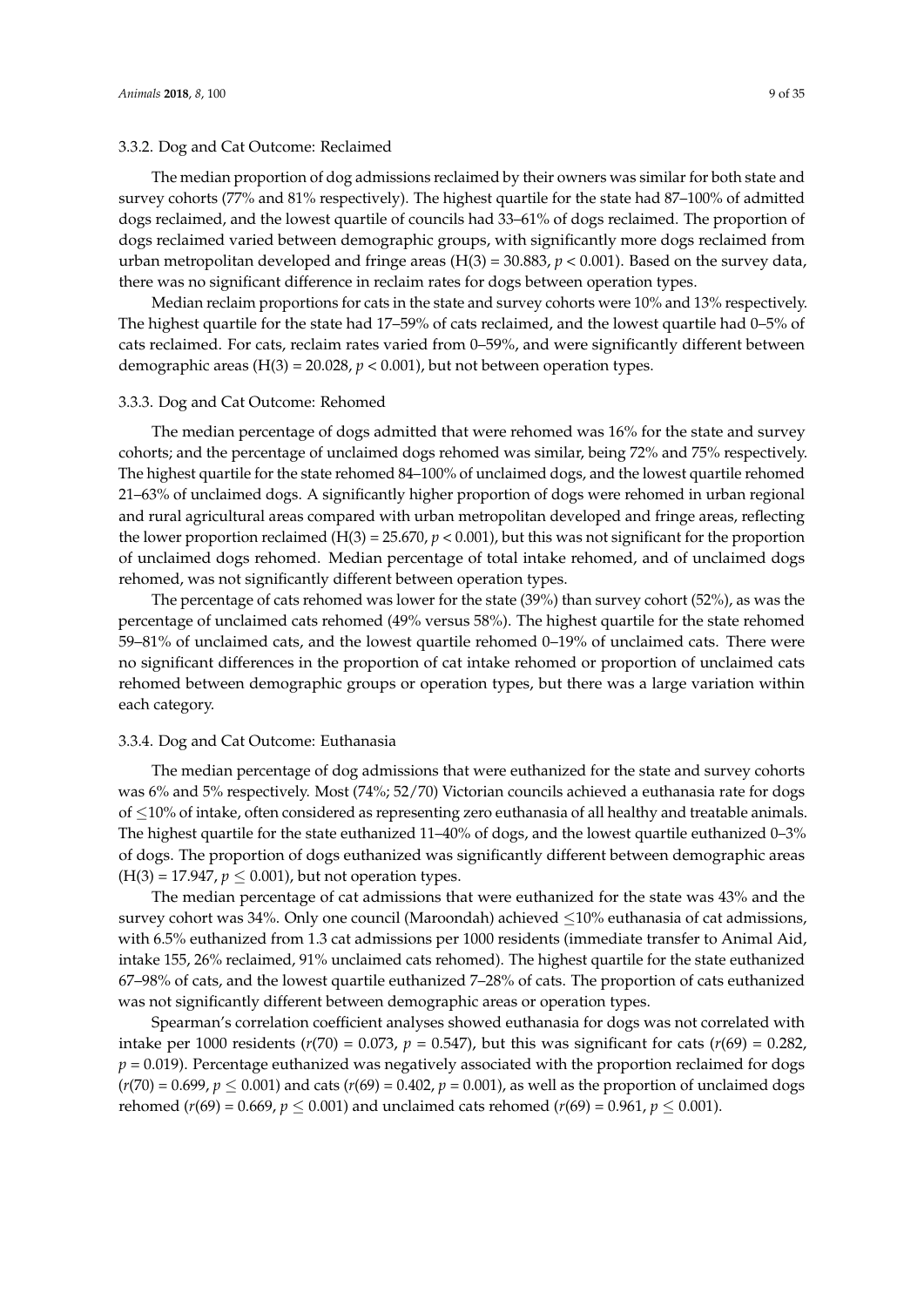## *3.4. Council Protocols for the Euthanasia of Impounded Dogs and Cats*

All surveyed councils were asked about final decisions for feral cat classification, and subsequent euthanasia, and who they were made by (Table [5\)](#page-9-0). For full-service and hold operations, few (17% and 26%) sought the advice of veterinarians to assess whether cats were feral, instead allowed council rangers or other staff to classify these cats. Most immediate transfer operations (74%) left the final assessment regarding feral cats and subsequent euthanasia to the transferring shelter, and it was unknown if they were assessed by veterinarians or other shelter staff.

<span id="page-9-0"></span>**Table 5.** Proportion of councils where final decision for feral cat euthanasia was made by council employees, veterinarians or shelter staff.

| <b>Service Type</b>                     | <b>Council Ranger/Staff</b> | Veterinarian    | Shelter    |
|-----------------------------------------|-----------------------------|-----------------|------------|
| Full-service $(n = 6)$                  | $83\%$ , 5/6                | $17\%, 1/6$     | N/A        |
| Hold $(n=4)$                            | $75\%$ , $3/4$              | $25\%, 1/4$     | $0\%$      |
| Immediate transfer $(n = 23)$           | $13\%, 3/23$                | $13\%$ , $3/23$ | 74%, 17/23 |
| Hold dogs, immediate transfer $(n = 2)$ | $100\%$ , $2/2$             | $0\%$           | $0\%$      |
| Total                                   | 37%, 13/35                  | $14\%$ , 5/35   | 49%, 17/35 |

Full-service operations were asked about their procedures regarding euthanasia and the frequency of euthanasia for animals under different conditions (Table [6\)](#page-9-1). Most (83%, 5/6) full-service operations had defined criteria for dog euthanasia, but fewer (50%, 3/6) had defined criteria for cat euthanasia. One full-service facility reported always euthanizing kittens with their mother if the mother was classified as feral based on behavior and lack of identification.

**Table 6.** Frequency of euthanasia for dogs and cats in full-service operations ( $n = 6$ ).

<span id="page-9-1"></span>

|                                                                    |                | Dogs             |             |                |                | Cats           |                      |                |
|--------------------------------------------------------------------|----------------|------------------|-------------|----------------|----------------|----------------|----------------------|----------------|
| Euthanasia Reason                                                  | Never          | <b>Sometimes</b> | Frequently  | Always         | Never          |                | Sometimes Frequently | Always         |
| Too young                                                          | $100\%$ , 6/6  | $0\%$            | $0\%$       | $0\%$          | $50\%$ , $3/6$ | $50\%$ , $3/6$ | $0\%$                | $0\%$          |
| Too old                                                            | $67\%$ , $4/6$ | $17\%, 1/6$      | $0\%$       | $17\%, 1/6$    | $67\%$ , $4/6$ | $33\%$ , $2/6$ | $0\%$                | $0\%$          |
| Behavioral issues <sup>1</sup>                                     | $17\%$ , $1/6$ | $50\%, 3/6$      | $0\%$       | $33\%, 2/6$    | $0\%$          | $33\%$ , $2/6$ | $33\%, 2/6$          | $33\%, 2/6$    |
| Insufficient space in facility                                     | $100\%$ , 6/6  | $0\%$            | $0\%$       | $0\%$          | $67\%$ , $4/6$ | $33\%$ , $2/6$ | $0\%$                | $0\%$          |
| Too many days in shelter                                           | $100\%$ , 6/6  | $0\%$            | $0\%$       | $0\%$          | $100\%$ , 6/6  | $0\%$          | $0\%$                | $0\%$          |
| Non-life-threatening disease                                       | $100\%$ , 6/6  | $0\%$            | $0\%$       | $0\%$          | $33\%$ , $2/6$ | $17\%$ , $1/6$ | $33\%$ , $2/6$       | $17\%$ , $1/6$ |
| Life-threatening infectious disease <sup>2</sup>                   | $0\%$          | $40\%$ , $2/5$   | $20\%, 1/5$ | $40\%$ , $2/5$ | $0\%$          | $20\%, 1/5$    | $20\%, 1/5$          | $60\%, 3/5$    |
| Health issue untreatable<br>within budget/time allowed             | $67\%$ , $4/6$ | $33\%, 2/6$      | $0\%$       | $0\%$          | $33\%, 2/6$    | $33\%$ , $2/6$ | $17\%$ , $1/6$       | $17\%$ , $1/6$ |
| Health issue requiring<br>costly/long-term management <sup>2</sup> | $33\%, 2/6$    | $50\%, 3/6$      | $0\%$       | $17\%$ , $1/6$ | $20\%$ , $1/5$ | $40\%$ , $2/5$ | $20\%, 1/5$          | $20\%, 1/5$    |

 $1$  Question did not specify whether this was aggression or general behavioral issues. For dogs, both "always" responses and 2/3 of "sometimes" responses stated that this was for aggressive, fear-biting, people-biting ones. For cats, trapped cats were not included, and were typically regarded as feral and euthanized. <sup>2</sup> In cases where proportions were out of five, one council left this up to the veterinarian to decide.

## *3.5. Strategies Used by Councils to Reduce Euthanasia*

The primary strategies used by councils to reduce euthanasia of impounded dogs and cats can be divided into three major categories: (1) Reducing animal intake; (2) increasing animal reclaim rates; and (3) increasing rehoming rates.

## 3.5.1. Strategy 1: Reducing Animal Intake

Our survey cohort used multiple strategies to reduce the intake of dogs and cats, including: (1) Promoting responsible pet ownership; (2) returning roaming animals directly to owners; (3) escalating fines for owners of animals caught repeatedly wandering; (4) subsidized sterilization programs to reduce unwanted puppies and kittens; (5) offering alternatives to surrender; and (6) slowing intake when at or near capacity (Table [7\)](#page-10-0). Under the Victorian Government Domestic Animals Act 1994, all councils are required to promote responsible pet ownership behaviors and they used a variety of methods.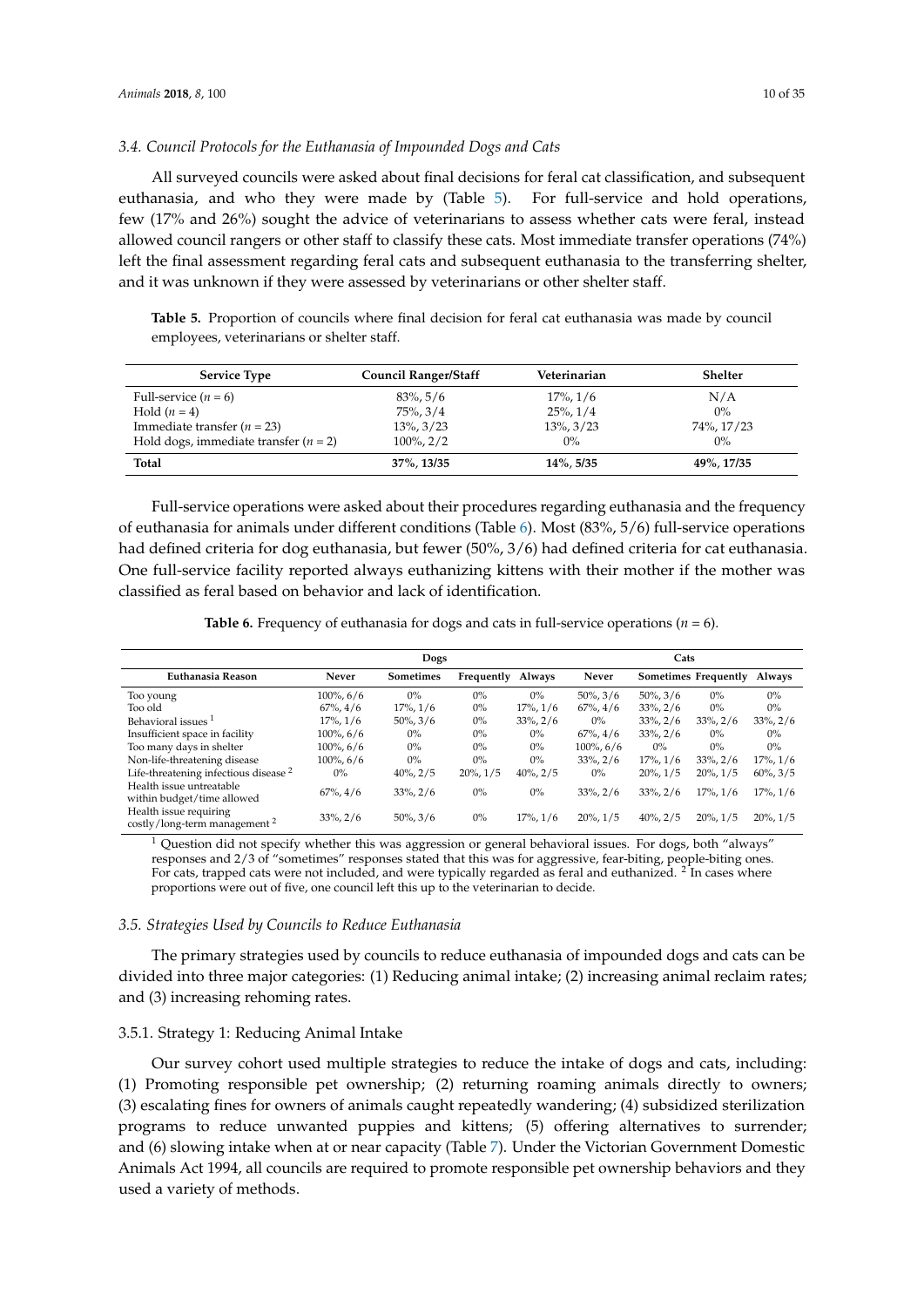#### **Strategies**

#### <span id="page-10-0"></span>**Promoting responsible pet ownership**

- Required by all councils under Domestic Animals Act 1994
- Utilized local newspaper, social media, pet expositions, and school visits
- Provided training programs and information seminars

#### **Returning roaming animals directly to owners**

- 94% (33/35) of councils enabled officers (with some discretion) to directly return roaming animals with current registration (license) to their owner, rather than be impounded
- Minority returned unregistered (unlicensed) animals and had owner complete registration at point of return, and followed up for payment
- Greater number of councils returned unregistered animals after storms or fireworks

#### **Escalating fines for owners of repeatedly wandering animals**

- 89% (31/35) of councils allowed officers to use their discretion to issue a warning or a fine for wandering animals
- 97% (34/35) encouraged responsible pet ownership behaviors by utilizing escalating penalties for wandering animals, example, for initial offence, owners were issued a warning without financial penalty. Second offence, owners issued an infringement notice, and third offence, wandering animal was impounded

#### **Subsidized sterilization programs**

- 40% (14/35) of councils provided subsidized sterilization programs
- 63% (19/30) of respondents were aware of AVA vouchers available for subsidized sterilization for people on limited income (owner paid 67% of cost), but only 53% (10/19) distributed them
- 2/14 restricted sterilization programs to pensioners and concession card holders
- 1/35 offered free sterilization clinics for cats twice a year, mainly targeted to disadvantaged areas with high cat intake
- 2/21 without sterilization programs had special impound rebates
	- $\bigcirc$  1/21 if animal was impounded and entire, owner could return within a month and council would reimburse them with a portion of the impound fee if the animal was subsequently sterilized
	- $\circ$  1/21 had arrangement for impounded entire dogs where, for a set price which included the
		- release/impound fee, the animal was sterilized, and registered

#### **Offering alternatives to surrender**

- 57% (17/30) of councils utilized strategies to encourage owners to keep their animal and offered solutions
- 10% (3/30) offered free pound housing of the animal while the owner mended fences, or organized alternative methods of confinement
- 43% (13/30) provided advice to owners verbally or via pamphlets regarding behavioral issues and containment options
- 1/30 asked owners to consider their decision for another seven days before proceeding with surrender
- 10% (3/30) offered to help owners with fees (i.e., impoundment or sterilization fees) if this was the reason for surrender
- 2/30 held surrendered animals for three or eight days (respectively), in case the owner changed their mind. Note: A cooling-off period for owner-surrendered animals is not a legislative requirement in the Domestic Animals Act 1994

#### **Slowing intake when at or near capacity**

- If a micro-chipped or otherwise identifiable, unregistered animal was found, it was returned to the owner and its registration status either followed up ( $n = 4$ ) or completed online at point of return ( $n = 1$ )
- Three councils contacted volunteers, rescue organizations, and surrounding pounds and shelters, and attempted to place animals
- One council returned roaming animals free of charge to the owner (depending on history)
- One reduced the number of cat traps available to reduce intake
- One attempted to slow intake by referring people who lived outside the council to surrender to their own pound facility
- One advised those surrendering animals of the current situation when nearing capacity

*Returning roaming animals directly to owners:* Although under the Domestic Animals Act 1994 of Victoria, roaming animals must be impounded, nearly all of the survey cohort directly returned roaming animals with current registration (licensing) tag and microchip to their owner, if contactable. A few councils returned identifiable but unregistered animals, and had owners complete the registration paper work at the point of return or later, and followed up for payment. More councils did this at times of adverse weather conditions or firework activity and when nearing capacity.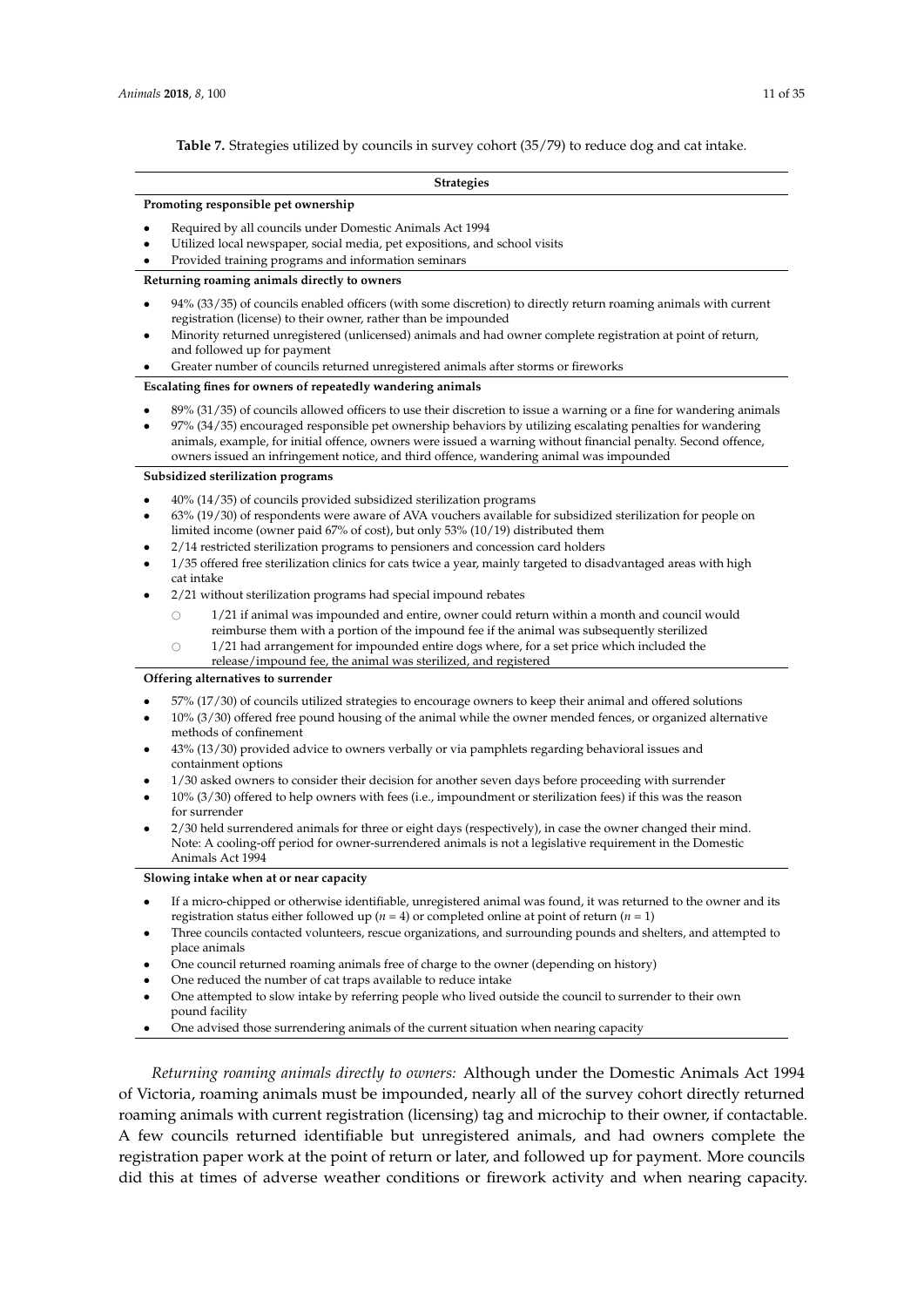Many councils (89%) allowed officers to use their discretion regarding whether they would issue a warning or fine for roaming animals, and nearly all councils (97%) levied escalating penalties for repeat offenders. One council, with an intake of 6.3 dogs/1000 residents and high reclaim (86%) for dogs and cats (17%), utilized a 24-h seven-days-a-week hotline for owners to report missing animals. This information was immediately sent to all staff whether they were on duty or not, so they could look out for the animal and return it home.

*Subsidized sterilization programs:* Only 40% of councils provided subsidized sterilization programs, and these were either operated by the council directly, or in conjunction with rescue groups. Of those with subsidized programs  $(n = 14)$ , five were in the form of Australian Veterinary Association (AVA)/Municipal Association of Victoria discounts for people on limited income whereby councils subsidized 33% of the cost and the owners paid the remaining 67%. Three programs were conducted in collaboration with rescue groups but were on an ad hoc basis. Two councils restricted programs to pensioners and concession card holders. Only 63% of respondents were aware of the availability of AVA vouchers for subsidized sterilization, and of those aware, only 53% distributed them. One council that utilized them commented that the process was unduly time consuming. Other councils who were aware but not using them commented that council contributions to sterilizations made them unaffordable to the council, especially if they felt the participating veterinary practices were not also subsidizing the costs.

One council reported a 25% reduction in wandering dogs in the two years following the council introduction of mandatory sterilization of dogs (despite an initial increase in numbers). Another council, however, was uncertain whether there were any benefits to the introduction of compulsory sterilization of dogs, noting that some people wanting to reclaim their pets from the pound could not afford the required sterilization fees. One council offered free sterilization clinics for cats twice a year. Numbers were limited to approximately 65 cats per clinic with a budget of \$15,000 per annum to sterilize and microchip cats. To increase compliance for owners of queens that had produced previous litters of kittens, animal management officers transported the queens for sterilization, because this was identified as a barrier to seeking veterinary services. In the four years following introduction of this initiative, the council observed a marked decline in the number of litters surrendered. The council also used AVA vouchers, and offered free sterilization for potential animal welfare situations, such as dogs that previously had several litters. The number of dogs impounded decreased from 363 in 2012 to 191 in 2016, while cat intake decreased from 740 to 218 in the same period.

*Offering alternatives to surrender:* For owners surrendering animals, all responding councils recorded and/or discussed reasons for the surrender with the owner; and over half (57%) utilized strategies to encourage owners to keep their animal and offered solutions.

*Slowing intake when at or near capacity:* When facilities were nearing capacity, 27% councils attempted to slow the number of incoming dogs and cats using various strategies including reducing the number of cat traps available.

#### 3.5.2. Strategy 2: Increasing Animal Reclaim Rates

The main strategies used by councils to increase the reclaim of dogs and cats by their owners were: (1) Increasing animal identification through registration compliance monitoring and subsidized micro-chipping events; (2) advertising stray animals; and (3) extended holding and reclaim times for identified animals (Table [8\)](#page-12-0).

*Increasing animal identification:* Almost all (97%) councils conducted compliance monitoring to increase current registrations. Of these, all conducted door knocking, with the knocking typically targeted to those with lapsed registration, rather than general door knocking to identify animals that were never registered. Some utilized microchip registry data to extract the details of owners of animals living in postcodes within that council, and identify those without current registration. However, only 17% ran micro-chipping events to increase the number of animals with microchips, and the accuracy of the owner contact details. One council targeted these to young and older pets.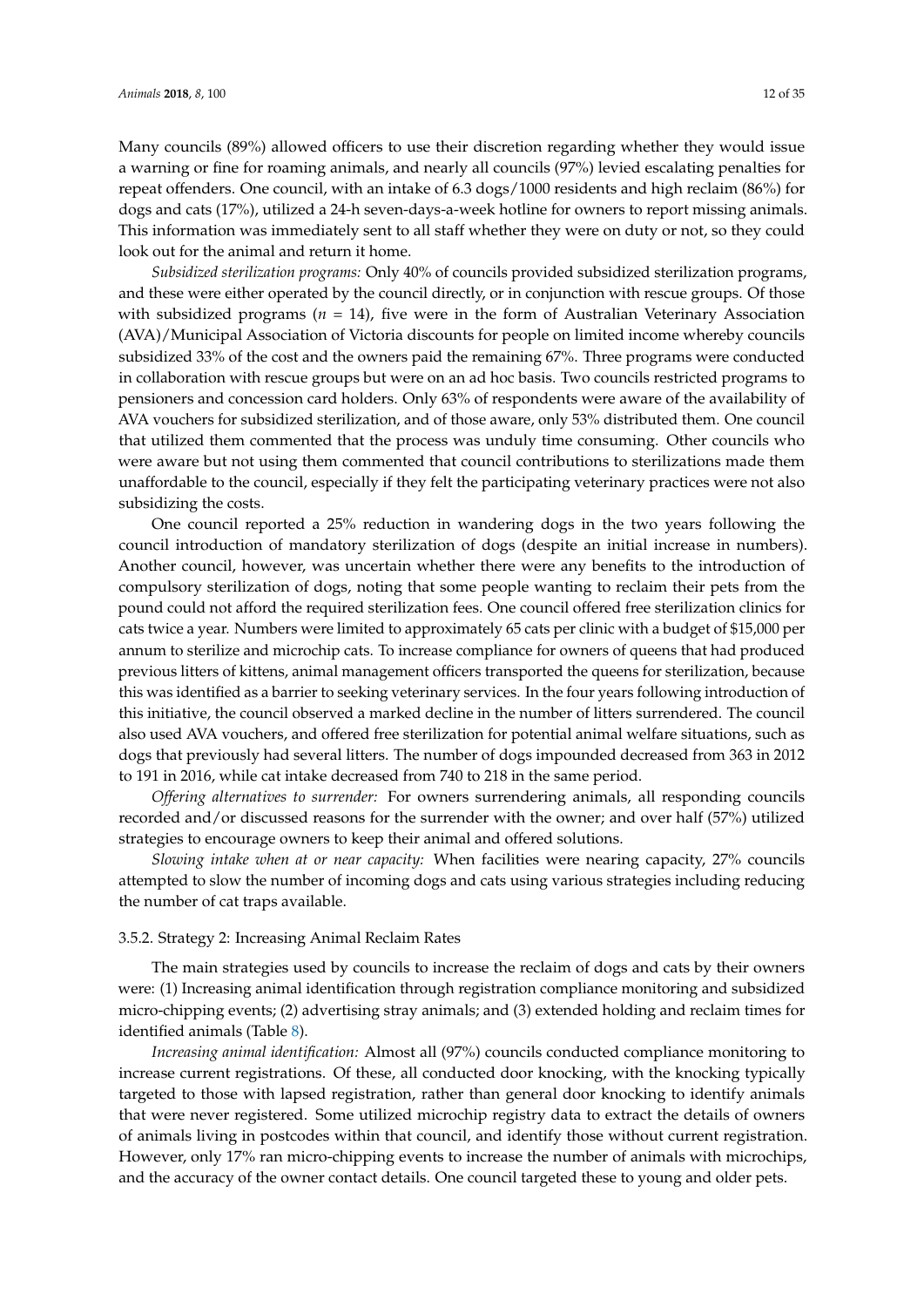*Advertising stray animals*: Most councils that advertised stray animals used their council website, while a minority used Facebook, local newspapers, rescue group websites, and one posted brochures at veterinary clinics and on a community app.

*Extended holding and reclaim times*: One immediate transfer council that achieved very high reclaims for dogs and cats (92% and 26%, respectively) held identified stray animals until the evening at the council offices and attempted to contact owners, so the animal could be delivered to, or picked up by the owner, rather than transferred to the welfare agency. Owners could pick up animals over weekends and until 8:30 pm on weekdays. Of animals reclaimed, 77% were reclaimed from the council offices without being transferred. Those that were not registered could fill out the paperwork at the time of picking up the animal, or when it was delivered home.

**Table 8.** Strategies utilized by councils to increase animal reclaim rates.

#### **Strategies**

#### <span id="page-12-0"></span>**Increasing animal identification**

- 17% (6/35) ran micro-chipping events to increase the number of animals with microchips and the accuracy of the owner contact details. One council targeted these to young and older pets
- 97% (34/35) conducted compliance monitoring to increase current registrations using "door knocking"
- 94% (32/34) targeted compliance monitoring to people where registration for an animal had not been renewed
- 12% (4/34) utilized microchip registry data to extract the details of owners of animals living in postcodes within that council, and identify those without current registration
- $12\%$  (4/34) first informed owners via telephone, email, or SMS of the overdue renewal
- 1/34 advertised an amnesty period during which owners could register their animals without penalty, prior to door knocking being undertaken
- 24% (8/34) offered to check microchip details when they were door-knocking for compliance checks

#### **Advertising stray animals**

• 81% (13/16) used the council website, 4 used Facebook, 2 advertised in the local newspaper, 2 used rescue group websites, and 1 posted brochures at veterinary clinics and on a community app

#### **Extended holding and reclaim rates**

- 1/35 owners could pick up wandering animals over weekends and until 8:30 pm on weekdays
- 1/35 identified stray animals held at council offices until the evening, before being transferred to welfare agency, to facilitate contacting owners, and reclaim of animal

## 3.5.3. Strategy 3: Increasing Rehoming Rates

All surveyed councils were asked about: (1) Their vaccination protocols to reduce illness and increase adoptability of animals, and (2) whether they encouraged those admitting stray animals to adopt them (Table [9\)](#page-13-0). Full-service facilities were also questioned about their adoption, volunteer, fostering, rehabilitation and transfer programs.

*Vaccination protocols:* Only one full-service operation routinely vaccinated dogs and cats, and this was not on entry, but within 48 h depending on the veterinarian's ability to attend the shelter. One hold operation vaccinated dogs for parvovirus on entry. All full-service (*n* = 6) and hold (*n* = 6) operations reported undertaking some routine medical treatments when required.

*Encourage finders of stray animals to adopt:* Many respondents (70%) across full-service, hold and immediate transfer operations encouraged those bringing in/reporting strays to adopt them if unclaimed, and either recorded their expressions of interest on the relevant paperwork, or directed them to the shelter they were transferred to.

*Programs in full-service facilities:* All (*n* = 6) full-service operations had adoption programs, whereby animals were directly adopted out to the public from the council pound. Various strategies were used to facilitate adoptions. One full-service operation had a special induction/education building with one room set up in a home-like environment with a couch, so potential adopters could bring their family and pets to spend time with council dogs or cats they were considering adopting. Two full-service operations had implemented, and two were in the process of developing volunteer programs whereby volunteers walked, groomed and feed animals, and assessed their suitability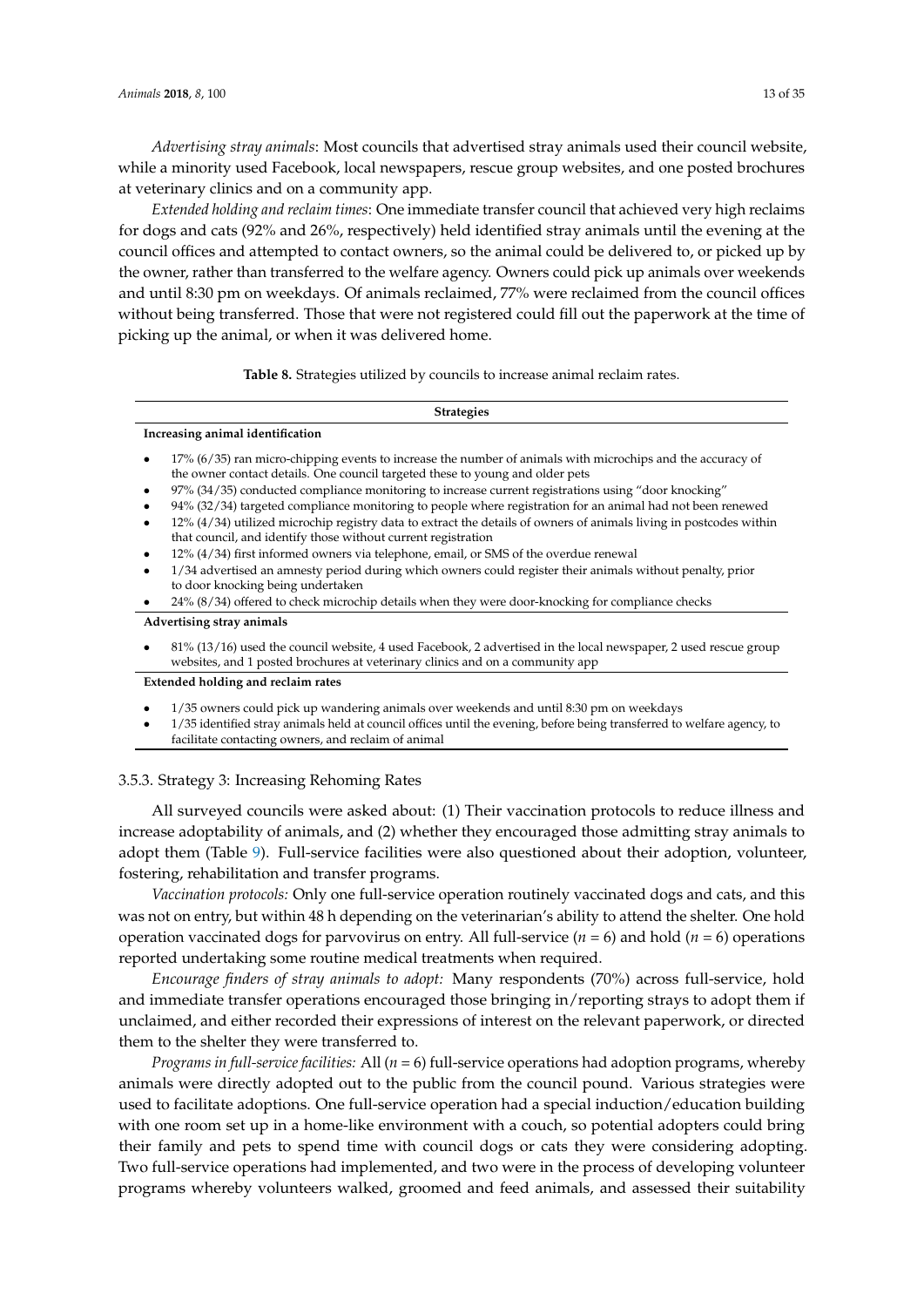for adoption. Half (50%, 3/6) of the full-service operations utilized fostering programs, which were provided by members of local rescue groups and veterinary clinics. When asked how effective councils thought the fostering program was at increasing the rehoming or transfer rates of animals, all three respondents believed it was "very" to "extremely" effective. Their percentage of unclaimed dogs rehomed ranged from 72–88% and for cats ranged from 55–74%, respectively.

**Table 9.** Strategies utilized by councils to increase rehoming rates.

<span id="page-13-0"></span>

| <b>Strategies</b>                                                                                                                           |
|---------------------------------------------------------------------------------------------------------------------------------------------|
| Vaccination protocols                                                                                                                       |
| 1/6 full service operations routinely vaccinated dogs and cats within 48 h depending on the veterinarian's ability<br>to attend the shelter |

All full-service  $(n = 6)$  and hold  $(n = 6)$  operations reported undertaking some of the following routine treatments when required: parasites (fleas, worms, mites, ringworm/mange), kennel cough (dogs), cat flu (cats), trimming nails, clipping matted fur, treating cuts/abrasions, wounds, treating animals in pain, and euthanasia if necessary.

#### **Encourage finders of stray animals to adopt**

• 70% (21/30) across full-service, hold and immediate transfer operations encouraged those bringing in/reporting strays to adopt them if unclaimed, and either recorded their expressions of interest on the relevant paperwork, or directed them to the shelter they were transferred to

**Programs in full-service facilities**  $(n = 6)$ 

- Animals available for adoption advertised on social media, council websites, newspapers
- 1/6 reduced adoption fees for older animals
- 2/6 provided free registration for the remainder of the year or for a year for animals adopted from facility
- 83% (5/6) worked in collaboration with rescue organizations
- 2/6 had volunteer programs and 2/6 were developing them
	- $\circ$  Volunteers were tasked with walking, grooming and feeding animals, and assessing their suitability for adoption
	- $\circ$  Volunteer programs were conducted in collaboration with a rescue group ( $n = 1$ ), and involved school and special needs children, or  $(n = 1)$  individuals in corrective service (as part of their community service requirements), or on government unemployment benefits
- 50% (3/6) utilized fostering programs through rescue groups or veterinary clinics
	- $\degree$  2/3 provided support in the form of food, bedding, litter, and veterinary treatments/medication  $\degree$  1/3 rescue group received no support from the council but owned and ran their own "opportuni
		- 1/3 rescue group received no support from the council but owned and ran their own "opportunity" shop, with proceeds used to fund their foster program
- 67% (4/6) accepted public donations of food, bedding, blankets, and toys but none ran appeals for funds
- 1/6 special training program for adoption staff
- 1/6 formal rehabilitation program to improve the adoptability of animals
- 1/6 utilized adoptions through local pet shops
- 1/6 utilized adoptions through local veterinary clinics
- 1/6 special induction/education building with one room set up with couch in home-like setting for prospective adopters to bring children and other pets to meet animals

Only one full-service operation had a formal rehabilitation program to improve the adoptability of animals. For dogs, this included providing basic training and improving socialization, especially for timid animals. This council also provided similar socialization programs for cats, with timid cats given more time to adapt, or removed from the shelter environment by a rescue group. When asked how successful they believed the rehabilitation program was, the respondent stated that it was "extremely" successful for both dogs and cats. The percentage of unclaimed dogs and cats adopted were 88% and 74%, respectively.

Almost all (83%, 5/6) full-service operations worked in collaboration with rescue organizations, however only one of these councils utilized adoptions through pet shops as well. Those full-service operations that did collaborate with rescue organizations were asked several questions regarding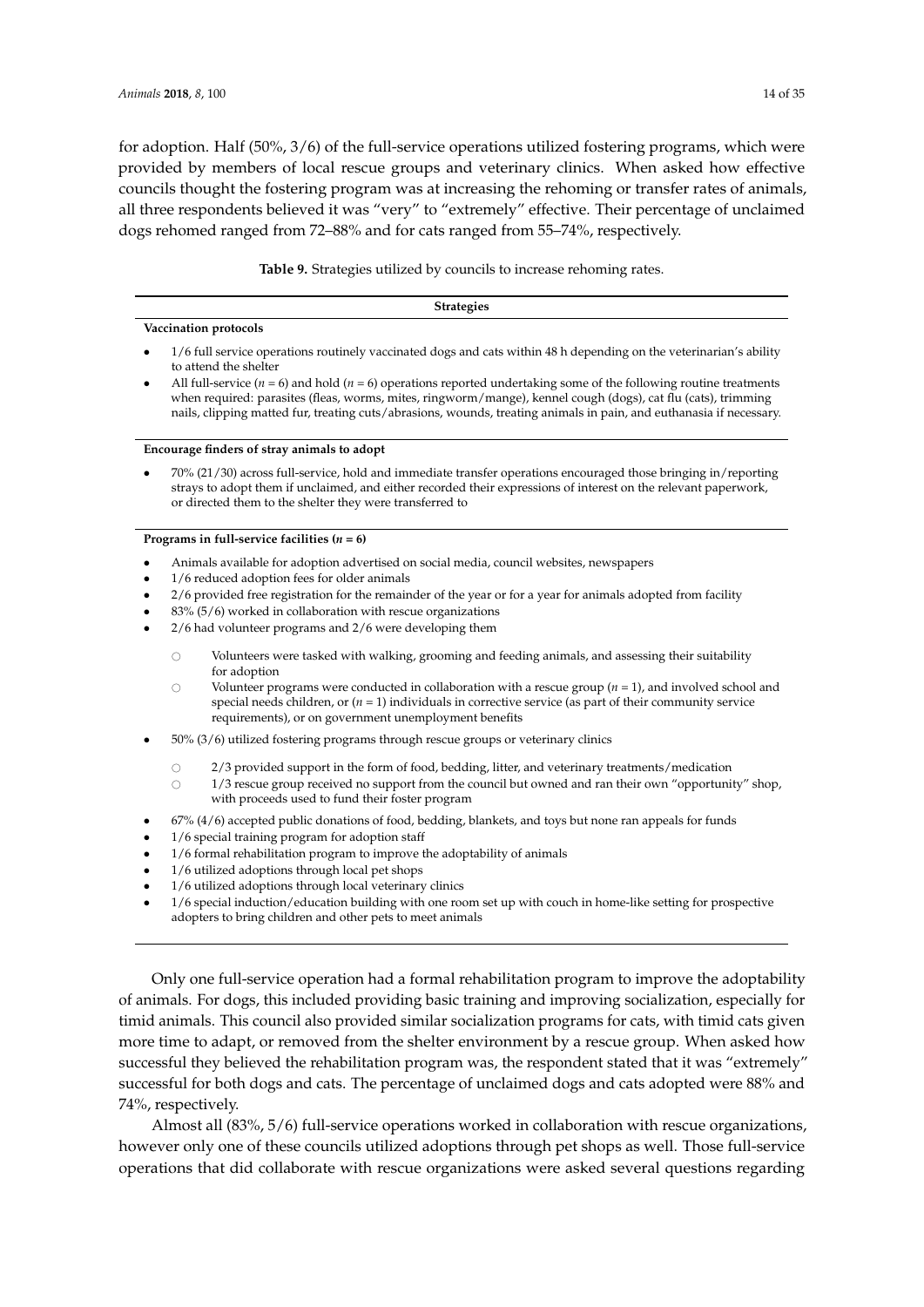the reasons for transfer, and most commonly were transferred to increase their chance of adoption (Table [10\)](#page-14-0).

<span id="page-14-0"></span>**Table 10.** Frequency of animal transfers from full-service operations to other animal welfare organizations and reasons for transfer.

| <b>Factors Influencing the Transfer of</b><br><b>Animals to Other Organizations?</b> | Never/Not Applicable | <b>Sometimes</b> | Frequently   | Always         |
|--------------------------------------------------------------------------------------|----------------------|------------------|--------------|----------------|
| A request for animals from a rescue<br>group or other welfare agency                 | $50\% (3/6)$         | $17\% (1/6)$     | $0\%$        | $33\% (2/6)$   |
| To increase an animal's chance of<br>adoption                                        | $17\% (1/6)$         | $0\%$            | $17\% (1/6)$ | $67\%$ $(4/6)$ |
| Shelter is at full capacity                                                          | $33\% (2/6)$         | $50\% (3/6)$     | $17\% (1/6)$ | $0\%$          |
| Shelter has an existing relationship<br>with specific breed organization             | $67\%$ $(4/6)$       | $17\% (1/6)$     | $0\%$        | $17\% (1/6)$   |

## *3.6. Attitudes towards Zero Euthanasia of Treatable and Adoptable Dogs and Cats*

Animal management officers were asked a series of questions relating to euthanasia and their attitudes towards achieving zero euthanasia of treatable and adoptable dogs and cats (Table [11\)](#page-15-0). When asked whether it would be possible to rehome all treatable and adoptable animals admitted to their shelter, given sufficient resources, Chi-square analysis showed a significantly higher proportion of respondents believed that their council could achieve this for dogs (86%) than cats (40%)  $(X^2 (1, N = 70) = 15.664, p \le 0.001)$ . For dogs, the respondents' beliefs in respect of their ability to rehome all treatable and adoptable dogs was not correlated with whether they rehomed more unclaimed dogs than the state average of 71% ( $X^2$  (1,  $N = 32$ ) = 0.463,  $p = 0.496$ ). However, this was significant for cats  $(X^2 (1, N = 30) = 6.531, p = 0.011)$ , indicating that respondents with a positive attitude towards rehoming all treatable and adoptable cats were more likely to be rehoming greater than the state average of 45% of unclaimed cats. Most officers from full-service facilities, hold and immediate transfer operations believed all treatable and adoptable dogs could be rehomed (100% and both 83% respectively).

When asked how many years it would take their council to achieve zero euthanasia of all treatable and adoptable dogs if the required resources were available, 66% (23/35) said they were already achieving this or could achieve this target in less than 10 years, while 17% (6/35) said never. For cats, 40% (14/35) said they were already achieving this or could achieve this target in less than 10 years, and 29% (10/35) said never. Three of the six full-service operations were of the belief they already rehomed all treatable and adoptable dogs (euthanasia rates 2%), and two believed they also rehomed all treatable and adoptable cats (euthanasia rates 19–22%).

Participants were then asked what barriers prevented them rehoming all treatable and adoptable dogs, with almost half of the respondents (40%, 14/35) stating that they would require increased funding and resources (staff, facilities, and foster carers). Other barriers included the cost of animal ownership (*n* = 3), too many dogs (*n* = 3), placing animals with behavioral problems with appropriate people  $(n = 2)$ , and adoption costs  $(n = 1)$ . When asked about the barriers to rehoming all treatable and adoptable cats, funding and resources was also the most common barrier (26%, 9/35), followed by too many cats to be rehomed (23%, 8/35) and a lack of pet ownership education (14%, 5/35), which contributed to unsterilized animals and too many cats in the community. Other barriers included legislation ( $n = 3$ ), cat health issues ( $n = 2$ ), lack of community support ( $n = 2$ ), and the cost of animal ownership (*n* = 1).

Regarding where council should focus efforts to see the greatest decrease in euthanasia for dogs, 49% (17/35) felt that educating owners about responsible pet ownership would be productive, and 37% (13/35) of respondents believed that increased access to sterilization programs would result in the greatest reduction for dogs. The remaining responses suggested improved micro-chipping and identification rates  $(n = 3)$  and ensuring that dogs were matched to suit the owner's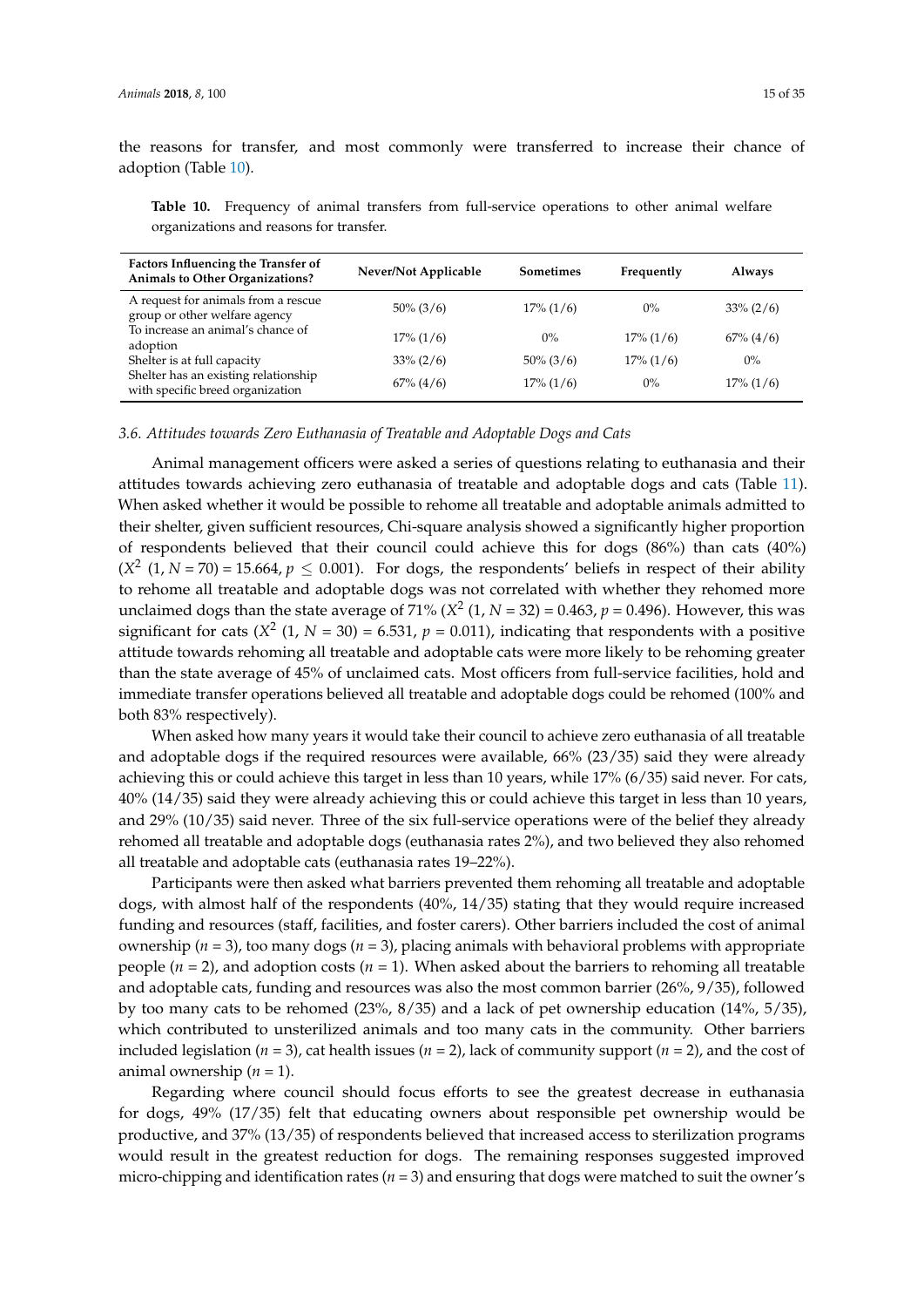lifestyle ( $n = 2$ ). Another mentioned that undertaking research that focused upon the demographics and socio-economics of areas with high euthanasia could inform future strategies.

<span id="page-15-0"></span>**Table 11.** Proportion of responses in survey cohort (35/79) regarding the possibility of rehoming all treatable and adoptable dogs and cats and the timeframe that this could be achieved (categorized demographically and by operation type).

|                   | Demographic Type<br><b>Operation Type</b><br>Urban<br>Urban Metropolitan<br>Rural |                                                                                                        |                |                                    |                |                   |                |                              |  |  |  |  |  |  |
|-------------------|-----------------------------------------------------------------------------------|--------------------------------------------------------------------------------------------------------|----------------|------------------------------------|----------------|-------------------|----------------|------------------------------|--|--|--|--|--|--|
| Response          | <b>Total</b>                                                                      | Developed                                                                                              | Fringe         | <b>Urban Regional</b><br>Town/city | Agricultural   | Full-Service Hold |                | Immediate<br><b>Transfer</b> |  |  |  |  |  |  |
| <b>Ouestion 1</b> |                                                                                   | Given resources, could council rehome all treatable and adoptable dogs?                                |                |                                    |                |                   |                |                              |  |  |  |  |  |  |
| Yes               | 86%,<br>30/35                                                                     | 82%, 9/11                                                                                              | 100%,<br>5/5   | 92%,12/13                          | $67\%$ , $4/6$ | 100%,<br>6/6      | 83%, 5/6       | 83%, 19/23                   |  |  |  |  |  |  |
| No                | $11\%$ ,<br>4/35                                                                  | $18\%$ , $2/11$                                                                                        | $0\%$          | $8\%, 1/13$                        | $17\%, 1/6$    | $0\%$             | $0\%$          | $17\%$ , $4/23$              |  |  |  |  |  |  |
| Unsure/NA         | $3\%, 1/35$                                                                       | $0\%$                                                                                                  | $0\%$          | $0\%$                              | $17\%, 1/6$    | $0\%$             | $17\%, 1/6$    | $0\%$                        |  |  |  |  |  |  |
| <b>Ouestion 2</b> |                                                                                   | Given resources, could council rehome all treatable and adoptable cats?                                |                |                                    |                |                   |                |                              |  |  |  |  |  |  |
| Yes               | $40%$ ,<br>14/35                                                                  | 45%, 5/11                                                                                              | $40\%, 2/5$    | $46\%, 6/13$                       | $17\%, 1/6$    | $33\%, 2/6$       | $50\%$ , $2/4$ | 40%, 10/25                   |  |  |  |  |  |  |
| No                | 49%,<br>17/35                                                                     | 55%, 6/11                                                                                              | $40\%$ , $2/5$ | 46%, 6/13                          | $50\%$ , $3/6$ | $67\%$ , $4/6$    | $50\%$ , $2/4$ | 44%, 11/25                   |  |  |  |  |  |  |
| Unsure/NA         | $11\%$ ,<br>4/35                                                                  | $0\%$                                                                                                  | $20\%, 1/5$    | $8\%, 1/13$                        | $33\%, 2/6$    | $0\%$             | $0\%$          | $16\%, 4/25$                 |  |  |  |  |  |  |
| <b>Ouestion 3</b> |                                                                                   | Provided adequate resources, zero euthanasia of all treatable and adoptable dogs could be achieved in? |                |                                    |                |                   |                |                              |  |  |  |  |  |  |
| Already           | $9\%, 3/35$                                                                       | $9\%, 1/11$                                                                                            | $20\%, 1/5$    | $0\%$                              | $17\%, 1/6$    | $50\%, 3/6$       | $0\%$          | $0\%$                        |  |  |  |  |  |  |
| $<$ 10 years      | 57%,<br>20/35                                                                     | 55%, 6/11                                                                                              | $60\%$ , $3/5$ | $62\%, 8/13$                       | $50\%, 3/6$    | $50\%, 3/6$       | $33\%, 2/6$    | 65%, 15/23                   |  |  |  |  |  |  |
| $10-20$ years     | $3\%, 1/35$                                                                       | $0\%$                                                                                                  | $0\%$          | 8%, 1/13                           | $0\%$          | $0\%$             | $17\%, 1/6$    | $0\%$                        |  |  |  |  |  |  |
| $20 - 30$ years   | $0\%$                                                                             | $0\%$                                                                                                  | $0\%$          | $0\%$                              | $0\%$          | $0\%$             | $0\%$          | $0\%$                        |  |  |  |  |  |  |
| 30-40 years       | $0\%$                                                                             | $0\%$                                                                                                  | $0\%$          | $0\%$                              | $0\%$          | $0\%$             | $0\%$          | $0\%$                        |  |  |  |  |  |  |
| Never             | $17%$ ,<br>6/35                                                                   | $18\%, 2/11$                                                                                           | $0\%$          | $23\%, 3/13$                       | $17\%, 1/6$    | $0\%$             | $17\%, 1/6$    | 22%, 5/23                    |  |  |  |  |  |  |
| Unsure/NA         | $14%$ ,<br>5/35                                                                   | $18\%, 2/11$                                                                                           | $20\%, 1/5$    | $8\%, 1/13$                        | $17\%, 1/6$    | $0\%$             | $33\%, 2/6$    | $13\%$ , $3/23$              |  |  |  |  |  |  |
| <b>Ouestion 4</b> |                                                                                   | Provided adequate resources, zero euthanasia of all treatable and adoptable cats could be achieved in? |                |                                    |                |                   |                |                              |  |  |  |  |  |  |
| Already           | $6\%, 2/35$                                                                       | $9\%, 1/11$                                                                                            | $20\%$ , $1/5$ | $0\%$                              | $0\%$          | $33\%$ , $2/6$    | $0\%$          | $0\%$                        |  |  |  |  |  |  |
| $<$ 10 years      | $34\%$ ,<br>12/35                                                                 | $27\%, 3/11$                                                                                           | $20\%, 1/5$    | 38%, 5/13                          | $50\%, 3/6$    | $17\%, 1/6$       | $50\%$ , $2/4$ | 36%, 9/25                    |  |  |  |  |  |  |
| $10-20$ years     | $11\%$ ,<br>4/35                                                                  | $9\%, 1/11$                                                                                            | $0\%$          | $23\%, 3/13$                       | $0\%$          | $17\%, 1/6$       | $0\%$          | 12%, 3/25                    |  |  |  |  |  |  |
| $20-30$ years     | $3\%, 1/35$                                                                       | $0\%$                                                                                                  | $0\%$          | $8\%, 1/13$                        | $0\%$          | $17\%, 1/6$       | $0\%$          | $0\%$                        |  |  |  |  |  |  |
| $30 - 40$ years   | $6\%, 2/35$                                                                       | $0\%$                                                                                                  | $40\%, 2/5$    | $0\%$                              | $0\%$          | $0\%$             | $0\%$          | $8\%, 2/25$                  |  |  |  |  |  |  |
| Never             | 29%,<br>10/35                                                                     | $36\%, 4/11$                                                                                           | $20\%$ , $1/5$ | $23\%, 3/13$                       | $33\%, 2/6$    | $17\%, 1/6$       | $25\%, 1/4$    | 32%, 8/25                    |  |  |  |  |  |  |
| Unsure/NA         | $11\%$ ,<br>4/35                                                                  | $18\%, 2/11$                                                                                           | $0\%$          | $8\%, 1/13$                        | $17\%, 1/6$    | $0\%$             | $25\%, 1/4$    | $12\%, 3/25$                 |  |  |  |  |  |  |

Note: statistics for the two councils that held dogs and immediately transferred cats were separated into their respective dog and cat categories.

For cats, 51% (18/35) would focus on sterilization to decrease euthanasia of cats. A further 34% (12/35) would target the promotion and education concerning responsible cat ownership. Other responses included increasing cat identification methods (micro-chipping and registration) (*n* = 2), amending current legislation (*n* = 2), and further research regarding the high euthanasia rates in cats (*n* = 1). One respondent felt that to achieve zero euthanasia of all suitable cats, it was necessary to change the Australian public's views on cats as being 'disposable items'. Another mentioned a current lack of community response and support, in the sense there was not enough community concern about the welfare of cats admitted to the pound that would drive efforts to address this issue.

When managers were asked about their attitude towards transferring animals to pet shops for rehoming, they responded with openness (59%, 13/22), opposition (23%, 5/22), and mixed feelings (18%, 4/22) towards the concept. Reasons for opposition included risks of impulse buying of animals, and taking business away from the RSPCA. Of the five full-service operations that regularly transferred animals to other welfare organizations, four felt positively towards transferring animals to pet shops to increase the opportunity of adoption, and two were already doing so.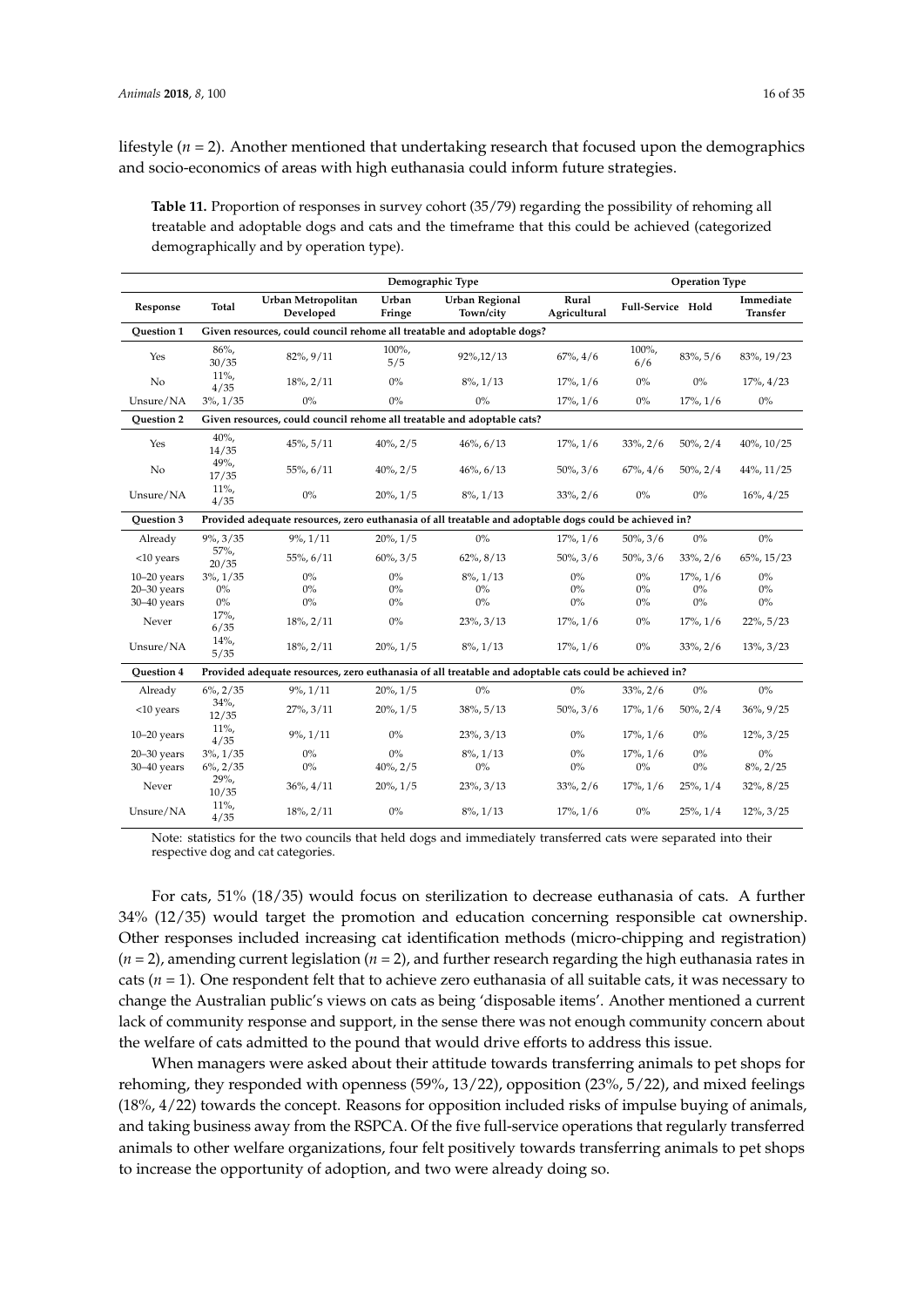#### *3.7. Cat Trapping and Council Attitudes towards Trap–Neuter–Return Programs*

Many (57%, 20/35) councils undertook some trapping of unowned cats, although half of these only did so in response to complaints from the public. All councils had traps available for the public to use. Of those councils that could provide details regarding the number of cats trapped in the previous year (*n* = 13), this ranged from 4 to over 1200 unowned cats.

In response to the question about their attitudes towards a trap–neuter–return (TNR) program, and if in their opinion, it would be effective in urban areas of Australia, over half of respondents 54% (19/35) did not believe it would be effective, 40% (14/35) believed it would be effective and 6% (2/35) were unsure of their views on this topic. Most respondents (77%, 27/35) were concerned about the impact of cats on wildlife if a TNR program was implemented, even if the cats were neutered. A quarter of the respondents (26%, 9/35) were concerned about the cost of running such a program; 29% (10/35) noted the public's opposition to such a program as a barrier to implementation; and 37% (13/35) were concerned about the welfare of the cats included in the TNR program.

One council currently enforced a 24-h on-property cat curfew, and voiced concerns that implementing a TNR program would provide a confusing message to cat owners in their council. Regarding funding, respondents suggested this could be obtained from the state government, private organizations, or included as part of council animal registration fee. Respondents also suggested that veterinarians could support such a program by providing discounted services, or enabling student veterinarians to assist in these programs (under supervision) to obtain clinical experience.

## **4. Discussion**

This study analyzed all available intake and outcome statistics for dog and cat admissions to the 79 councils in Victoria, and there were several noteworthy findings. Based on self-reported data in the Domestic Animal Management Plan for each council (or obtained via their website or personal communication), 74% (52/70) of Victorian councils have achieved a euthanasia rate for dogs of  $\leq$ 10% of intake. This is generally accepted as equivalent to achieving zero euthanasia of healthy and treatable animals [\[25\]](#page-31-2). Notably, the best performing 25% (quartile) of councils have bettered this, with euthanasia rates of 0–3%, while the poorest performing quartile euthanized 11–40% of dogs. Only one council achieved a euthanasia rate of  $\leq 10\%$  of admissions for cats. For cats, the lowest quartile euthanized 7–28%, while the upper quartile euthanized 67–98%. For both dogs and cats, there were no differences in outcomes between councils that operated their entire pound operation or those transferring to welfare agencies, either immediately, or after the minimum holding period, which in Victoria is eight days, except for abandoned animals (14 days for animals illegally and intentionally abandoned). In general, rural and regional areas had higher euthanasia than urban metropolitan developed and fringe areas.

In this study, we also surveyed practices, policies and attitudes of animal management staff at 35 councils to identify strategies used to decrease euthanasia. In our survey cohort, only 17% of respondents ran full-service facilities, while the other 83% outsourced dog and cat care by transferring them to an animal welfare agency either immediately, within 48 h of admission (66%), or after the eight-day mandatory holding period (17% for dogs). Some important findings associated with low euthanasia in the council pounds were identified, including strategies to reduce intake and achieve high reclaim and adoption rates of dogs and cats.

Only 22% of councils contracting welfare agencies to perform services incorporated Key Performance Indicators (KPI's) into the contract; and of these, only two incorporated KPIs relating to the agency's performance regarding proportion euthanized (dog euthanasia: 11–18% and cat euthanasia: 27–51%). Councils utilizing KPI's in contracts with animal welfare agencies have the potential to achieve better outcomes for their community animals, particularly cats. Community pressure to achieve zero euthanasia of healthy and treatable animals is affecting how welfare organizations interact with council agencies, resulting in fewer agencies being prepared to accept council contracts, or charging higher rates per animal to reflect the total cost of caring for animals until they are adopted [\[26\]](#page-31-3).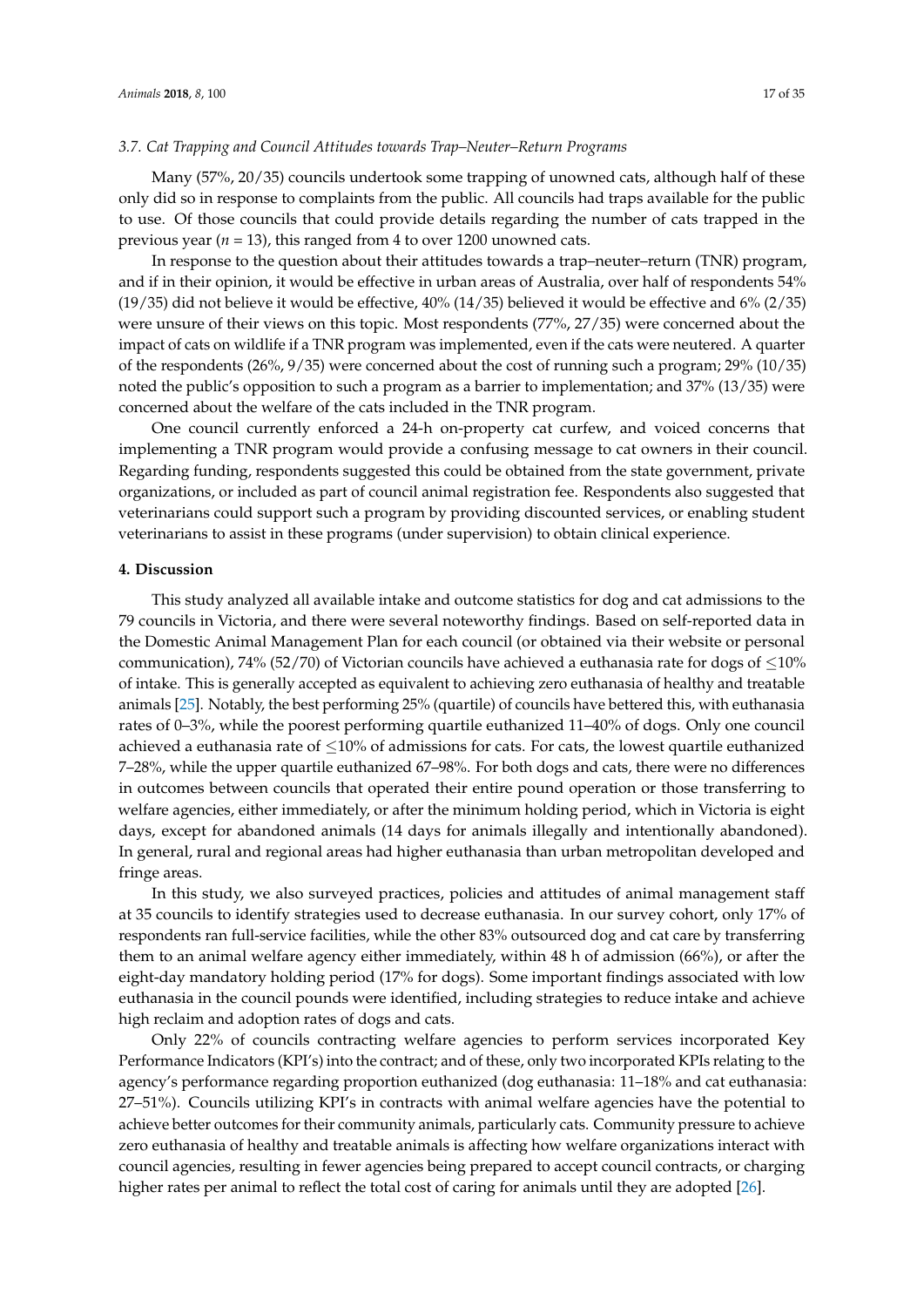#### *4.1. Strategies Used by Councils to Reduce Euthanasia: Reducing Animal Intake*

In our study, intake per 1000 residents for the state varied from 0.7–24.6 for dogs and 0–27.6 for cats. The only council that achieved <10% euthanasia of cats had an intake of 1.3 cats/1000 residents. For cats but not dogs, intake was negatively associated with euthanasia ( $p = 0.009$ ). In dogs, the lack of effect is likely because most councils directly returning lost animals (mainly dogs) to their owners, included these animals in the number managed (intake), although they did not enter their shelter/pound. Reducing dog and cat admissions into pounds is pivotal in reducing euthanasia rates. Over the past 30 years in USA, the decline in euthanasia rates has been largely attributed to a decline in shelter intake for both dogs and cats [\[10](#page-30-8)[,27\]](#page-31-4). However, as euthanasia rates decrease, increasingly adoption becomes a substantial contributor to further reducing euthanasia [\[10\]](#page-30-8). Multiple strategies were used by our survey cohort to reduce intake, particularly for dogs.

## 4.1.1. Reducing Intake by Minimizing the Number of Surrendered Animals

Research shows that most owners surrendering pets would keep them if the barriers to retention were resolved [\[28](#page-31-5)[,29\]](#page-31-6). Barriers to retaining pets include: cost for veterinary care; pet registration (licensing) or impound fees; behavioral problems; and a lack of pet friendly accommodation. Pet retention programs which address these issues substantially reduce intake.

Many councils had strategies in place to assist owners to avoid surrendering an animal to minimize intake, especially when nearing capacity (57%). These included temporarily housing a dog while means of confinement were repaired, or providing information on animal-trainer contacts for behavioral issues. Research shows that most people surrendering a pet are experiencing financial hardship and would keep their pet if the barriers were minimized. Studies from the USA show providing assistance with impound or registration fees (35%), pet care costs (27%) and fencing (15%) are the most common types of assistance required to help owners retain their pets [\[28,](#page-31-5)[29\]](#page-31-6). RSPCA Queensland is an Australian example of the impact on cat intake of a diversion program. They provide resources on their website to assist potential surrendering owners with strategies and resources to keep their pet or rehome it themselves, and require all surrendering owners to have an appointment and then wait a further 14 days. This has helped halve the number of owner-surrendered cats over five years [\[30\]](#page-31-7).

The full shelter costs for a dog or cat rehomed after one week are estimated to be \$1056 and \$756 respectively in Australia [\[31\]](#page-31-8). This includes admission costs, basic health care, sterilization, housing for one week, and other costs. When rehoming takes longer than one week, the shelter will incur additional costs of approximately \$490 and \$385 per week for dogs and cats respectively, to provide ongoing shelter care, including environmental enrichment. In comparison, it has been reported that the average cost of assisting owners to keep their pet was US\$50 for assistance with fees (including reclaim or registration fees), US\$150 for assistance with veterinary costs, and US\$75 for assistance with fencing [\[28,](#page-31-5)[29\]](#page-31-6). It is likely cost-effective for councils and shelters to invest resources to help people keep their pets.

#### 4.1.2. Reducing Intake through Mandatory Sterilization and Subsidized Sterilization Programs

Many respondents in our study believed that the most effective strategy to reduce intake and euthanasia was through sterilization programs and/or compulsory sterilization. However, only 40% of councils provided subsidized sterilization programs either in the form of a subsidy through the AVA program, vouchers, or in conjunction with animal welfare agencies. Most programs were only available to those on low income, and still required the owner to fund some of the cost; for example, 67% of the regular veterinary fee for the AVA program. Notably, Banyule City Council offered free sterilization clinics for cats twice a year and free transportation, mostly targeted to low socio-economic areas. Based on the resulting reduction in litter surrender, the council has since doubled the budget for this program. However, many respondents stated that funding was a major barrier to undertaking these subsidized sterilization programs.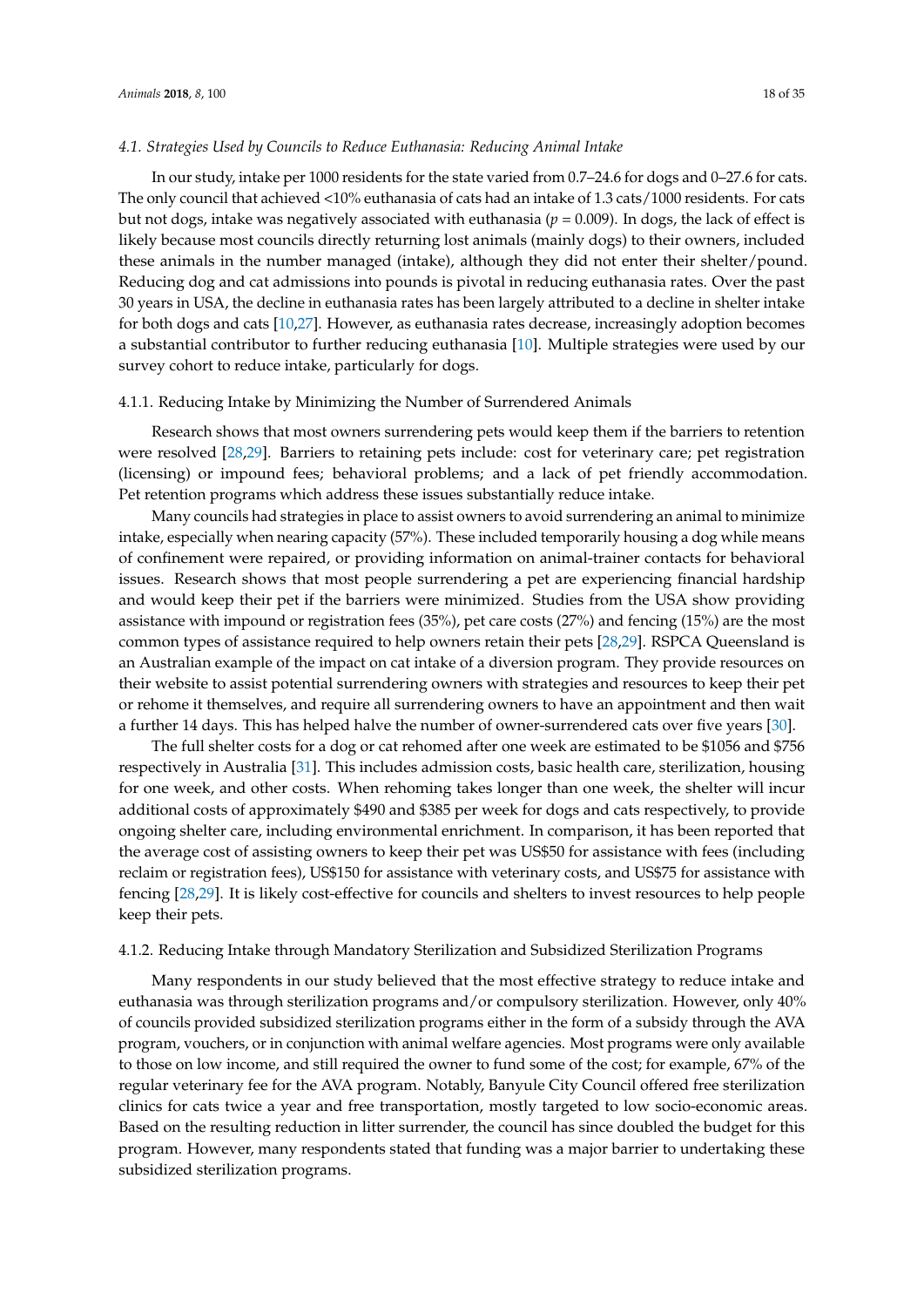Several studies demonstrate the effectiveness of sterilization programs for owned cats to decrease cat intake and euthanasia, and to a lesser extent, for owned dogs [\[32](#page-31-9)[,33\]](#page-31-10). Data from the USA indicates that investing in these programs reduces the cost of animal management for councils, and that savings accrue from reduced husbandry and staff costs resulting from reduced admissions [\[34\]](#page-31-11). A 50% drop in cat shelter admissions occurred with a sterilization voucher program for cats, resulting in net savings to the county of \$1.5 million [\[12,](#page-30-18)[34\]](#page-31-11). For dogs, some studies support their effectiveness [\[12\]](#page-30-18), and others show little effect unless targeted to areas associated with high intake [\[33\]](#page-31-10). A reduction in dog intake from 7.0 to 6.1 per 1000 residents occurred in the San Jose municipal pound with targeted free sterilization of Chihuahuas, the predominant breed being admitted [\[12\]](#page-30-18).

Some councils had mandatory sterilization for newly registered cats and dogs, while others mentioned they were intending to implement this. However, a study of 191,000 cat admissions to RSPCA shelters in Australia from 2006–2010, demonstrated that the Australian Capital Territory had the second lowest sterilization rate for cats under 6 months of age, which was the only state or territory in Australia to have mandatory sterilization by 6 months at the time data were collected for the study [\[35\]](#page-31-12). This suggests that mandatory sterilization has limited effectiveness, and other factors are involved. In the USA, in the most underserviced and lowest socio-economic areas, sterilization rates are around 10% compared to the USA average of 90%. However, when free sterilization and transport are provided, sterilization rates approach 90% [\[36\]](#page-31-13).

Based on this information, it is therefore recommended that councils trial free sterilization programs, targeted to locations with a high intake of dogs and/or cats, rather than relying on mandating sterilization to reduce intake. Although it could appear that councils that immediately transfer animals to welfare organizations might have less to gain from engaging in sterilization programs, reducing the number of animals transferred would potentially reduce the cost to council for third party services. It is recommended that welfare agencies consider charging councils the full costs for managing stray and surrendered dogs and cats, to encourage councils to invest more in programs in the community to decrease admissions of stray and surrendered animals, and their subsequent euthanasia.

## *4.2. Strategies Used by Councils to Reduce Euthanasia: Increasing Reclaim*

Councils with higher reclaim rates had lower euthanasia for dogs and cats. Owned animals do stray, and in a 5-year period, 14% of dog owners and 15% of cat owners in the USA lost their pet at least once [\[37\]](#page-31-14). Even pets confined indoors are at risk, with 28–41% of lost cats described by their owners as "indoor only" [\[38,](#page-31-15)[39\]](#page-31-16).

If an unregistered animal is impounded, the owner may be liable to pay an impound release fee, sustenance fee, registration fee and a fine for failing to register their pet. In our study, areas with higher socio-economic status also had higher reclaims, which may indicate that finances may be important for reclaims. Penalties can be high and generally unexpected, meaning they cannot be budgeted for. Low-income earners may be unable to pay these fees, resulting in costs to council to rehome unclaimed animals. Although legally in Victoria roaming animals must be impounded, nearly all councils directly returned to the owner animals with current registration and a microchip, likely contributing to the very high reclaim rates. A few councils also returned unregistered animals if identifiable, and had owners complete the paperwork at the point of return, and followed up for payment later. Returning all animals where the owner could be contacted, even unregistered animals, is likely cost effective for councils, given the costs of impounding a dog if not reclaimed, and it is recommended that legislation is changed to allow this. Registration paperwork could be completed at the point of return, and payment processed in the field or followed up later. Providing evening and weekend times for contacting council offices regarding lost pets and extended pickup hours likely decreases the number of animals unclaimed, and it was utilized by one council (Glen Eira) with high reclaim rates for dogs (86%) and cats (17%).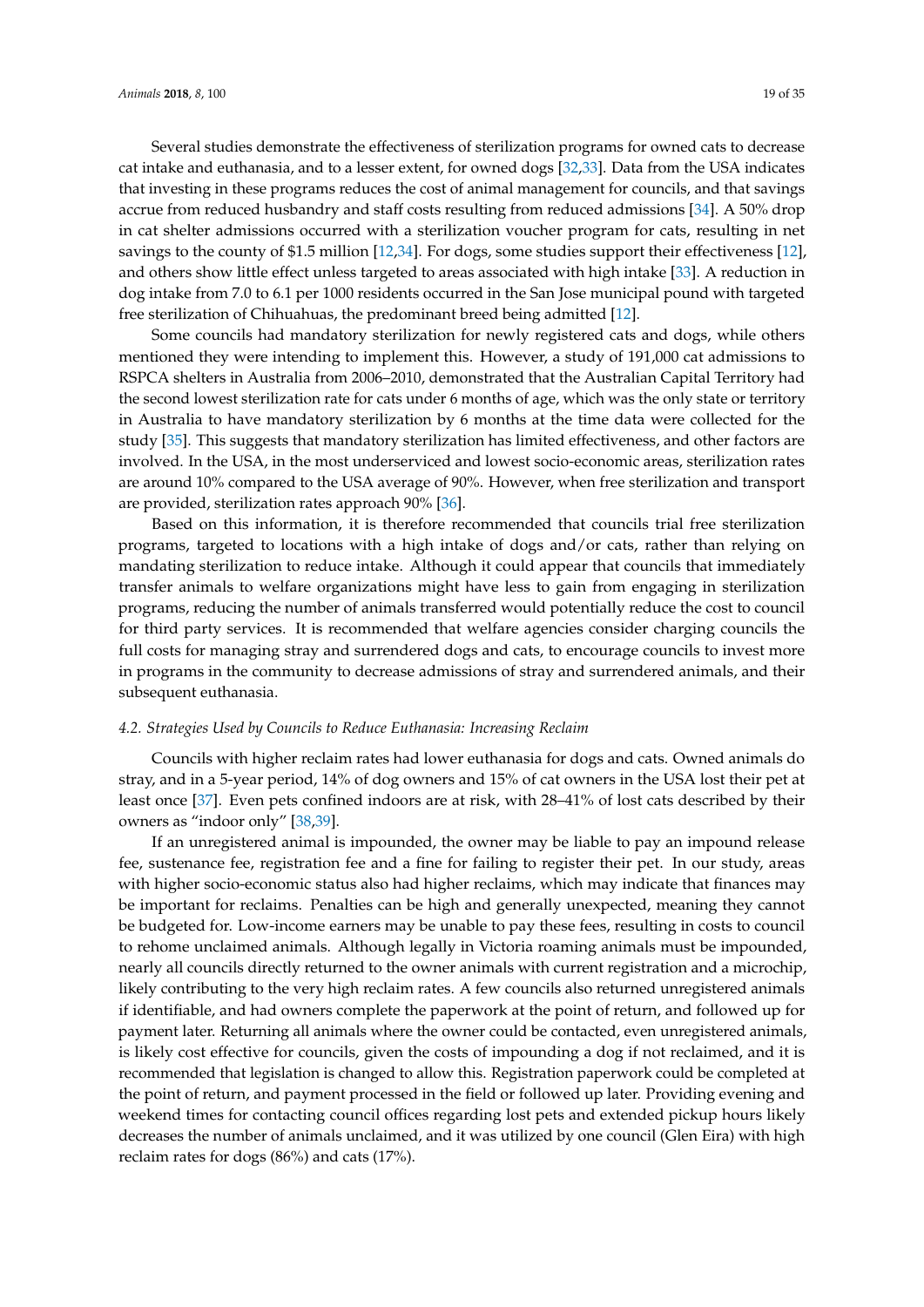Median reclaim rates for cats (10%) were lower than for dogs (77%). However, these rates were much higher than reported in a study from RSPCA-Queensland, where only 5% of cats and 37% of dogs were reclaimed [\[40\]](#page-31-17), and an American Society for the Prevention and Cruelty to Animals study where <5% of cats and 26% of dogs were reclaimed [\[2\]](#page-30-1). The top quartile of Victorian pounds achieved very low euthanasia rates for dogs (0–3%), and most (66%) of these also had reclaim rates in the top quartile for the state ( $\geq$ 87% of dog intake). Many of the state's pounds with the highest quartile for euthanasia (11–40%) were also in the lowest quartile for reclaim with 33–61% reclaimed. Based on these results, strategies used by councils that facilitate reclaim are important in determining positive outcomes for animals, and a variety of methods were utilized by the councils in our survey cohort.

## 4.2.1. Increasing Reclaim through Identification of Animals with Microchips and Registration

Micro-chipping facilitates rapid identification of an animal, and reclaim rates are higher for micro-chipped animals than others (52% versus 22% for dogs, and 39% versus 2% for cats [\[41\]](#page-31-18). However, in a 2014 study, only 9% of stray cats and 28% of stray dogs entering RSPCA Queensland (QLD) were micro-chipped [\[42\]](#page-31-19). In 2009, Victoria was the first state to mandate micro-chipping for dogs and cats over 3 months, and the number of dogs and cats registered per 1000 residents on Australia's largest data base, Central Animal Records, was greater than any other state [\[43\]](#page-31-20). Few councils (17%) engaged in community micro-chipping events, with one targeted at young and older pets.

Most (97%) councils undertook door-knocking for registration compliance, most of which was targeted at owners who had not renewed registration, rather than comprehensive door-knocking to detect animals that were never registered. Some councils utilized SMS reminders, telephone and email to advise or enquire about an un-renewed registration before door knocking. While door-knocking, some also offered to check microchip details when they were door-knocking for compliance checks.

Registration costs varied substantially between councils, from \$10 to \$285 per year, depending on whether the dog or cat was sterilized. Several councils were noted to only accept new dog and/or cat registrations if the animal was sterilized, and others were in the process of implementing this change. Research is needed to determine whether this policy represents a barrier to registration, and reduces reclaim of lost pets. While all councils offer pensioner concessions of 50%, this does not include Health Care Card holders, who are low income earners. Cost benefit studies are required to determine if it is more cost-effective to reduce registration costs to increase numbers of animals identified, than to gain income from registrations and pay higher costs for impounding more unidentified animals, which are likely held longer. Return on investment of identification programs should be investigated. It is also recommended a trial be conducted to evaluate the cost-benefit during door-knocking campaigns to check owners' contact details on the microchip database. This could also involve evaluation of the merits of providing free identification tags engraved in the field with the owner's contact details, and if necessary, a collar, so neighbors can assist in return of wandering pets directly to their owner, reducing unclaimed impounded animals and council costs.

## 4.2.2. Factors Affecting the Reclaim Rates of Cats

While the proportion of owned cats that are micro-chipped (64%) is lower than dogs (76%) in Australia [\[44\]](#page-31-21), the large difference in reclaim of cats in our study likely reflects the large number of stray cats which are unowned, which has been estimated to equal 1/3rd to 2/3rds of the owned cat population [\[45,](#page-31-22)[46\]](#page-31-23). Semi-ownership of cats has been a long-standing issue and continues to play a role in the low reclaim rates for cats. An Australian internet survey found that 9% of respondents fed (daily) a cat that they did not perceive they owned [\[45\]](#page-31-22), and another Australian study with a higher participation rate of males found 3% of respondents provided food daily to an unowned cat [\[47\]](#page-32-0). A feature distinguishing semi-owners from owners was that only owners actively acquired their cat, and passive acquisition was characteristic of semi-owners, who usually did not have their cat micro-chipped or sterilized [\[48\]](#page-32-1).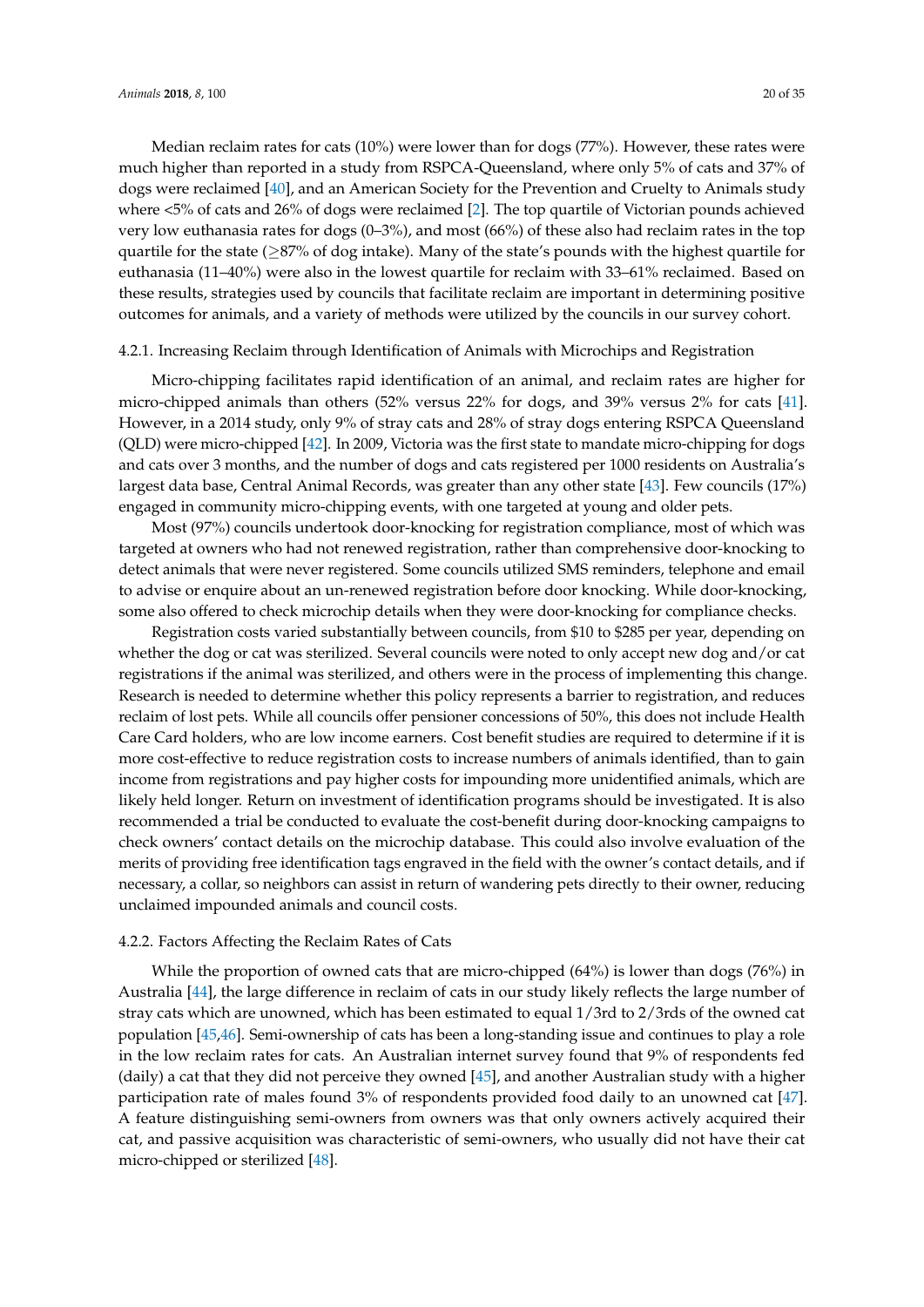In addition to the impact of semi-owned cats on the low micro-chipping rates of unowned cats, many owned cats are passively acquired [\[49\]](#page-32-2). A 2016 survey of cat owners found that 15% of owners sourced their cat from the street (i.e., cat had been a stray) [\[23\]](#page-31-0). In addition, 52% of cat owners reported that they acquired their cat for free. These cat owners may be less likely to pay a fee for registration and micro-chipping for cats acquired passively or for free, or may not be even aware of their pet's microchip status.

The low reclaim rate of cats needs to be addressed in two ways. Firstly, there is obviously scope for councils to increase the number of micro-chipping events, and even to consider micro-chipping animals in the field as done by some counties in the USA (personal communication K. Peterson, Salt Lake County Animal Services, USA). However, to increase the proportion of cat owners attending these, secure areas need to be provided to prevent cats escaping, as well as transportation to the event for those without access to transport for their pet. An accompanying emphasis upon compliance monitoring for cats may motivate participation in such events. Secondly, initiatives are required to increase the proportion of semi-owned cats that are sterilized and micro-chipped by the carers who regularly feed a cat but do not perceive themselves as owners, and these are likely to center around free sterilization and micro-chipping targeted to areas of high cat intake.

## *4.3. Strategies Used by Councils to Reduce Euthanasia: Increasing Animal Rehoming Rates*

The mean proportion of unclaimed dogs rehomed (71%) was higher than for cats (45%) and was higher than reported in a recent study (60% for dogs) using 2012–2013 DAM Plan data for Victoria [\[50\]](#page-32-3). Councils with low euthanasia for both dogs and cats, had significantly higher adoption rates for unclaimed animals—again indicating that council based factors have significant effects upon live release rate.

Strategies to maximize adoption also need to include maintaining the health of animals in the shelter, and vaccination is a fundamental part of any shelter preventative health program [\[51\]](#page-32-4). However, only one full-service council routinely vaccinated animals and this was within 48 h of entry when the veterinarian was available, and one hold operation vaccinated dogs on entry for parvovirus. The high density of animals in shelters and pounds, combined with admission of animals of unknown health status, increases the risk of exposure to infectious disease, and the increased stress experienced by the animals decreases their immune response to it [\[51\]](#page-32-4). This includes viral diseases with high morbidity and mortality, such as parvovirus in dogs, and highly infectious diseases such as cat flu or panleukopenia, which often result in euthanasia [\[51\]](#page-32-4). Importantly, a US study found that only 36% of dogs entering an animal shelter had protective antibody titers against canine distemper and parvovirus—both vaccine preventable diseases [\[52\]](#page-32-5). Of those pounds vaccinating animals, half only did so if the animal was expected to stay at the pound longer, or after the mandated holding period. To prevent an outbreak of infectious disease, vaccination prior to admission, or immediately on admission [\[51,](#page-32-4)[53\]](#page-32-6), is advised as immunity develops in unvaccinated dogs within hours after administration [\[54\]](#page-32-7).

Foster programs have the potential to increase the adoptability of fearful, timid or boisterous animals through socialization and retraining, and staff interviewed commented that in their experience, foster programs were very effective. They can also provide treatment for animals with short-term health problems which would normally reduce adoptability, such as skin conditions including ringworm in cats, and provide post-operative care. A well-managed foster program can also help reduce the pressure on pound resources at busy times including Christmas and kitten season [\[55\]](#page-32-8). The Seattle Humane Society demonstrated the value of foster volunteers, not only in saving lives, but also saving their facility \$US1.6 million in staff time to care for the 3001 animals that were fostered in the previous year [\[56\]](#page-32-9). Utilization of temporary foster care markedly improved odds of live release for dogs, and resulted in a 70% reduction in the prevalence of major or minor health or behavior concerns compared to before the dogs went out to foster [\[57\]](#page-32-10).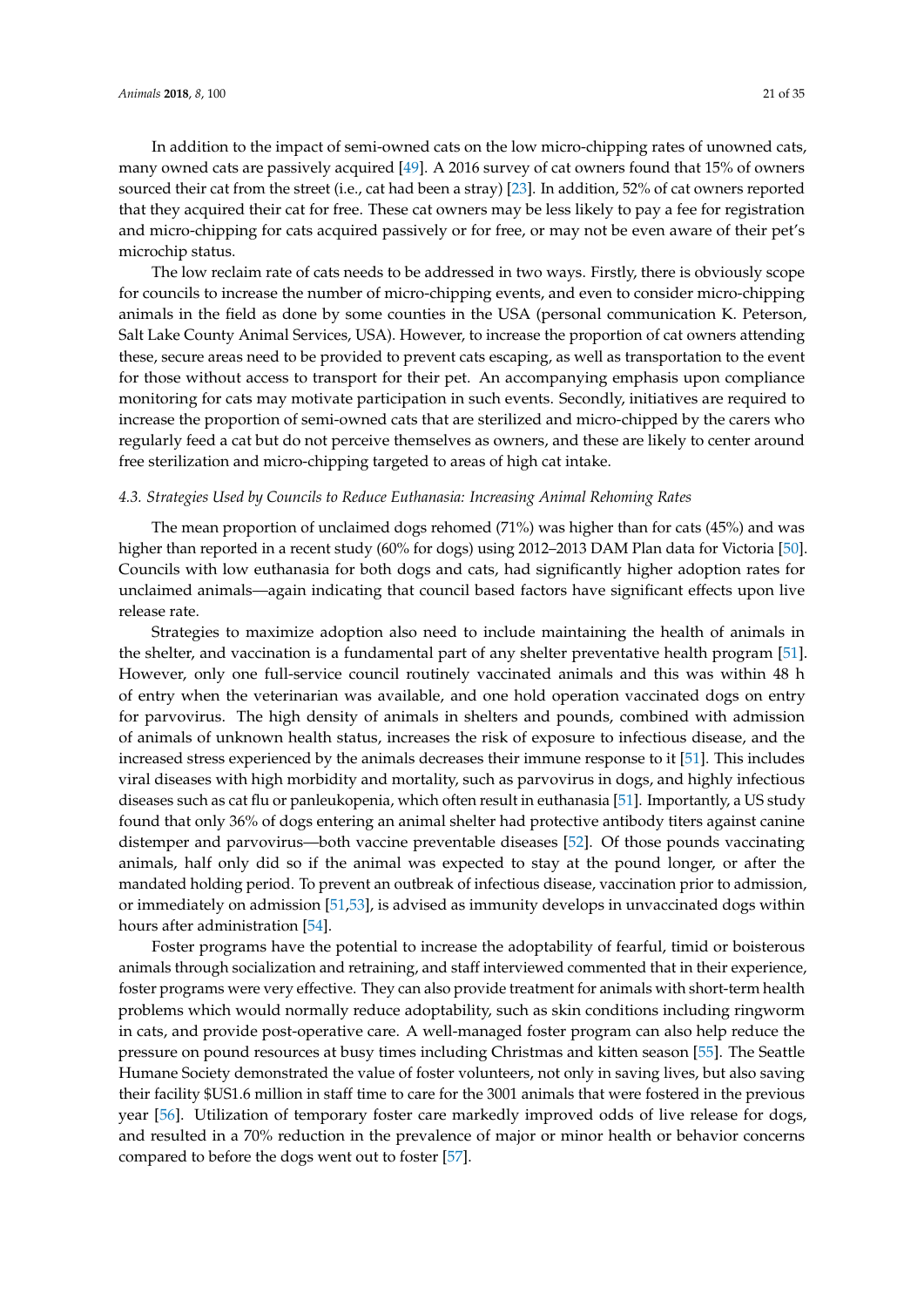Other activities that characterized pounds with high adoption rates were regular advertising in newspapers and on TV, and the provision of 'home-like' interaction areas for adopters where they could they observe the animal's behavior in a non-shelter situation, and introduce their current pets to the animal under consideration. Many (70%) councils encouraged the finders of stray animals to adopt them if unclaimed. Finders of lost animals often form a bond or attachment to the animal, and are prepared to keep or formally adopt them in the event that the owner cannot be found [\[58\]](#page-32-11).

## *4.4. Beliefs about Achieving Zero Euthanasia of Treatable and Adoptable Animals*

Respondents were asked how long they thought it would take their council to get to zero euthanasia of adoptable and treatable animals, if they were provided with adequate resources. More respondents felt this was more achievable in the next 10 years for dogs  $(66%)$  than cats  $(40%)$ , but 17% respondents felt it was never achievable for dogs, and 29% for cats. Even in the best performing councils, other strategies are needed to reduce euthanasia of healthy and treatable cats to zero.

#### *4.5. Reducing the Euthanasia of Urban Stray Cats*

## 4.5.1. Behavioral Assessment of Unowned Cats

Many councils separately listed cats deemed as "feral" and nearly all were euthanized. When questioned about why and where the cats were caught, councils uniformly indicated they were trapped in response to complaints or calls from members of the public, and were trapped in inhabited areas. Usually they were assessed as feral based on un-socialized behaviour on the day they were trapped, often while still in the trap cage, and euthanized. However, research shows that suitability of cats for adoption cannot be determined for at least three days; and when stressed, pet cats can respond with more "feral" behaviours than stray cats [\[59\]](#page-32-12).

Feral cats are best defined for purposes of management as cats which receive no food or shelter from humans, and are remote from human habitation. Based on this definition, none of the cats described by council staff as feral and euthanized fitted this definition. RSPCA Queensland decreased the proportion of cat admissions deemed as feral based on un-socialized behaviour and lack of identification from 8% to less than 1% by assessing cats' sociability over three days instead of one, and utilizing foster carers to increase sociability of shy cats [\[30\]](#page-31-7). Appropriate time for assessment of suitability for adoption is recommended to decrease the unacceptably high euthanasia rates of these cats, and it is recommended that this be mandated. In most of Australia, cats deemed "feral" can be euthanized immediately without undertaking a minimal holding period. While it is recognised it is extremely stressful for a truly feral cat to be held, as a result of this legislation, thousands of potentially adoptable cats are euthanized without proper assessment.

## 4.5.2. Attitudes towards Trap–Neuter–Return Programs for Cats

Urban stray cats make up approximately 80–90% of council pound admissions [\[60\]](#page-32-13), and 50–70% of cat admissions to the RSPCA [\[30](#page-31-7)[,35\]](#page-31-12); and they have significantly poorer outcomes in our study, and other studies, compared to dogs. Disturbingly, the worst quartile of councils was killing up to 98% of all cat admissions.

Trap–neuter–return programs are currently illegal in Australia and controversial in many countries [\[61](#page-32-14)[–63\]](#page-32-15). These programs trap stray cats and kittens from urban locations that are overrepresented in shelter admissions, then neuter and return them to their site of origin. These programs have been shown to be very effective in reducing cat admissions and euthanasia in the USA, and cat-related complaints, provided high sterilization rates are achieved [\[14–](#page-30-11)[16,](#page-30-12)[64,](#page-32-16)[65\]](#page-32-17). Faster declines in colony size occur when high adoption rates (30%) are achieved over the first two years [\[60\]](#page-32-13). In Montana, TNR resulted in a 36% decline in cat intake, an 87% decline in euthanasia, and an 84% decline in cat-related complaint calls [\[66\]](#page-32-18). In Texas, there was a 90% decline in cat-related complaint calls; and in Kentucky, a 51% decline in cat intake in targeted areas, compared with only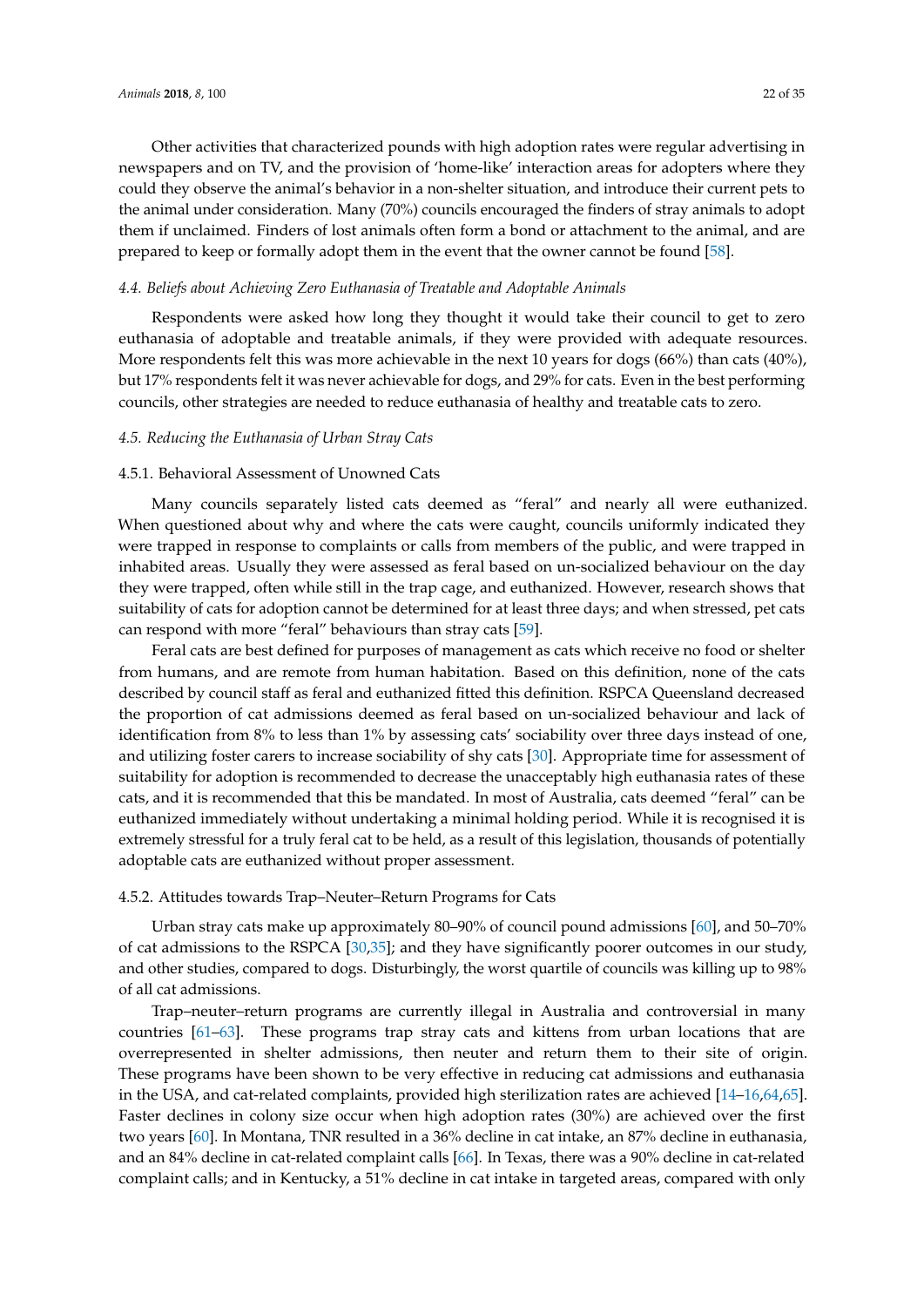a 20% decline in the entire service area [\[66\]](#page-32-18). In Florida, 60 stray cats/1000 residents, which was estimated to comprise half the stray cat population in that zip code, were sterilized over a two-year period, and adoptable cats were rehomed. Intake into the shelter from the targeted zip code subsequently decreased from 13 cats per 1000 residents to four per 1000 residents in two years [\[14\]](#page-30-11). However, in some reports of TNR programs, cat numbers did not decrease, and even increased, and the reasons for failure include not sterilizing most female cats, and failure to promptly manage immigrated or dumped cats by sterilization or adoption [\[67–](#page-32-19)[69\]](#page-32-20).

Despite respondents being informed that overseas, TNR programs had some success in reducing shelter intake of cats and euthanasia, and were provided with the URL describing a program in USA, more than half (54%) of pound managers in our cohort did not believe TNR would be effective in urban areas of Australia, and only 40% believed it would be effective. Concerns expressed related to the cats' welfare, the magnitude of the cat population making it impossible to successfully reduce cat numbers, and negative effects on wildlife. The Australian Veterinary Association also does not support TNR programs because they state it is usually not possible to control the entry of new cats into the colony, and the long term welfare of the cats is generally very poor [\[70\]](#page-32-21). Additionally, they state that unowned cats have a serious impact on Australian wildlife, and can be the cause of considerable community nuisance, whether or not they have been sterilized. These reasons are generally not well supported by recent literature. For example, if immigrant and dumped cats are appropriately managed by sterilization or rehoming, colony size decreases over time [\[71\]](#page-33-0). Opposition based on concern for welfare of cats in TNR programs is not supported by research, because the welfare of these cats is not different from pet cats [\[49\]](#page-32-2). Euthanasia for health reasons is typically less than 1% of trapped cats, and the annual death rate in a managed colony is similar to that reported for pet cats [\[71,](#page-33-0)[72\]](#page-33-1).

Concerns regarding TNR in Australia frequently relate to the effect of cats on native wildlife, and 77% of our survey cohort voiced this concern. The effects of domestic cats on native wildlife are emotive and controversial, and there is evidence that depending on the location and native species involved, cats can have a negative, neutral or positive effect on native wildlife populations. It is widely accepted and supported by scientific evidence that feral cats (defined as cats located remote from human habitation, and with no dependence on humans for food or shelter) have a negative effect on some native wildlife species in Australia [\[73\]](#page-33-2). However, there is a dearth of well-designed studies in urban areas, including from Australia, that have investigated impact of urban cats on native wildlife.

Evidence supporting or contradicting claims that domestic cats are negatively affecting urban native animal species depends on the study area, native species involved, and the study methods used. Two studies which suggest cats have no impact on native populations of mammals or birds in urban areas of Australia come from Perth (Western Australia). One study examined three bushland sites; two that had either banned cats or required them to be confined at night and wear a bell during the day, and one adjacent to an unregulated cat area [\[74\]](#page-33-3). The study found the unregulated cat area to contain similar populations of medium-sized mammals to the other two sites, and the highest population of smaller mardo *Antechinus flavipes*, a species particularly susceptible to cat predation. A 2018 study from Melbourne, Australia found the abundance of the southern brown bandicoot to be higher in peri-urban areas compared with nature reserves, and was highest at sites with the most urbanized surroundings where cats were also prevalent, compared to the lower abundance of bandicoots in nature reserves where cats were largely absent [\[75\]](#page-33-4). These findings are consistent with those from Albany, New York, where no link was found between cat density and local small animal populations in a suburban nature reserve [\[76\]](#page-33-5). Another Perth study investigating 57 locations failed to find a link between cat density and passerine bird abundance and diversity, instead finding that bird populations were negatively affected by increasing density of housing, distance from bushland, and reduced size of bushland [\[77\]](#page-33-6). Both Perth studies concluded that habitat degradation and destruction, and not cats, negatively affected urban native wildlife populations. A recent report of prey observed to be captured by owned cats in Australia found that cats caught more mammals than other types of prey, followed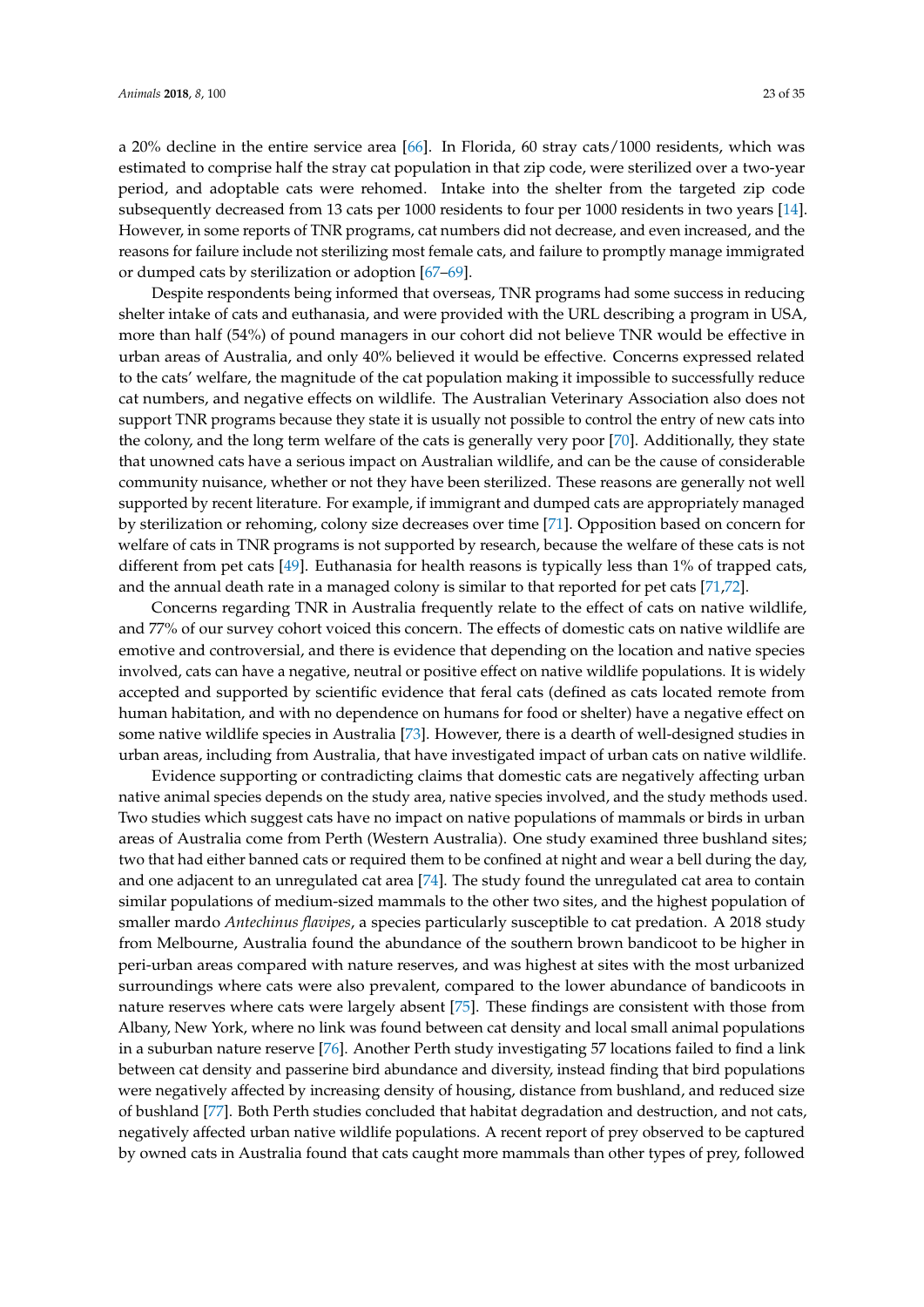by reptiles (small lizards) and then common birds. The mammals caught consisted almost exclusively of mice, rats, and rabbits [\[78\]](#page-33-7).

In contrast, other studies suggest cats do have a negative effect on some mammal, reptile and bird species in urban and peri-urban areas. For example, the decline in the Australian mammal, the eastern barred bandicoot, at a municipal tip site was contributed to by cat predation of juveniles, along with road death of adults [\[79\]](#page-33-8). In one urban property in Perth, a single pet cat was suspected of exterminating a population of lizard (*C. fallens)* over two years, with a rapid decline observed in the first few months after the cat was introduced, and repopulation occurring after it was removed [\[80\]](#page-33-9). Other studies using modelling and based on observed predation by a limited number of cats, postulate that cat predation and other cat-related effects on reproduction exacerbate human-related effects [\[80\]](#page-33-9). A modelling study from the United Kingdom, based on current average urban cat densities, calculated that low level predation by domestic cats of urban songbirds, if compounded by non-lethal effects of cats on song-bird fecundity, would contribute to a decrease in species abundance, even to the point of extinction [\[81\]](#page-33-10). These non-lethal effects are the result of a 'fear' effect in suppressing reproduction. Another modelling study from New Zealand utilizing data on predation by 144 domestic cats in a 12-month period, calculated that cats have significant impacts on prey populations, particularly birds [\[82\]](#page-33-11). However, the estimates of bird predation by cats were more than the total urban population size of the bird species of interest, demonstrating the complexities of using modelling to accurately estimate population effects. This is particularly true when other effects are not included in the model, such as vegetation type and density, and the effect of cat predation on other bird predators, such as rats. For example, bird predation by rodents was not considered in the model, although rodents are a significant cause of bird predation in New Zealand, and rodents form a major part of cat prey [\[82\]](#page-33-11). In an Australia study of urban bushland sites, nest predation decreased as cat density increased, and this was hypothesized to reflect the positive effect of cat predation on other nest predators, such as rats [\[83\]](#page-33-12).

Clearly well designed studies investigating the effects of differing cat densities on native species of interest are required in urban areas, and the results are likely location and species dependent. Nevertheless, where there is a negative effect of cat predation on native wildlife populations in urban areas, reducing the density of free-living urban cats using targeted community-based cat sterilization programs, such as TNR, that achieve high sterilization rates, would be expected to be beneficial for native wildlife.

There is debate whether cat predation of birds represents principally a compensatory or additive effect on bird populations [\[81\]](#page-33-10). Two studies from Europe (UK, France) found birds killed by cats in urban areas were generally less healthy than birds killed by cars or by flying into windows. Both authors also concluded that cats are opportunist hunters and tend to remove sick, old birds, and those which have fallen out of the nest (compensatory effect), rather than healthy birds (additive effect) [\[84,](#page-33-13)[85\]](#page-33-14). In general, most of the species of birds killed in Australia by cats have an average life span of less than five years, meaning that at least 20% of the population are dying each year from a variety of causes including infectious, neoplastic and traumatic causes [\[78\]](#page-33-7). Collectively, these results suggest that the perceived negative effects of cats on native wildlife populations in suburban areas is overstated [\[86\]](#page-33-15). However, further well designed studies are required because the current research does not exclude the possibility that cat predation of native wildlife in urban areas may have significant effects on individual species in certain locations. That said, compared to results achieved by low level killing of cats, an effective TNR program would be expected to reduce the effect of cats on wildlife due to a greater overall reduction in cat numbers [\[15,](#page-30-20)[16](#page-30-12)[,60](#page-32-13)[,65,](#page-32-17)[71](#page-33-0)[,87\]](#page-33-16). For example, in two Australian studies involving several cat colonies managed by TNR, cat numbers decreased by 31% in two years [\[60\]](#page-32-13), 25% in 18 months and 57% in five years [\[71\]](#page-33-0). Of note, despite the number of reports in the literature of effective TNR programs, the authors found no reports in the literature of effective trap and kill programs in urban areas of Western countries. Given the number of urban stray cats euthanized,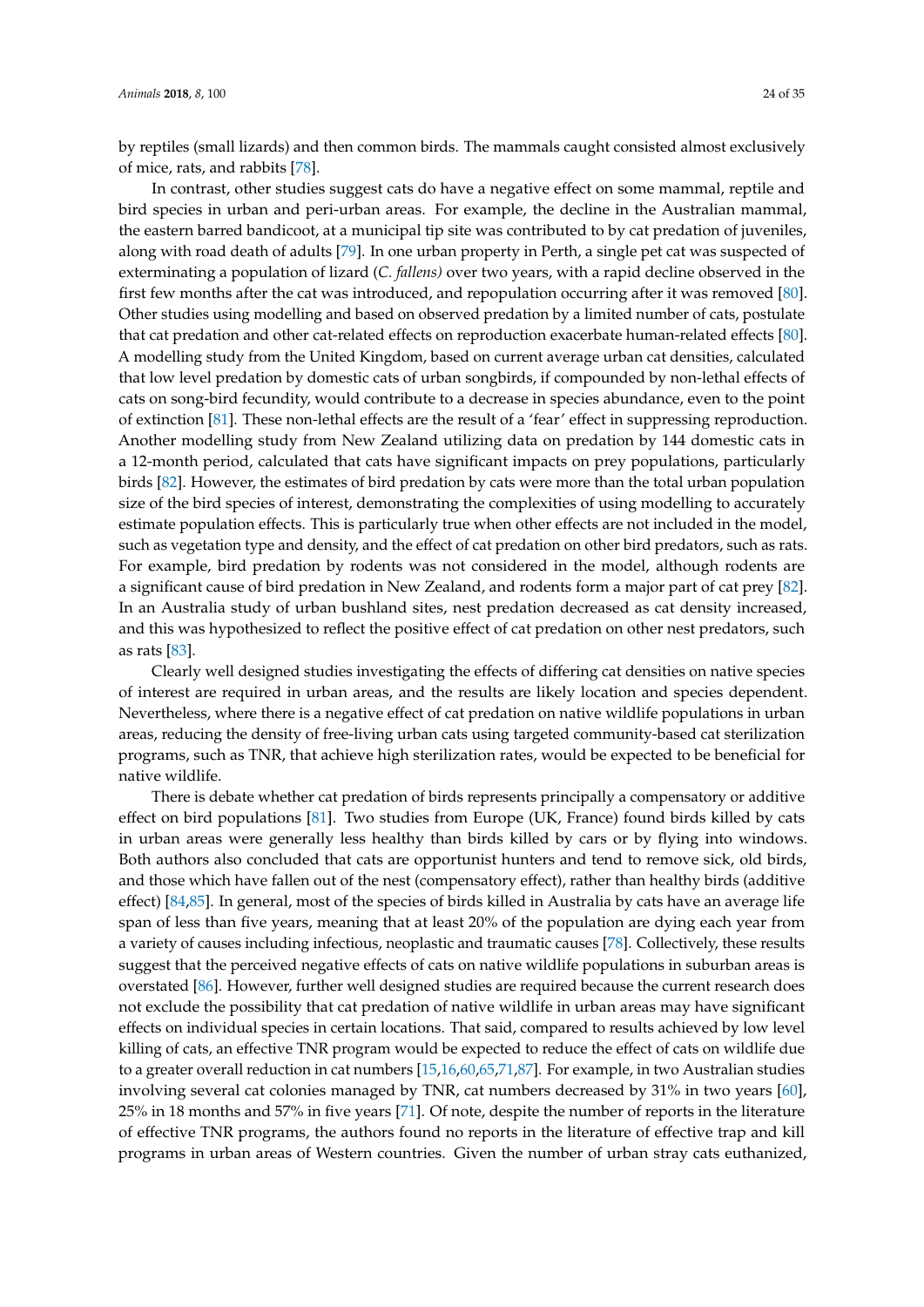and the negative impact on mental health of workers involved, a trial of TNR is warranted to evaluate the effect on shelter intake and euthanasia of cats, and on native wildlife.

The risk of spread of disease to humans, wildlife and pet cats has also been voiced by opponents of TNR, and by our respondents. A number of diseases are of concern, including toxoplasmosis, ringworm, bartonella, tularaemia, plague, murine typhus and rabies [\[88,](#page-33-17)[89\]](#page-33-18). Most are spread by direct contact and fleas, except toxoplasmosis, and rabies does not occur in Australia. Contrary to concern expressed by respondents in our and other studies, there is a low risk of disease transmission from cats to humans [\[90\]](#page-33-19), and for most diseases, the risk of transmission is even lower from stray cats due to the lack of direct contact with the general public. Diseases transmitted from cats are much more likely to come from pet cats who are more frequently in direct contact with humans.

Toxoplasmosis is a disease of concern to humans and wildlife [\[91](#page-33-20)[–93\]](#page-33-21). However, environmental contamination with infectious toxoplasmosis oocysts would be expected to be lower in sterilization programs compared to culling programs. In sterilization programs, mature cats are returned to their home location, creating colonies of older cats, many of which are immune to further toxoplasmosis infection. Typically, cats are only infected once in their life, usually when young, and after infection, shed oocysts for two to three weeks [\[91](#page-33-20)[,93\]](#page-33-21). After infection they become immune, and rarely shed oocysts again. In contrast, in culling programs, new immunologically susceptible kittens are continuingly being born, become infected and shed toxoplasmosis oocysts, which are infectious within two to three days in the environment. In addition, naïve cats under a year of age shed more oocysts than older naïve cats when infected [\[92\]](#page-33-22). Sterilization programs also decrease the risk of spread of disease to pet cats, such as feline immunodeficiency virus (FIV), and reduce fight wounds because fighting and roaming in sterilized cats is reduced [\[69](#page-32-20)[,94\]](#page-33-23).

Although current Australian law prevents TNR except with a permit, if permission was gained to conduct these programs in areas contributing to high intake of stray cats into pounds, it could be a major advance in reducing euthanasia of healthy cats in pounds and shelters in Australia, and potentially also benefit native wildlife by decreasing numbers of stray cats. Ideally, this hypothesis should be tested by piloting such programs in controlled areas.

Importantly, and perhaps counterintuitively, trapping and killing unowned cats may lead to an increased cat population, rather than a decreased one (i.e., the opposite effect from that expected). This paradoxical effect on the target population has been observed in other species [\[87\]](#page-33-16). In a recent Tasmanian study, cat numbers tripled (increased between 75% and 210%) during the period 30% of cats were trapped and killed, but stabilized to previous numbers once the program stopped [\[87\]](#page-33-16). Although most of the trap sites were forested areas, one was a peri-urban area close to two waste management sites. Therefore, the low-level trapping and killing of urban stray cats as performed by most councils in Australia, may be counter-productive. Not only is it costly and has no medium or long-term effect in reducing cat numbers [\[95\]](#page-34-0), it may increase cat numbers in problem areas, and therefore, represents poor use of council funds. It is strongly recommended that research trials are conducted in Australia to determine the efficacy of sterilization programs in reducing cat intake, euthanasia, and stray cat numbers in urban areas. This is most likely to be evident in high intake locations where there is sufficient budget to provide free sterilization for approximately 60 cats/1000 residents [\[14\]](#page-30-11).

#### 4.5.3. Shelter–Neuter–Return Programs for Cats

Recently, shelter–neuter–return (SNR) programs where unadoptable, unidentified or unclaimed stray cats are neutered, ear-tipped and returned to within 300 m of their place of origin, were demonstrated to have markedly reduced euthanasia for stray and feral cats. In San Jose, USA, over four years, an SNR program in the council pound decreased euthanasia from over 70% to 23%, and 97% of healthy stray and feral cats were saved (10,080 cats over four years), when coupled with an existing TNR program. Cat and kitten admissions also decreased by 29%, euthanasia in the shelter from upper respiratory disease declined 99%, and dead cat pick up off streets declined by 20% [\[12\]](#page-30-18). In Australia, further research is needed in this area to determine its feasibility for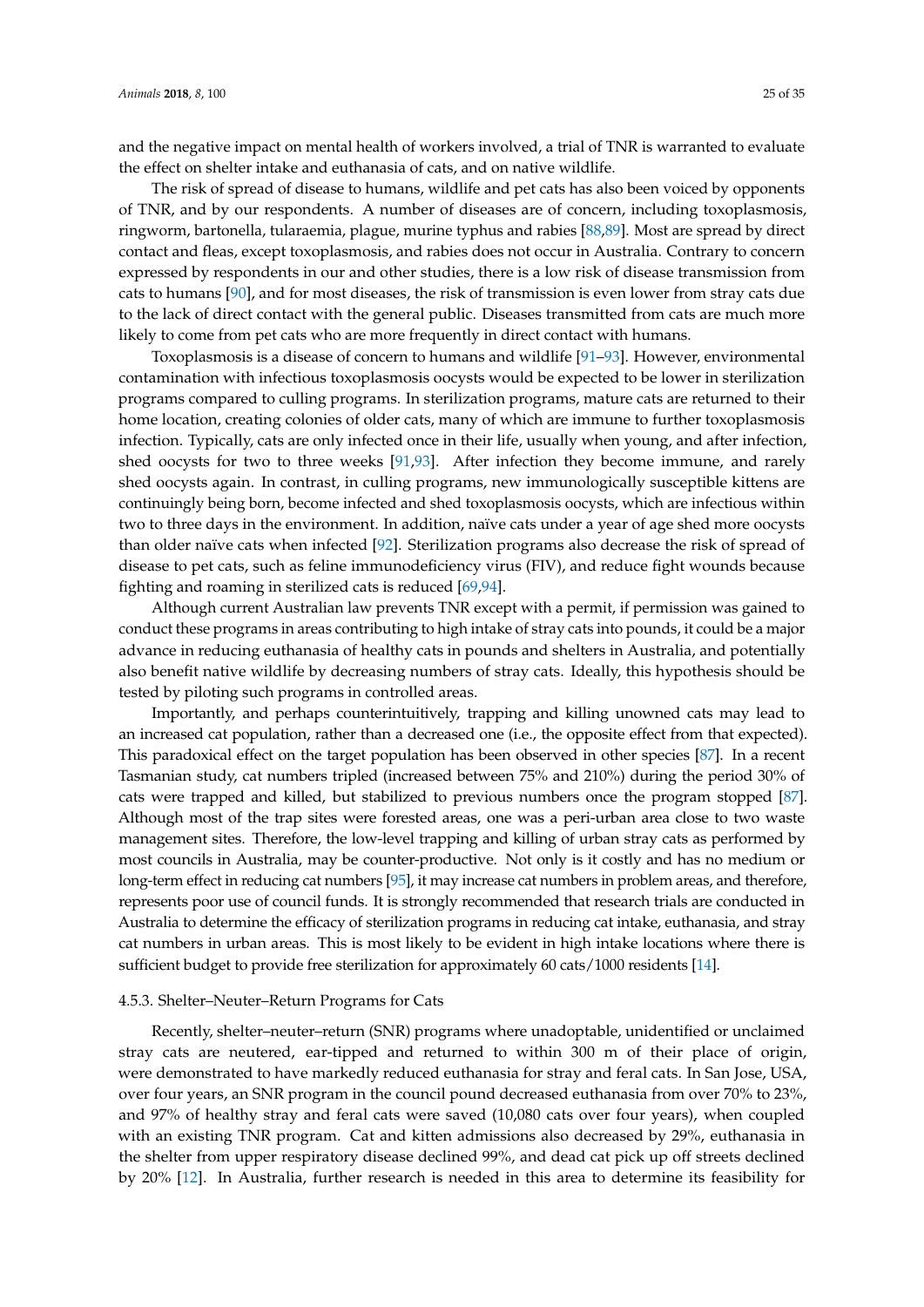reducing cat euthanasia. The number returned is small per 1000 residents, so would not be expected to result in a detectable increase in the number of free-roaming cats, but has a major impact in decreasing euthanasia.

#### *4.6. Transparency of Data by Councils*

This study was facilitated by the Victorian legislative requirement that councils develop a Domestic Animal Management plan every four years which "must outline programs, services and strategies the council intends to pursue in its council district to address overpopulation and high euthanasia rates for dogs and cats" [\[18\]](#page-30-14). Although not mandated, 70 of the 79 (89%) of Victorian councils reported (or provided their statistics via personal communication) for intake and outcomes for dog and cat management. Such transparency is unique in Australia, and it is strongly recommended that other states follow this example, and that annual reporting of data is mandated.

Transparency is part of the community engagement process, and facilitates resources being targeted to areas of need to improve outcomes for dogs and cats. In the year this study was undertaken, two councils euthanized ≥70% of unclaimed dogs and at least 26 councils euthanized ≥70% or more of unclaimed cats, seven of which were euthanizing  $\geq$ 95%. For some councils, the high euthanasia rates resulted in over 1000 cats being euthanized, which can place a huge emotional strain on those involved. Transparency of these figures is needed to ensure councils provide explanations for why this is the case. Follow-up phone calls confirmed that these were largely urban strays, rather than truly feral cats remote from human habitation, and typically cats were not provided adequate time for assessment of suitability for rehoming [\[59,](#page-32-12)[96\]](#page-34-1). In the DAM Plans of some councils, it was noted 100% of surrendered animals were euthanized, without providing an explanation for why this was the case.

A lack of consistency with the data in the council DAM Plans also prevents its use in broader animal management related research. For example, some councils did not provide rehoming and euthanasia statistics, and some do not include feral or owner-surrendered animals in their published data. Furthermore, for the DAM Plan data to be useful for further research, a more structured approach is needed to ensure the data is accurate and comparable across councils. In some cases, DAM Plans were updated with yearly data with all intake and outcome statistics, and for others, these only included one year of data or an average of the previous four years. In addition, nine councils did not make complete intake and outcome data available on their website or in their DAM Plan, and they not provide the data for this study after numerous requests for information. The Victorian government 'Know Your Council' website is a good platform for transparency of data, but was very limited in what was provided, with only numbers of animals registered and proportion reclaimed reported, but no intake or other outcome data.

The lack of effective data reporting in animal shelters is a well-documented phenomenon that has existed for decades [\[13](#page-30-10)[,97\]](#page-34-2). At the time of writing, the only major Australian welfare organizations which report statistics relating to animal intake, reclaim, rehoming and euthanasia were the RSPCA, Lost Dogs Home, Cat Protection Society Victoria, Cat Haven and Animal Welfare League, Queensland.

Inadequate data hampers efforts to identify the dynamics, and associations and causes of euthanasia in animal shelters [\[98\]](#page-34-3). In the USA, attempts were made to collect extensive national data to quantify pet overpopulation and euthanasia, a costly and arduous task which did not achieve its aim of collecting all national data [\[13\]](#page-30-10). More recently, the Shelter Animals Count was formed in the USA to achieve this. This is a collaborative effort aimed at all sectors of the animal welfare community to create standardized reporting and definitions. Its aim is to promote transparency through disclosure of data to increase lifesaving opportunities [\[25\]](#page-31-2).

In 2004, 18 local, regional and national animal welfare leaders in the USA gathered to approach the pet overpopulation issue. The Asilomar Accords were endorsed, and are a set of guidelines, definitions and outlines for a standardized data collection system. This framework has provided uniformity and the necessary standardization to track shelter populations. Since its development, over 76 counties and their individual welfare and animal control organizations have implemented this recording system [\[25\]](#page-31-2).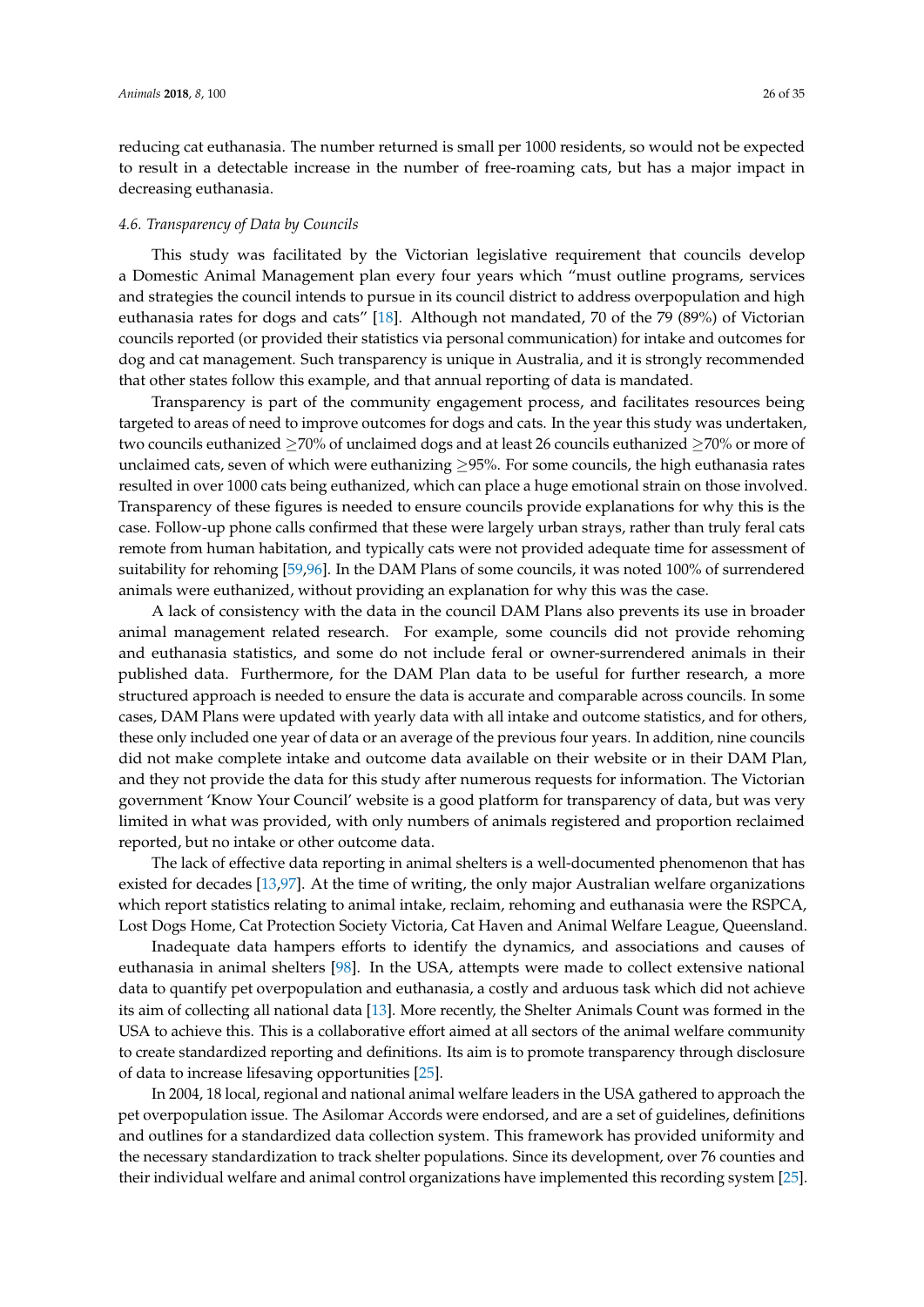Using this as a model, Australia could implement its own standardized reporting system to pave the way for transparency of all Australian animal pound and shelter data.

#### *4.7. Limitations of the Study*

The limitations of this project include that not all councils had data available, and the moderate participation response of 44% to our survey, which could lead to bias. Although it might be expected that better performing councils may have been more willing to share information, there were minimal differences in performance metrics between the survey and state cohorts. Councils from both metropolitan and regional areas were targeted to ensure that concerns and difficulties that are particular to their council areas were included. Reasons given for non-participation were time constraints, lack of knowledge as animals were immediately transferred or an unwillingness to participate.

As the survey cohort was only 35 councils, the sample sizes based on operation type were not ideal, and ranged from only 4–25, limiting comparisons between operation types. In addition, although we intended to statistically compare results of intake and outcome data of the survey cohort with policies and procedures, only six of the 35 councils in the survey cohort were full-service, and the others transferred animals for rehoming either immediately or after the mandated holding period. Because the data set was so small for full-service operations, we chose to describe their practices and where relevant, mention their outcome data.

#### **5. Conclusions**

Victorian councils have achieved substantial progress towards zero euthanasia of dogs, with 74% having achieved a euthanasia rate of  $\leq$ 10% of intake, based on self-reported data for each council provided in their Domestic Animal Management plan or via personal communication. Notably, the best performing quartile of councils have achieved euthanasia percentages of 0–3% of dogs, while the poorest performing quartile euthanized 11–40%. By contrast, only one council achieved a euthanasia rate of ≤10% of admissions for cats. The quartile with the lowest euthanasia rates for cats achieved euthanasia rates of 7–28%, while the upper quartile for euthanasia were euthanizing 67–98% of cats. For both dogs and cats, there were no differences in outcomes between councils that ran their entire pound operation or those transferring to welfare agencies, either immediately, or after the minimal holding period of eight days in Victoria, although there were differences between demographic areas. Reclaim rates were high, with a median of 77% of dogs and 10% of cats reclaimed, and the upper quartile achieved 87–100% for dogs and 17–59% for cats. The median percentage of unclaimed animals rehomed was 72% for dogs and 49% for cats.

The ability to evaluate strategies for their effectiveness, leading to significant reductions in euthanasia of treatable and adoptable animals, are unlikely to occur without transparency of information, therefore this must be a priority for reducing euthanasia in Australia. In Australia and the USA, it has proven difficult to obtain consensus and participation in such data collection without strong motivation. In the USA, often this motivation has come from funding agencies, such as Maddie's Fund, who require grant recipients to produce such information. Australia does not have a large philanthropic funding base available, so it is likely that to effect change, legislation will be required, as has occurred in Victoria. Using the Victorian model throughout Australia, including use of standardized definitions, would facilitate identification of proven and effective strategies to decrease euthanasia and guide deployment of financial (and other) resources in councils, whilst enabling evaluation of their efficacy. The public would also gain a better understanding of the issues, if this information was made available on a centralized website.

Euthanasia rates for cats are still unacceptably high, and the ramifications for damage to human mental health need to be considered. Existing literature strongly supports the importance of targeted sterilization programs for unowned cats in reducing euthanasia when high sterilization rates are achieved. As most of the studies come from overseas, it is strongly recommended that pilot programs in multiple locations in Australia are conducted as a matter of urgency to evaluate their efficacy.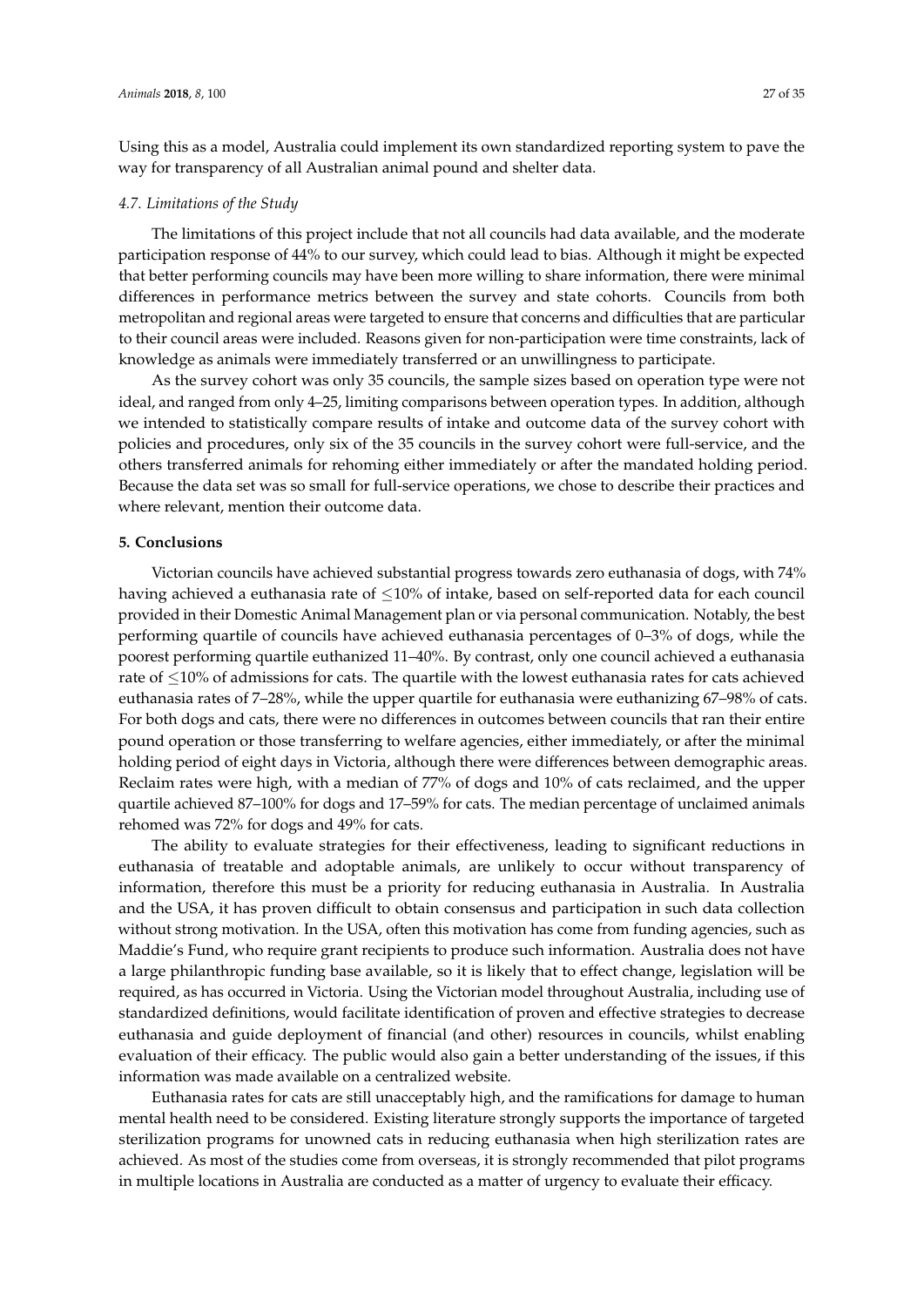Councils that transfer animals to other facilities can reduce euthanasia by including salient KPIs in their contracts. This would apply pressure on the welfare agencies to improve their outcomes, and make them more accountable for the proportion euthanized. However, welfare agencies that do not charge councils the true costs for rehoming animals they manage for them, do not provide incentives to councils to invest in strategies to reduce intake.

This study identified that some councils perform better than others in terms of outcomes for their animals, and that they use a variety of strategies with varied effectiveness. For example, councils with low euthanasia rates also have high reclaim and adoption rates, and typically engage in more strategies to increase registration and micro-chipping rates in their community, and involve community groups in their rehoming efforts.

**Author Contributions:** J.R. conceived the experiments; J.R., G.I., L.M. designed the questionnaire; G.I., L.M., C.C. assisted with survey data collection; E.L. analyzed the data; and all authors contributed to the writing and editing of the paper.

**Funding:** This research was supported by the Petbarn Foundation and donors to the School of Veterinary Science and the Australian Pet Welfare Foundation. The authors are very grateful to the Petbarn Foundation for a grant to assist with completion of this study. Processing costs for this paper were covered by the Special Issue sponsors, Maddie's Fund®, Found Animals, and The Humane Society of the United States (HSUS).

**Acknowledgments:** The authors thank all the participating Victorian councils for their contributions. We would like to acknowledge the many volunteer research assistants from Australian Pet Welfare Foundation who have helped gather data for this project, and to particularly acknowledge Justin Connell, Amy Rao, Lydia Shuen, Amira Tadjoedin, Darryn Wah-Sun Wong, Louise Williams, Minshan Liu, Luke Thistlewaite, Sebastian Quiroga, Thomas Elliott, and Nik Fentiman for their hard work and dedication to this project. The authors thank Dr Rachel Chay (Greencross) and the Petbarn Foundation for their support of this study.

**Conflicts of Interest:** The authors declare no conflict of interest.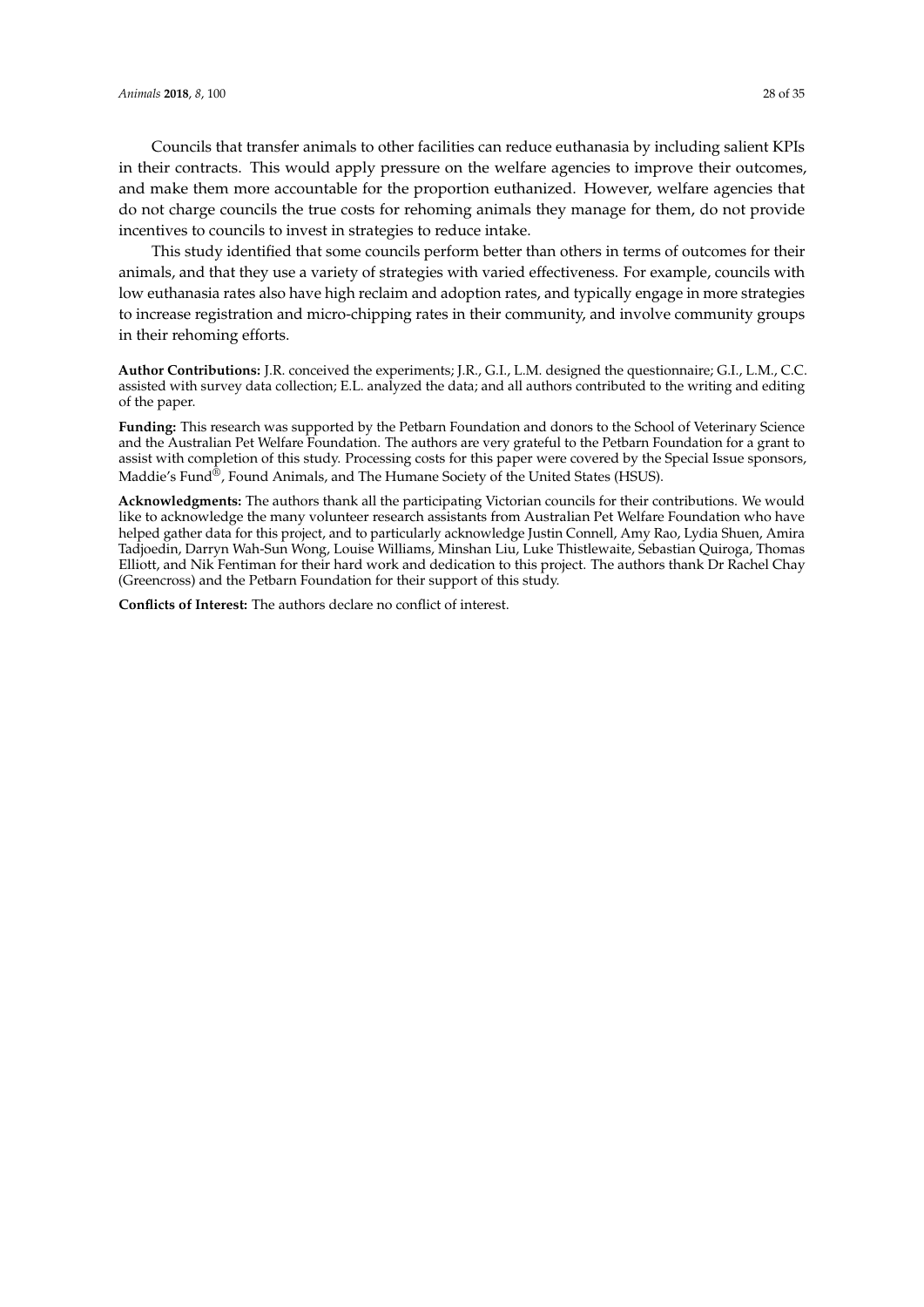# **Appendix A**

**Table A1.** Human and animal population and registration information (including the price to register entire and sterile animals) for each demographic area in the state (*n* = 79), using the latest data available for the year 2015–2016 or 2016–2017 obtained from the Domestic Animal Management (DAM) Plan or website of each council, or via personal communication.

| Urban Metropolitan Developed ( $n = 23$ ) |         |           |        |                       |                   |    |         |        |         | Urban Fringe $(n = 10)$ |                   |    | Urban Regional Town/City ( $n = 22$ ) |           |        |                   |                   |    |        | Rural Agricultural ( $n = 24$ ) |        |                         |                   |   |                 |  |  |
|-------------------------------------------|---------|-----------|--------|-----------------------|-------------------|----|---------|--------|---------|-------------------------|-------------------|----|---------------------------------------|-----------|--------|-------------------|-------------------|----|--------|---------------------------------|--------|-------------------------|-------------------|---|-----------------|--|--|
| <b>Statistic</b>                          | Mean    | <b>SD</b> | Median | Lower<br>Ouartile     | Upper<br>Ouartile |    | Mean    | SD     | Median  | Lower<br>Ouartile       | Upper<br>Ouartile |    | Mean                                  | <b>SD</b> | Median | Lower<br>Ouartile | Upper<br>Ouartile |    | Mean   | SD                              | Median | Lower<br>Ouartile       | Upper<br>Quartile |   | <i>p</i> -Value |  |  |
| Humans                                    | 147.367 | 48.882    |        | 148,039 87,355-11,606 | 70.093-313.521    |    | 129.698 | 78.107 | 148.531 | 2904-64,280             | 207,830-228,088   |    | 54.695                                |           |        | 20.904-29.306     | 54,564-238,603    |    | 2.027  |                                 |        | 3912-7428               | 6,051-19,817      |   | < 0.001         |  |  |
| Households <sup>2</sup>                   | 56,885  | 14.668    | 55,135 | 34,840-44,794         | 65,131-102,334    |    | 44,589  | 25.72  | 52,726  | 1407-22,07              | 66,517-72,595     |    | 22,229                                | 19,292    | 15,859 | 7507-12,445       | 22,392-96,065     |    | 5137   | 2016                            | 5224   | 1744–3260               | 6680-8557         |   | < 0.001         |  |  |
| Socioeconomic<br>status <sup>3</sup>      | 7.6     | 2.8       | 9.0    | $1.0 - 6.0$           | $10.0 - 10.0$     | h  | 7.5     |        | 8.0     | $2.0 - 7.0$             | $9.0 - 10.0$      |    |                                       |           | 4.0    | $1.0 - 3.0$       | $6.0 - 9.0$       | a  |        | 2.0                             | 3.5    | $1.0 - 2.5$             | $6.0 - 7.0$       | a | < 0.001         |  |  |
| Dogs                                      |         |           |        |                       |                   |    |         |        |         |                         |                   |    |                                       |           |        |                   |                   |    |        |                                 |        |                         |                   |   |                 |  |  |
| Population                                | 29,473  | 9776      | 29,608 | 17,471-22,321         | 34,019-62,704     |    | 25,940  | 15.62  | 29,706  | 581-12,856              | 41,566-45,618     |    | 10,939                                | 9523      | 8148   | 4181-5861         | 10,913-47,721     |    | 2405   | 954                             | 241    | 782-1486                | 3210-3963         |   | < 0.001         |  |  |
| Registered                                | 11,922  | 5278      | 11,227 | 3128-8388             | 15,068-27,218     |    | 14.635  | 10,08  | 14.995  | 613-5710                | 19,366-29,805     | bc | 9076                                  | 6313      | 7655   | 2549-5350         | 10,807-31,246     |    | 2354   | 898                             | 2344   | 922-1947                | 2852-4207         |   | < 0.001         |  |  |
| Registered/1000<br>humans                 | 81.9    | 27.3      | 85.0   | 21.0-59.0             | 97.0-141.0        |    | 135.0   | 64.0   | 155.0   | 17.0-85.0               | 188.0-211.0       |    | 174.0                                 | 33.7      | 176.0  | 122.0-148.0       | 196.0-229.0       | bc | 204.3  | 48.2                            | 190.5  | $137.0 - 1$<br>$-178.0$ | 213.0-336.0       |   | < 0.001         |  |  |
| Price (\$) entire                         | 154.90  | 35.20     | 153.00 | 58.50-141.00          | 180.00-227.50     |    |         | 56.60  | 131.00  | 88.00-111.00            | 154.00-285.00     | bc | 132.60                                | 24.40     | 129.50 | 80.80-116.00      | 150.00-182.90     |    | 108.70 | 23.80                           | 107.80 | 60.00-94.50             | 121.80-170.00     |   | < 0.001         |  |  |
| Price (\$) sterile                        | 50.00   | 10.30     | 51.00  | 19.50-47.00           | 55.00-74.50       |    |         | 5.70   | 40.30   | 31.80-37.00             | 45.00-50.00       |    | 10.96                                 | 9.26      | 41.50  | 15.00-38.00       | 44.00-57.00       |    | 35.50  | 5.70                            | 35.80  | 22.00-31.00             | 40.50-43.50       |   | < 0.001         |  |  |
| Cats                                      |         |           |        |                       |                   |    |         |        |         |                         |                   |    |                                       |           |        |                   |                   |    |        |                                 |        |                         |                   |   |                 |  |  |
| Population                                | 23,579  | 7821      | 23,686 | 13.977-17.857         | 27,215-50,163     |    | 20,752  | 12.497 | 23,765  | 465-10,285              | 33,253-36,494     |    | 8751                                  | 7618      | 6518   | 3345-4689         | 8730-38,176       |    | 1924   | 763                             | 1933   | 626-1189                | 2569-3171         |   | < 0.001         |  |  |
| Registered                                | 4453    | 1597      | 4613   | 1603-3292             | 5601-7421         |    | 4116    | 2888   | 4337    | 111-922                 | 6497-8301         | bc | 2616                                  | 2103      | 2018   | 428-1419          | 3118-9627         |    | 639    | 330                             | 570    | 208-440                 | 728-1486          |   | < 0.001         |  |  |
| Registered/1000<br>humans                 | 31.0    | 9.2       | 33.0   | $11.0 - 24.0$         | 39.0-47.0         |    | 33.7    | 14.0   | 34.5    | $4.0 - 27.0$            | 43.0-53.0         |    | 47.9                                  | 11.6      | 49.0   | $20.0 - 44.0$     | 51.0-66.0         |    | 53.8   | 15.0                            | 50.5   | 34.0-43.0               | $66.0 - 81.0$     |   | < 0.001         |  |  |
| Price (\$) entire                         | 116.40  | 39.60     | 112.50 | 47.00-92.00           | 145.50-190.00     | ab | 95.40   | 30.40  | 91.00   | 54.00-82.00             | 111.00-143.10     |    | 126.30                                | 22.20     | 126.00 | 79.30-109.00      | 143.20-171.00     |    | 99.70  | 27.90                           | 100.60 | 48.00-79.00             | 115.50-170.00     |   | 0.010           |  |  |
| Price (\$) sterile                        | 35.37   | 9.78      | 35.00  | 12.00-31.00           | 40.00-55.00       |    | 31.21   | 9.56   | 28.00   | 19.70-23.00             | 39.00-48.00       |    | 38.47                                 | 10.22     | 40.00  | 10.00-36.00       | 43.00-57.00       |    | 32.87  | 7.64                            | 33.70  | 16.00-27.25             | 38.50-50.00       |   | 0.029           |  |  |

<span id="page-28-0"></span>NOTE: For comparison of demographic types, medians in the rows followed by a different letter (a, b or c) are significantly different in pairwise comparisons ( $p < 0.05$ ). *p* values were adjusted using Bonferroni correction.<sup>1</sup> Human population data from the Australian Bureau of Statistics Census 2016 data.<sup>2</sup> Household data from the Victoria State Government population and household projections [\[22\]](#page-30-21). <sup>3</sup> Socio-economic status based on 1-10 scale (with 1 being the highest level of socio-economic disadvantage and 10 being the lowest level of socio-economic disadvantage) [\[19\]](#page-30-22). <sup>4</sup> Estimated dog and cat population in 2016 calculated using 20 dogs and 16 cats per 100 residents [\[23\]](#page-31-24).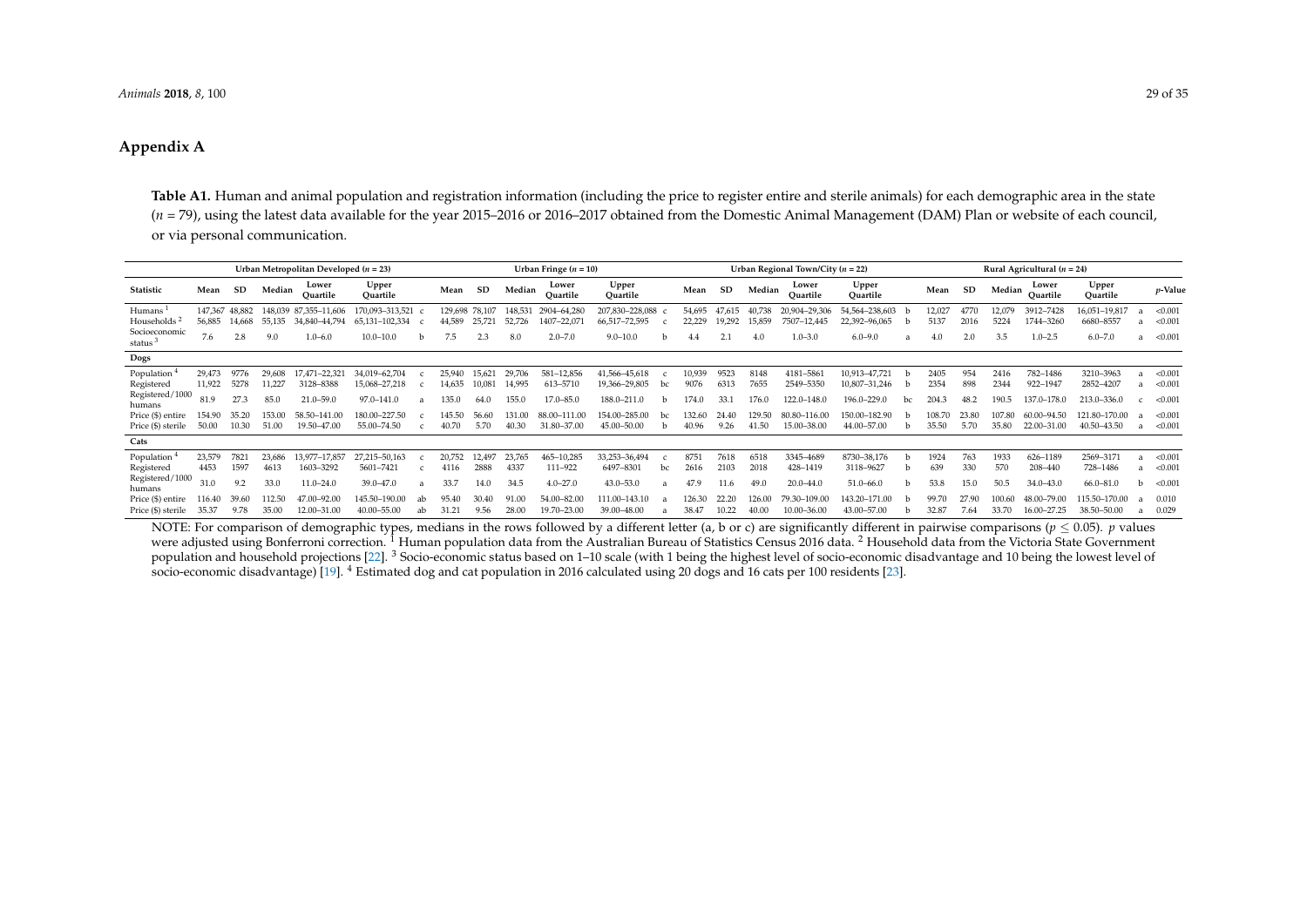# **Appendix B**

Table A2. Dog and cat admissions for each demographic in the state ( $n = 79$ ) and percentages of animals reclaimed, rehomed and euthanized, using the latest data for the year 2015–2016 or 2016–2017 obtained from the Domestic Animal Management (DAM) Plan or website of each council, or via personal communication.

|                                       | Urban Metropolitan Developed ( $n = 23$ ) |      |        |                   |                   |              |      | Urban Fringe $(n = 10)$ |        |                   |                   |     |      |           |        | Urban Regional Town/City ( $n = 22$ ) |                   |                | Rural Agricultural ( $n = 24$ ) |           |        |                   |                   |                     |  |  |
|---------------------------------------|-------------------------------------------|------|--------|-------------------|-------------------|--------------|------|-------------------------|--------|-------------------|-------------------|-----|------|-----------|--------|---------------------------------------|-------------------|----------------|---------------------------------|-----------|--------|-------------------|-------------------|---------------------|--|--|
| Statistic                             | Mean                                      | SD   | Median | Lower<br>Ouartile | Upper<br>Ouartile |              | Mean | SD                      | Median | Lower<br>Ouartile | Upper<br>Ouartile |     | Mean | <b>SD</b> | Median | Lower<br>Ouartile                     | Upper<br>Ouartile |                | Mean                            | <b>SD</b> | Median | Lower<br>Ouartile | Upper<br>Ouartile | p-Value             |  |  |
| Dogs                                  |                                           |      |        |                   |                   |              |      |                         |        |                   |                   |     |      |           |        |                                       |                   |                |                                 |           |        |                   |                   |                     |  |  |
| Total intake                          | 441                                       | 331  | 341    | 99-220            | 554-1196          | h            | 633  | 460                     | 669    | $11 - 221$        | 997-1279          | h   | 671  | 519       | 474    | 188-304                               | 872-2196          | h              | 114                             | 88        | 88     | $6 - 58$          | 137-342           | 0.000<br>a          |  |  |
| Intake/1000<br>humans                 | 2.8                                       | 1.6  | 2.5    | $0.7 - 1.8$       | $3.6 - 7.8$       |              | 5.1  | 0.8                     | 4.9    | $3.8 - 4.7$       | $5.8 - 6.3$       | h   | 11.8 | 3.8       | 10.9   | $6.9 - 9.1$                           | 12.5-20.9         | d              | 9.4                             | 6.4       | 7.2    | $1.0 - 6.2$       | $12.5 - 24.6$     | 0.000<br>$\epsilon$ |  |  |
| Proportion<br>reclaimed               | 85.2                                      | 8.9  | 86.8   | $67.3 - 80.6$     | 91.4-98.5         | <sub>b</sub> | 86.8 | 10.1                    | 86.0   | 72.5-79.5         | $95.5 - 100$      | b   | 66.3 | 14.3      | 65.2   | $41.0 - 57.6$                         | 80.5-88.5         | $\overline{a}$ | 61.1                            | 16.9      | 63.8   | 32.6-49.1         | 69.6-88.5         | 0.000<br>a          |  |  |
| Proportion<br>rehomed                 | 10.5                                      | 6.7  | 8.7    | $1.0 - 5.6$       | $14.5 - 25.0$     |              | 9.6  | 7.3                     | 11.0   | $0.0 - 2.9$       | $14.2 - 20.9$     | a   | 25.4 | 12.0      | 24.6   | $9.4 - 14.0$                          | 31.7-52.1         | h              | 25.6                            | 13.8      | 26.2   | $3.8 - 14.3$      | 37.0-49.6         | 0.000<br>b          |  |  |
| Proportion<br>euthanized              | 4.2                                       | 3.0  | 4.0    | $0.0 - 1.8$       | $6.8 - 10.6$      | a            | 3.6  | 3.2                     | 3.4    | $0.0 - 0.9$       | $5.6 - 9.4$       | a   | 8.3  | 4.6       | 8.0    | $1.3 - 4.9$                           | 11.5-17.7         | b              | 13.3                            | 10.9      | 11.8   | $2.2 - 4.4$       | $16.7 - 40.2$     | 0.000<br>b          |  |  |
| Proportion<br>unclaimed<br>rehomed    | 71.0                                      | 14.1 | 67.5   | $43.8 - 61.4$     | 81.3-100          | ns           | 76.2 | 14.0                    | 76.1   | 59.5-63.4         | 87.7-100          | ns  | 75.1 | 10.8      | 74.9   | 55.3-67.5                             | 83.6-90.5         | ns             | 66.4                            | 22.0      | 67.2   | $21.1 - 57.6$     | 85.2-92.9         | 0.581<br>ns         |  |  |
| Proportion<br>unclaimed<br>euthanized | 29.0                                      | 14.1 | 32.6   | $0.0 - 18.8$      | 38.6-56.3         | ns.          | 23.8 | 14.0                    | 23.9   | $0.0 - 12.3$      | 36.6-40.5         | ns. | 24.9 | 10.8      | 25.1   | $9.5 - 16.4$                          | 32.5-44.7         | ns             | 33.6                            | 22.0      | 32.8   | $7.1 - 14.8$      | $42.4 - 78.9$     | 0.581<br>ns         |  |  |
| Cats                                  |                                           |      |        |                   |                   |              |      |                         |        |                   |                   |     |      |           |        |                                       |                   |                |                                 |           |        |                   |                   |                     |  |  |
| Total intake                          | 452                                       | 474  | 248    | 78-159            | 567-2126          | b.           | 664  | 773                     | 382    | $13 - 69$         | 1.18-1962         | ab  | 632  | 536       | 420    | 143-243                               | 1030-2182         | b              | 132                             | 101       | 123    | $0 - 90$          | 156-496           | 0.000<br>a          |  |  |
| Intake/1000<br>humans                 | 2.8                                       | 2.3  | 1.9    | $0.7 - 1.3$       | $4.0 - 10.3$      | a            | 4.4  | 3.1                     | 4.3    | $1.1 - 1.5$       | $6.5 - 9.4$       | a   | 10.8 | 4.5       | 10.1   | $5.3 - 6.7$                           | 12.9-20.6         | b              | 11.1                            | 6.8       | 9.5    | $0.0 - 7.2$       | $15.1 - 27.6$     | 0.000<br>b          |  |  |
| Proportion<br>reclaimed               | 17.3                                      | 8.2  | 17.4   | $3.0 - 8.9$       | $21.1 - 31.4$     | $\mathbf{C}$ | 19.8 | 19.2                    | 19.4   | $0.0 - 3.7$       | $26.6 - 59.4$     | bc  | 10.3 | 4.3       | 9.8    | $3.5 - 6.6$                           | 13.0-19.5         | h              | 6.6                             | 7.4       | 3.6    | $0.7 - 1.9$       | $9.1 - 33.3$      | 0.000<br>a          |  |  |
| Proportion<br>rehomed                 | 41.0                                      | 21.5 | 40.6   | $11.3 - 20.6$     | $62.0 - 73.0$     | ns.          | 40.2 | 22.7                    | 44.8   | $9.4 - 18.3$      | $59.7 - 67.0$     | ns. | 46.3 | 15.6      | 47.2   | $7.7 - 36.2$                          | 58.5-71.3         | ns             | 30.0                            | 27.5      | 21.8   | $0.0 - 4.2$       | 56.8-81.3         | 0.210<br>ns         |  |  |
| Proportion<br>euthanized              | 41.7                                      | 22.1 | 31.7   | $6.5 - 23.9$      | 65.8-76.4         | ns           | 40.0 | 21.7                    | 37.0   | $11.3 - 26.5$     | 49.3-82.9         | ns. | 43.5 | 15.9      | 40.7   | $21.2 - 31.9$                         | 51.7-83.9         | ns             | 63.5                            | 29.7      | 72.7   | $16.3 - 32.1$     | 93.1-97.6         | 0.058<br>ns         |  |  |
| Proportion<br>unclaimed<br>rehomed    | 49.7                                      | 25.7 | 57.0   | $14.2 - 25.5$     | 71.0-91.3         | ns.          | 48.9 | 24.9                    | 51.3   | 15.4-26.1         | $67.7 - 85.5$     | ns. | 51.6 | 17.2      | 53.7   | $8.4 - 42.5$                          | 64.7-77.1         | ns             | 32.7                            | 29.8      | 23.0   | $0.0 - 4.4$       | $60.9 - 83.3$     | 0.122<br>ns         |  |  |
| Proportion<br>unclaimed<br>euthanized | 50.3                                      | 25.7 | 43.0   | $8.7 - 29.0$      | $74.5 - 85.8$     | ns           | 51.1 | 24.9                    | 48.7   | 14.5-32.3         | 74.0-84.6         | ns. | 48.4 | 17.2      | 46.3   | 22.9-35.3                             | 57.5-91.6         | ns             | 67.3                            | 29.8      | 77.0   | $16.7 - 39.1$     | 95.6-100          | 0.122<br>ns         |  |  |

<span id="page-29-0"></span>Notes: Statistics for total intake represent all dogs and cats admitted to councils, regardless of outcome. The proportion of each outcome (i.e., reclaimed, rehomed and euthanized) were calculated using an adjusted intake that excluded the following animals: stolen/escaped; unassisted deaths/deceased on entry; and animals being processed/held or fostered at time of statistics publication and therefore would be accounted for in the following year of data). For comparison of operation types, medians with a different letter (a, b or c) are significantly different (*p* ≤ 0.05) from other medians in pairwise comparison and 'ns' indicates not significant. *p* values were adjusted using Bonferroni correction.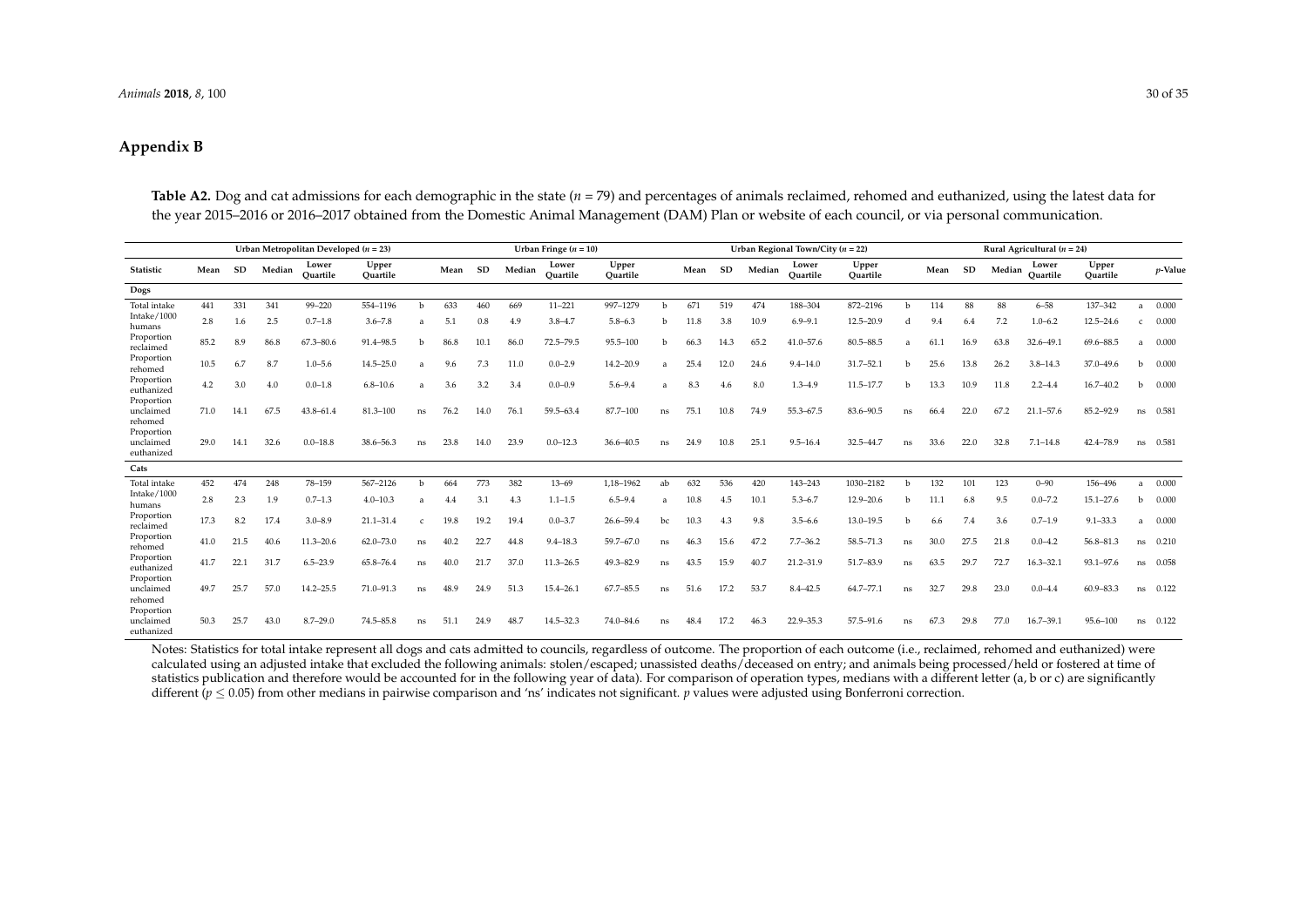## **References**

- <span id="page-30-0"></span>1. Nassar, R.; Fluke, J. Pet population dynamics and community planning for animal welfare and animal control. *J. Am. Vet. Med. Assoc.* **1991**, *198*, 1160–1164. [\[PubMed\]](http://www.ncbi.nlm.nih.gov/pubmed/2045334)
- <span id="page-30-1"></span>2. ASPCA. Shelter Intake and Surrender: Pet Statistics. ND. Available online: [https://www.aspca.org/animal](https://www.aspca.org/animal-homelessness/shelter-intake-and-surrender/pet-statistics)[homelessness/shelter-intake-and-surrender/pet-statistics](https://www.aspca.org/animal-homelessness/shelter-intake-and-surrender/pet-statistics) (accessed on 4 January 2018).
- <span id="page-30-2"></span>3. RSPCA Australia National Statistics 2016–2017. 2017. Available online: [https://www.rspca.org.au/](https://www.rspca.org.au/sites/default/files/RSPCA%20Australia%20Annual%20Statistics%20final%202016-2017.pdf) [sites/default/files/RSPCA%20Australia%20Annual%20Statistics%20final%202016-2017.pdf](https://www.rspca.org.au/sites/default/files/RSPCA%20Australia%20Annual%20Statistics%20final%202016-2017.pdf) (accessed on 8 January 2018).
- <span id="page-30-3"></span>4. Bennett, P.C.; Rohlf, V. Perpetration-induced traumatic stress in persons who euthanize nonhuman animals in surgeries, animal shelters, and laboratories. *Soc. Anim.* **2005**, *13*, 201–220.
- <span id="page-30-4"></span>5. Baran, B.E.; Allen, J.A.; Rogelberg, S.G.; Spitzmüller, C.; Digiacomo, N.A.; Webb, J.B.; Carter, N.T.; Clark, O.L.; Teeter, L.A.; Walker, A.G. Euthanasia-related strain and coping strategies in animal shelter employees. *J. Am. Vet. Med. Assoc.* **2009**, *235*, 83–88. [\[CrossRef\]](http://dx.doi.org/10.2460/javma.235.1.83) [\[PubMed\]](http://www.ncbi.nlm.nih.gov/pubmed/19566462)
- 6. Reeve, C.L.; Rogelberg, S.G.; Spitzmüller, C.; Digiacomo, N. The caring-killing paradox: Euthanasia-related strain among animal-shelter workers. *J. Appl. Soc. Psychol.* **2005**, *35*, 119–143. [\[CrossRef\]](http://dx.doi.org/10.1111/j.1559-1816.2005.tb02096.x)
- <span id="page-30-6"></span>7. Rogelberg, S.G.; Reeve, C.L.; Spitzmüller, C.; DiGiacomo, N.; Clark, O.L.; Teeter, L.; Walker, A.G.; Starling, P.G.; Carter, N.T. Impact of euthanasia rates, euthanasia practices, and human resource practices on employee turnover in animal shelters. *J. Am. Vet. Med. Assoc.* **2007**, *230*, 713–719. [\[CrossRef\]](http://dx.doi.org/10.2460/javma.230.5.713) [\[PubMed\]](http://www.ncbi.nlm.nih.gov/pubmed/17331057)
- <span id="page-30-5"></span>8. Whiting, T.L.; Marion, C.R. Perpetration-induced traumatic stress—A risk for veterinarians involved in the destruction of healthy animals. *Can. Vet. J.* **2011**, *52*, 794–796. [\[PubMed\]](http://www.ncbi.nlm.nih.gov/pubmed/22210948)
- <span id="page-30-7"></span>9. Radke, A. HSUS Tells Shelters It's Okay to Kill Animals. 2013. Available online: [http://www.beefmagazine.](http://www.beefmagazine.com/blog/hsus-tells-shelters-it-s-okay-kill-animals) [com/blog/hsus-tells-shelters-it-s-okay-kill-animals](http://www.beefmagazine.com/blog/hsus-tells-shelters-it-s-okay-kill-animals) (accessed on 11 December 2017).
- <span id="page-30-8"></span>10. Rowan, A.N.; Kartal, T. Dog Population & Dog Sheltering Trends in the United States of America. *Animals (Basel)* **2018**, *8*, 68.
- <span id="page-30-22"></span><span id="page-30-9"></span>11. Frank, J.M.; Carlisle-Frank, P.L. Analysis of programs to reduce overpopulation of companion animals: Do adoption and low-cost spay/neuter programs merely cause substitution of sources? *Ecol. Econ.* **2007**, *62*, 740–746. [\[CrossRef\]](http://dx.doi.org/10.1016/j.ecolecon.2006.09.011)
- <span id="page-30-18"></span>12. Johnson, K.L.; Cicirelli, J. Study of the effect on shelter cat intakes and euthanasia from a shelter neuter return project of 10,080 cats from March 2010 to June 2014. *PeerJ* **2014**, *2*, e646. [\[CrossRef\]](http://dx.doi.org/10.7717/peerj.646) [\[PubMed\]](http://www.ncbi.nlm.nih.gov/pubmed/25374785)
- <span id="page-30-21"></span><span id="page-30-10"></span>13. Zawistowski, S.; Morris, J.; Salman, M.D.; Ruch-Gallie, R. Population dynamics, overpopulation, and the welfare of companion animals: New insights on old and new data. *J. Appl. Anim. Welf. Sci.* **1998**, *1*, 193–206. [\[CrossRef\]](http://dx.doi.org/10.1207/s15327604jaws0103_1) [\[PubMed\]](http://www.ncbi.nlm.nih.gov/pubmed/16363965)
- <span id="page-30-11"></span>14. Levy, J.K.; Isaza, N.M.; Scott, K.C. Effect of high-impact targeted trap-neuter-return and adoption of community cats on cat intake to a shelter. *Vet. J.* **2014**, *201*, 269–274. [\[CrossRef\]](http://dx.doi.org/10.1016/j.tvjl.2014.05.001) [\[PubMed\]](http://www.ncbi.nlm.nih.gov/pubmed/24980808)
- <span id="page-30-20"></span>15. Spehar, D.D.; Wolf, P.J. A Case Study in Citizen Science: The Effectiveness of a Trap-Neuter-Return Program in a Chicago Neighborhood. *Animals (Basel)* **2018**, *8*, 14. [\[CrossRef\]](http://dx.doi.org/10.3390/ani8010014) [\[PubMed\]](http://www.ncbi.nlm.nih.gov/pubmed/29346278)
- <span id="page-30-12"></span>16. Spehar, D.D.; Wolf, P.J. The impact of an integrated program of return-to- field and targeted trap-neuter-return on feline intake and euthanasia at a municipal animal shelter. *Animals (Basel)* **2018**, *8*, 55. [\[CrossRef\]](http://dx.doi.org/10.3390/ani8040055) [\[PubMed\]](http://www.ncbi.nlm.nih.gov/pubmed/29652808)
- <span id="page-30-13"></span>17. Van de Kuyt, N. Turning research into reality: How councils can use findings from a survey to help manage pets in the community. In Proceedings of the Urban Animal Management Conference, Adelaide, Australia, 18–20 August 2004.
- <span id="page-30-14"></span>18. Victoria State Government. Domestic Animal Act 1994. In *Authorised Version Incorporating Amendments as at 1 September 2012*; Parliamentary Counsel: Canberra, Australia, 1994.
- <span id="page-30-15"></span>19. Victoria State Government. Know Your Council. 2015. Available online: <https://knowyourcouncil.vic.gov.au> (accessed on 17 November 2018).
- <span id="page-30-16"></span>20. Victorian Government. *Local Government Better Practice Guide 2016–17,* version 1.0; Department of Environment, Land, Water and Planning, Ed.; Victorian Government: Melbourne, Australia, 2017.
- <span id="page-30-17"></span>21. Australian Government. *Local Government National Report 2014–2015*; Department of Infrastructure and Regional Development, Commonwealth of Australia: Canberra, Australia, 2017.
- <span id="page-30-19"></span>22. Victoria State Government. *Victoria in Future 2016: Population and Household Projections to 2051*; Department of Environment, Land, Water and Planning, Victoria State Government: Melbourne, Australia, 2016.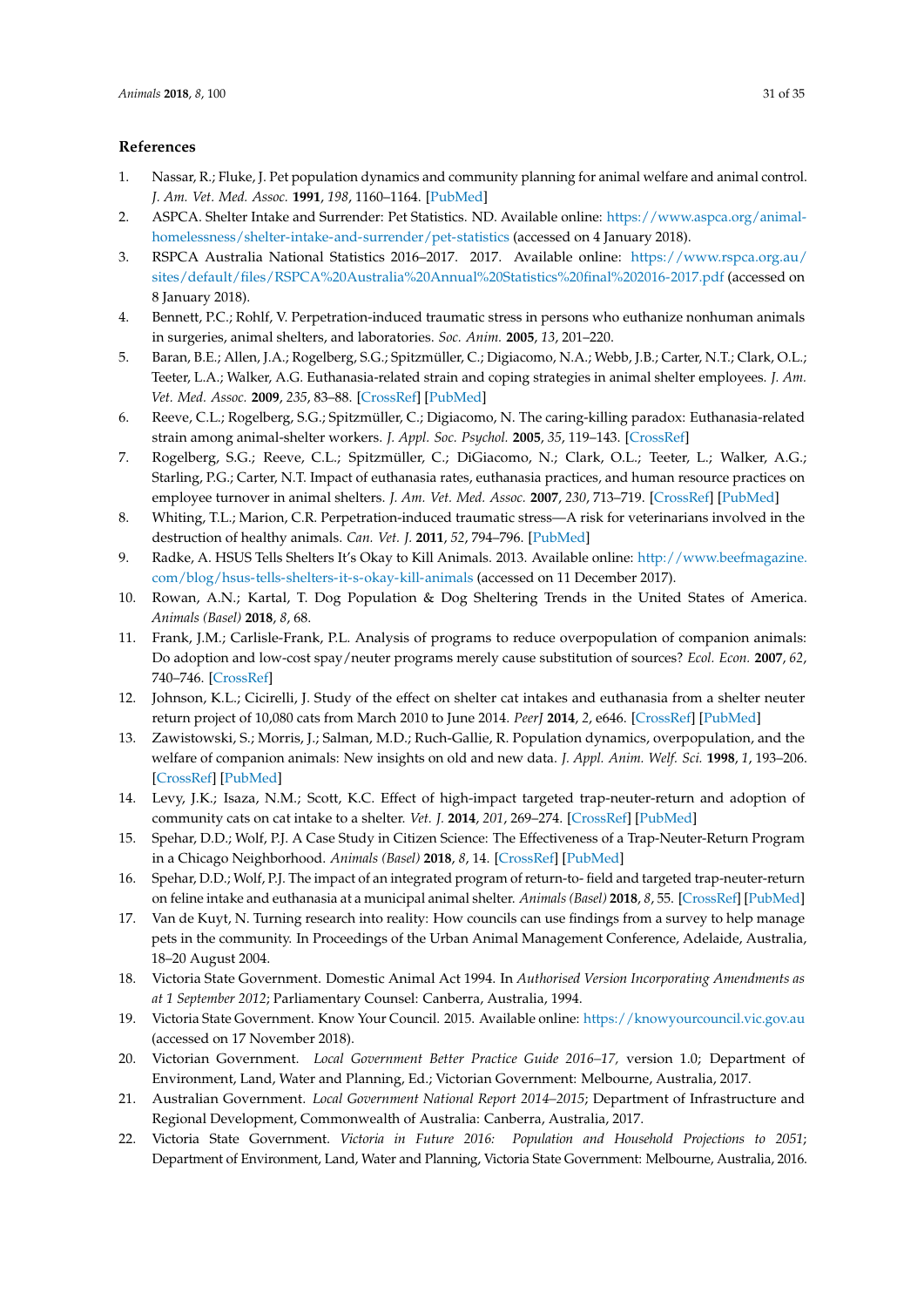- <span id="page-31-24"></span><span id="page-31-0"></span>23. Animal Medicines Australia. Pet Ownership in Australia 2016. 2016 06/11/2017. Available online: [http://www.abs.](http://www.abs.gov.au/ausstats/abs@.nsf/mf/6227.0) [gov.au/ausstats/abs@.nsf/mf/6227.0](http://www.abs.gov.au/ausstats/abs@.nsf/mf/6227.0) (accessed on 12 November 2017).
- <span id="page-31-1"></span>24. Victoria State Government. Things You Should Know about Shelters and Pounds. ND. Available online: [http://agriculture.vic.gov.au/pets/domestic-animal-businesses/shelters-and-pounds/things-you-should-know](http://agriculture.vic.gov.au/pets/domestic-animal-businesses/shelters-and-pounds/things-you-should-know-about-shelters-and-pounds)[about-shelters-and-pounds](http://agriculture.vic.gov.au/pets/domestic-animal-businesses/shelters-and-pounds/things-you-should-know-about-shelters-and-pounds) (accessed on 9 January 2018).
- <span id="page-31-2"></span>25. Shelter Animals Count. Participating Shelters. 2017. Available online: [https://www.shelteranimalscount.](https://www.shelteranimalscount.org/home) [org/home](https://www.shelteranimalscount.org/home) (accessed on 6 May 2017).
- <span id="page-31-4"></span><span id="page-31-3"></span>26. Anonymous. Ending euthanasia. *Vet. Econ.* **2006**, *47*, 10.
- 27. Marsh, P. *Replacing Myth with Math: Using Evidence-Based Programs to Eradicate Shelter Overpopulation*; Town and Country Reprographics, Inc.: Concord, NH, USA, 2010.
- <span id="page-31-5"></span>28. Downtown Dog Rescue. Shelter Intervention Program (SIP). 2016. Available online: [http://downtowndogrescue.](http://downtowndogrescue.org/programs/shelter-intervention-program/) [org/programs/shelter-intervention-program/](http://downtowndogrescue.org/programs/shelter-intervention-program/) (accessed on 16 March 2018).
- <span id="page-31-6"></span>29. Weiss, E.; Slater, M.; Garrison, L.; Drain, N.; Dolan, E.; Scarlett, J.M.; Zawistowski, S.L. Large Dog Relinquishment to Two Municipal Facilities in New York City and Washington, D.C.: Identifying Targets for Intervention. *Animals (Basel)* **2014**, *4*, 409–433. [\[CrossRef\]](http://dx.doi.org/10.3390/ani4030409) [\[PubMed\]](http://www.ncbi.nlm.nih.gov/pubmed/26480315)
- <span id="page-31-7"></span>30. Kerr, C.A.; Rand, J.; Morton, J.M.; Reid, R.; Paterson, M. Changes associated with improved outcomes for cats entering RSPCA Queensland shelters between 2011 and 2016. *Animals* **2018**, *8*, 95. [\[CrossRef\]](http://dx.doi.org/10.3390/ani8060095) [\[PubMed\]](http://www.ncbi.nlm.nih.gov/pubmed/29895814)
- <span id="page-31-8"></span>31. Animal Welfare League. Why Is There a Cost for Adoptions? 2017. Available online: [https://awl.org.au/](https://awl.org.au/about-awl/about-us/faqs) [about-awl/about-us/faqs](https://awl.org.au/about-awl/about-us/faqs) (accessed on 11 September 2017).
- <span id="page-31-9"></span>32. Scarlett, J.; Johnston, N. Impact of a subsidized spay neuter clinic on impoundments and euthanasia in a community shelter and on service and complaint calls to animal control. *J. Appl. Anim. Welf. Sci.* **2012**, *15*, 53–69. [\[CrossRef\]](http://dx.doi.org/10.1080/10888705.2012.624902) [\[PubMed\]](http://www.ncbi.nlm.nih.gov/pubmed/22233215)
- <span id="page-31-10"></span>33. White, S.C.; Jefferson, E.; Levy, J.K. Impact of publicly sponsored neutering programs on animal population dynamics at animal shelters: The new hampshire and austin experiences. *J. Appl. Anim. Welf. Sci.* **2010**, *13*, 191–212. [\[CrossRef\]](http://dx.doi.org/10.1080/10888700903579903) [\[PubMed\]](http://www.ncbi.nlm.nih.gov/pubmed/20563902)
- <span id="page-31-11"></span>34. Kass, P.H.; Johnson, K.L.; Weng, H.Y. Evaluation of animal control measures on pet demographics in Santa Clara County, California, 1993–2006. *PeerJ* **2013**, *1*, e18. [\[CrossRef\]](http://dx.doi.org/10.7717/peerj.18) [\[PubMed\]](http://www.ncbi.nlm.nih.gov/pubmed/23638352)
- <span id="page-31-12"></span>35. Alberthsen, C. The Australian Excess Cat Population: An Exploration of Cat Admissions and Outcomes to RSPCA Shelters. Ph.D. Thesis, University of Queensland, Brisbane, Australia, 2014.
- <span id="page-31-13"></span>36. The Humane Society of the United States. Pets for Life. 2018. Available online: [http://www.humanesociety.](http://www.humanesociety.org/about/departments/pets-for-life/) [org/about/departments/pets-for-life/](http://www.humanesociety.org/about/departments/pets-for-life/) (accessed on 31 May 2018).
- <span id="page-31-14"></span>37. Weiss, E.; Mohan-Gibbons, H.; Zawistowski, S.L. *Animal Behaviour for Shelter Veterinarians and Staff*; Wiley Blackwell: Ames, IA, USA, 2015.
- <span id="page-31-15"></span>38. Huang, L.; Coradini, M.; Rand, J.; Morton, J.; Albrecht, K.; Wasson, B.; Robertson, D. Search Methods Used to Locate Missing Cats and Locations Where Missing Cats Are Found. *Animals* **2018**, *8*, 5. [\[CrossRef\]](http://dx.doi.org/10.3390/ani8010005) [\[PubMed\]](http://www.ncbi.nlm.nih.gov/pubmed/29301322)
- <span id="page-31-16"></span>39. Weiss, E.; Lord, L.K.; Slater, M. Frequency of lost dogs and cats in the united states and the methods used to locate them. *Animals* **2012**, *2*, 301–315. [\[CrossRef\]](http://dx.doi.org/10.3390/ani2020301)
- <span id="page-31-17"></span>40. RSPCA. Report on Animal Outcomes 2015–2016. 2017. Available online: [https://www.rspca.org.](https://www.rspca.org.au/sites/default/files/RSPCA%20Report%20on%20animal%20outcomes%202015-2016.pdf) [au/sites/default/files/RSPCA%20Report%20on%20animal%20outcomes%202015-2016.pdf](https://www.rspca.org.au/sites/default/files/RSPCA%20Report%20on%20animal%20outcomes%202015-2016.pdf) (accessed on 3 February 2018).
- <span id="page-31-18"></span>41. Lord, L.K.; Ingwersen, W.; Gray, J.L.; Wintz, D.J. Characterization of animals with microchips entering animal shelters. *J. Am. Vet. Med. Assoc.* **2009**, *235*, 160–167. [\[CrossRef\]](http://dx.doi.org/10.2460/javma.235.2.160) [\[PubMed\]](http://www.ncbi.nlm.nih.gov/pubmed/19601734)
- <span id="page-31-19"></span>42. Lancaster, E.; Rand, J.; Collecott, S.; Paterson, M. Problems Associated with the Microchip Data of Stray Dogs and Cats Entering RSPCA Queensland Shelters. *Animals (Basel)* **2015**, *5*, 332–348. [\[CrossRef\]](http://dx.doi.org/10.3390/ani5020332) [\[PubMed\]](http://www.ncbi.nlm.nih.gov/pubmed/26479238)
- <span id="page-31-20"></span>43. Goodwin, K.; Rand, J.; Morton, J.; Uthappa, V.; Walduck, R. Email Reminders Increase the Frequency That Pet Owners Update Their Microchip Information. *Animals* **2018**, *8*, 20. [\[CrossRef\]](http://dx.doi.org/10.3390/ani8020020) [\[PubMed\]](http://www.ncbi.nlm.nih.gov/pubmed/29385095)
- <span id="page-31-21"></span>44. Animal Health Alliance. *Pet Ownership in Australia 2013*; Animal Health Alliance (Australia) Ltd.: Canberra, Australia, 2013; p. 96.
- <span id="page-31-22"></span>45. Zito, S.; Vankan, D.; Bennett, P.; Paterson, M.; Phillips, C.J.C. Cat Ownership Perception and Caretaking Explored in an Internet Survey of People Associated with Cats. *PLoS ONE* **2015**, *10*, e0133293. [\[CrossRef\]](http://dx.doi.org/10.1371/journal.pone.0133293) [\[PubMed\]](http://www.ncbi.nlm.nih.gov/pubmed/26218243)
- <span id="page-31-23"></span>46. Toukhsati, S.R.; Bennett, P.C.; Coleman, G.J. Behaviours and attitudes towards semi-owned cats. *Anthrozoos* **2007**, *20*, 131–142. [\[CrossRef\]](http://dx.doi.org/10.2752/175303707X207927)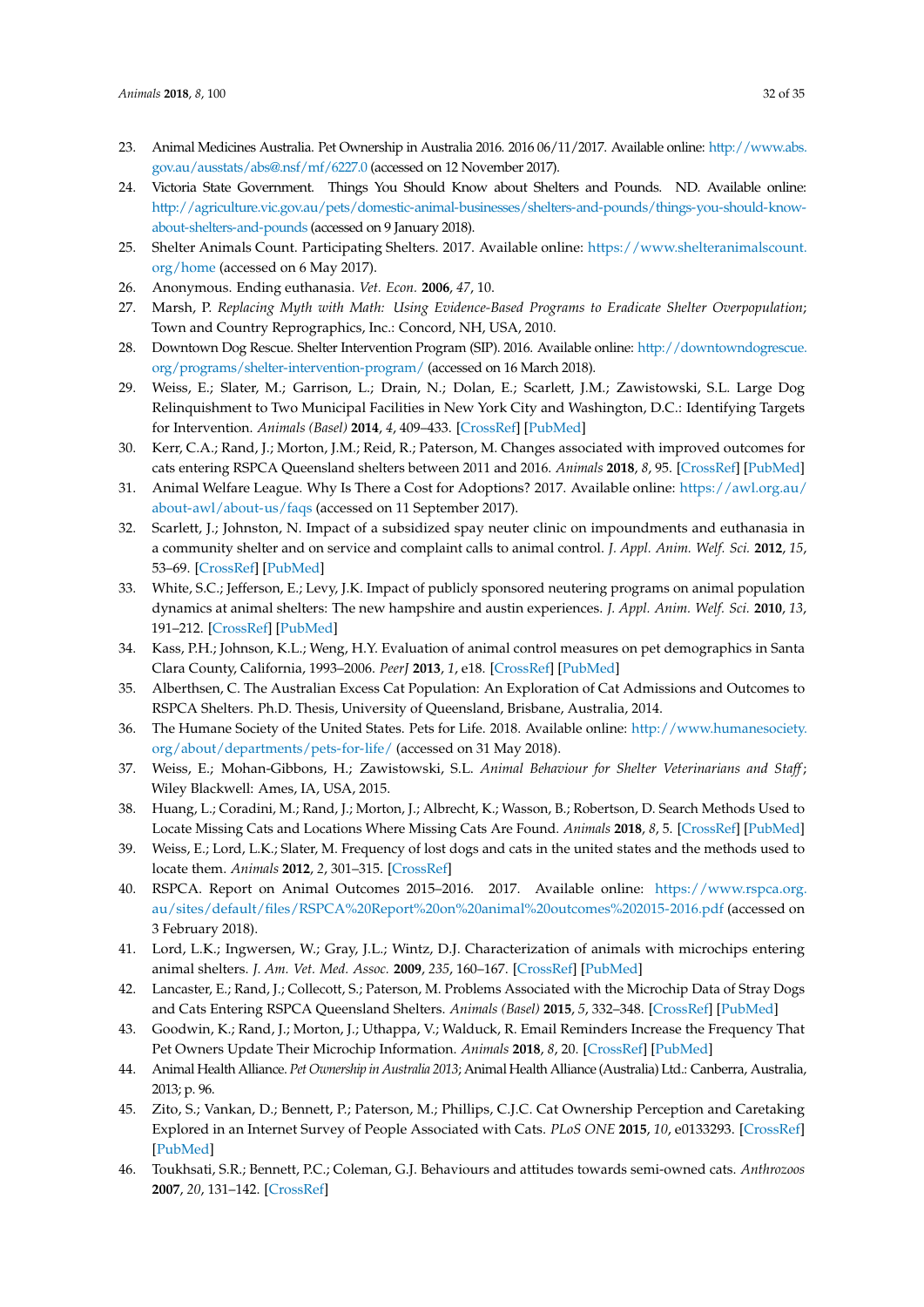- <span id="page-32-0"></span>47. Rand, J.; Fisher, G.; Lamb, K.; Hayward, A. Public opinions on strategies for managing stray cats and predictors of opposition to trap-neuter and return in Brisbane, Australia. 2018; submitted.
- <span id="page-32-1"></span>48. Dale, A.R.; Salinsky, J.; Ladyman, R.; Harvey, L.; Jolly, S.; Leong, J.; Farrow, A.; Trippett, V.; Murphy, D.; Walker, J.K. The comparative welfare status of owned, managed stray and unmanaged stray cats. In Proceedings of the 6th National G2Z Summit & Workshops, Gold Coast, Australia, 16–19 September 2015.
- <span id="page-32-2"></span>49. Zito, S.; Paterson, M.; Morton, J.; Vankan, D.; Bennett, P.; Rand, J.; Phillips, C.J. Surrenderers' relationships with cats admitted to four australian animal shelters. *Animals* **2018**, *8*, 23. [\[CrossRef\]](http://dx.doi.org/10.3390/ani8020023) [\[PubMed\]](http://www.ncbi.nlm.nih.gov/pubmed/29414867)
- <span id="page-32-3"></span>50. Chua, D.; Rand, J.; Morton, J. Surrendered and Stray Dogs in Australia—Estimation of Numbers Entering Municipal Pounds, Shelters and Rescue Groups and Their Outcomes. *Animals* **2017**, *7*, 50. [\[CrossRef\]](http://dx.doi.org/10.3390/ani7070050) [\[PubMed\]](http://www.ncbi.nlm.nih.gov/pubmed/28704949)
- <span id="page-32-4"></span>51. Miller, L.; Hurley, K. *Infectious Disease Management in Animal Shelters*; Wiley-Blackwell: Ames, IA, USA, 2009.
- <span id="page-32-5"></span>52. Lechner, E.S.; Crawford, P.C.; Levy, J.K.; Edinboro, C.H.; Dubovi, E.J.; Caligiuri, R. Prevalence of protective antibody titers for canine distemper virus and canine parvovirus in dogs entering a Florida animal shelter. *J. Am. Vet. Med. Assoc.* **2010**, *236*, 1317–1321. [\[CrossRef\]](http://dx.doi.org/10.2460/javma.236.12.1317) [\[PubMed\]](http://www.ncbi.nlm.nih.gov/pubmed/20550446)
- <span id="page-32-6"></span>53. Newbury, S.; Blinn, M.K.; Bushby, P.A.; Cox, C.B.; Dinnage, J.D.; Griffin, B.; Hurley, K.F.; Isaza, N.; Jones, W.; Miller, L.; et al. *Guidelines for Standards of Care in Animal Shelters*; Association of Shelter Veterinarians: Apex, NC, USA, 2010.
- <span id="page-32-7"></span>54. Carmichael, L.E.; Joubert, J.C.; Pollock, R.V. A modified live canine parvovirus vaccine. II. Immune response. *Cornell Vet.* **1983**, *73*, 13–29. [\[PubMed\]](http://www.ncbi.nlm.nih.gov/pubmed/6337780)
- <span id="page-32-8"></span>55. Miller, L.; Zawistowski, S.L. *Shelter Medicine for Veterinarians and Staff*; Wiley-Blackwell: Ames, IA, USA, 2013; Volume 2.
- <span id="page-32-9"></span>56. Barnette, B. Foster Care Volunteers Are Lifesavers. 2009. Available online: [http://www.maddiesfund.org/](http://www.maddiesfund.org/foster-care-volunteers-are-lifesavers.htm?p=topic91) [foster-care-volunteers-are-lifesavers.htm?p=topic91](http://www.maddiesfund.org/foster-care-volunteers-are-lifesavers.htm?p=topic91) (accessed on 29 October 2014).
- <span id="page-32-10"></span>57. Patronek, G.J.; Beck, A.M.; Glickman, L.T. Dynamics of dog and cat populations in a community. *J. Am. Vet. Med. Assoc.* **1997**, *210*, 637–642. [\[PubMed\]](http://www.ncbi.nlm.nih.gov/pubmed/9054991)
- <span id="page-32-11"></span>58. Lord, L.K.; Wittum, T.E.; Ferketich, A.K.; Funk, J.A.; Rajala-Schultz, P.J. Search and identification methods that people use to find owners of lost pets. *J. Am. Vet. Med. Assoc.* **2007**, *230*, 1835–1840. [\[CrossRef\]](http://dx.doi.org/10.2460/javma.230.12.1835) [\[PubMed\]](http://www.ncbi.nlm.nih.gov/pubmed/17571985)
- <span id="page-32-12"></span>59. Slater, M.; Garrison, L.; Miller, K.; Weiss, E.; Makolinski, K.; Drain, N.; Mirontshuk, A. Practical Physical and Behavioral Measures to Assess the Socialization Spectrum of Cats in a Shelter-Like Setting during a Three Day Period. *Animals (Basel)* **2013**, *3*, 1162–1193. [\[CrossRef\]](http://dx.doi.org/10.3390/ani3041162) [\[PubMed\]](http://www.ncbi.nlm.nih.gov/pubmed/26479757)
- <span id="page-32-13"></span>60. Tan, K.; Rand, J.; Morton, J. Trap-Neuter-Return Activities in Urban Stray Cat Colonies in Australia. *Animals (Basel)* **2017**, *7*, 46. [\[CrossRef\]](http://dx.doi.org/10.3390/ani7060046) [\[PubMed\]](http://www.ncbi.nlm.nih.gov/pubmed/28574465)
- <span id="page-32-14"></span>61. Kilgour, R.J.; Lopez, R.R.; Pierce, B.L. Estimating free-roaming cat populations and the effects of one year Trap-Neuter-Return management effort in a highly urban area. *Urban Ecosyst.* **2016**, *20*, 207–216. [\[CrossRef\]](http://dx.doi.org/10.1007/s11252-016-0583-8)
- 62. Lohr, C.; Lepczyk, C.; Cox, L. Identifying people's most preferred management technique for feral cats in Hawaii. *Hum. Wildl. Interact.* **2014**, *8*, 56–66.
- <span id="page-32-15"></span>63. Longcore, T.; Rich, C.; Sullivan, L.M. Critical assessment of claims regarding management of feral cats by trap-neuter-return. *Conserv. Biol.* **2009**, *23*, 887–894. [\[CrossRef\]](http://dx.doi.org/10.1111/j.1523-1739.2009.01174.x) [\[PubMed\]](http://www.ncbi.nlm.nih.gov/pubmed/19245489)
- <span id="page-32-16"></span>64. Levy, J.K.; Gale, D.W.; Gale, L.A. Evaluation of the effect of a long-term trap-neuter-return and adoption program on a free-roaming cat population. *J. Am. Vet. Med. Assoc.* **2003**, *222*, 42–46. [\[CrossRef\]](http://dx.doi.org/10.2460/javma.2003.222.42) [\[PubMed\]](http://www.ncbi.nlm.nih.gov/pubmed/12523478)
- <span id="page-32-17"></span>65. Spehar, D.D.; Wolf, P.J. An Examination of an Iconic Trap-Neuter-Return Program: The Newburyport, Massachusetts Case Study. *Animals (Basel)* **2017**, *7*, 81. [\[CrossRef\]](http://dx.doi.org/10.3390/ani7110081) [\[PubMed\]](http://www.ncbi.nlm.nih.gov/pubmed/29088106)
- <span id="page-32-18"></span>66. The Humane Society of the United States. *Managing Community Cats: A Guide for Municipal Leaders*; The Humane Society of the United States: Washington, DC, USA, 2014.
- <span id="page-32-19"></span>67. Castillo, D.; Clark, A.L. Trap/neuter/release methods ineffective in controlling 'domestic' cat colonies on public lands. *Nat. Areas J.* **2003**, *23*, 247–253.
- 68. Foley, P.; Foley, J.E.; Levym, J.K.; Paik, T. Analysis of the impact of trap-neuter-return programs on populations of feral cats. *J. Am. Vet. Med. Assoc.* **2005**, *227*, 1775–1781. [\[CrossRef\]](http://dx.doi.org/10.2460/javma.2005.227.1775) [\[PubMed\]](http://www.ncbi.nlm.nih.gov/pubmed/16342526)
- <span id="page-32-20"></span>69. Gunther, I.; Finkler, H.; Terkel, J. Demographic differences between urban feeding groups of neutered and sexually intact free-roaming cats following a trap-neuter-return procedure. *J. Am. Vet. Med. Assoc.* **2011**, *238*, 1134–1140. [\[CrossRef\]](http://dx.doi.org/10.2460/javma.238.9.1134) [\[PubMed\]](http://www.ncbi.nlm.nih.gov/pubmed/21529235)
- <span id="page-32-21"></span>70. Australian Veterinary Association. Management of Cats in Australia. 2016. Available online: [http://www.](http://www.ava.com.au/policy/132-management-cats-australia) [ava.com.au/policy/132-management-cats-australia](http://www.ava.com.au/policy/132-management-cats-australia) (accessed on 3 July 2016).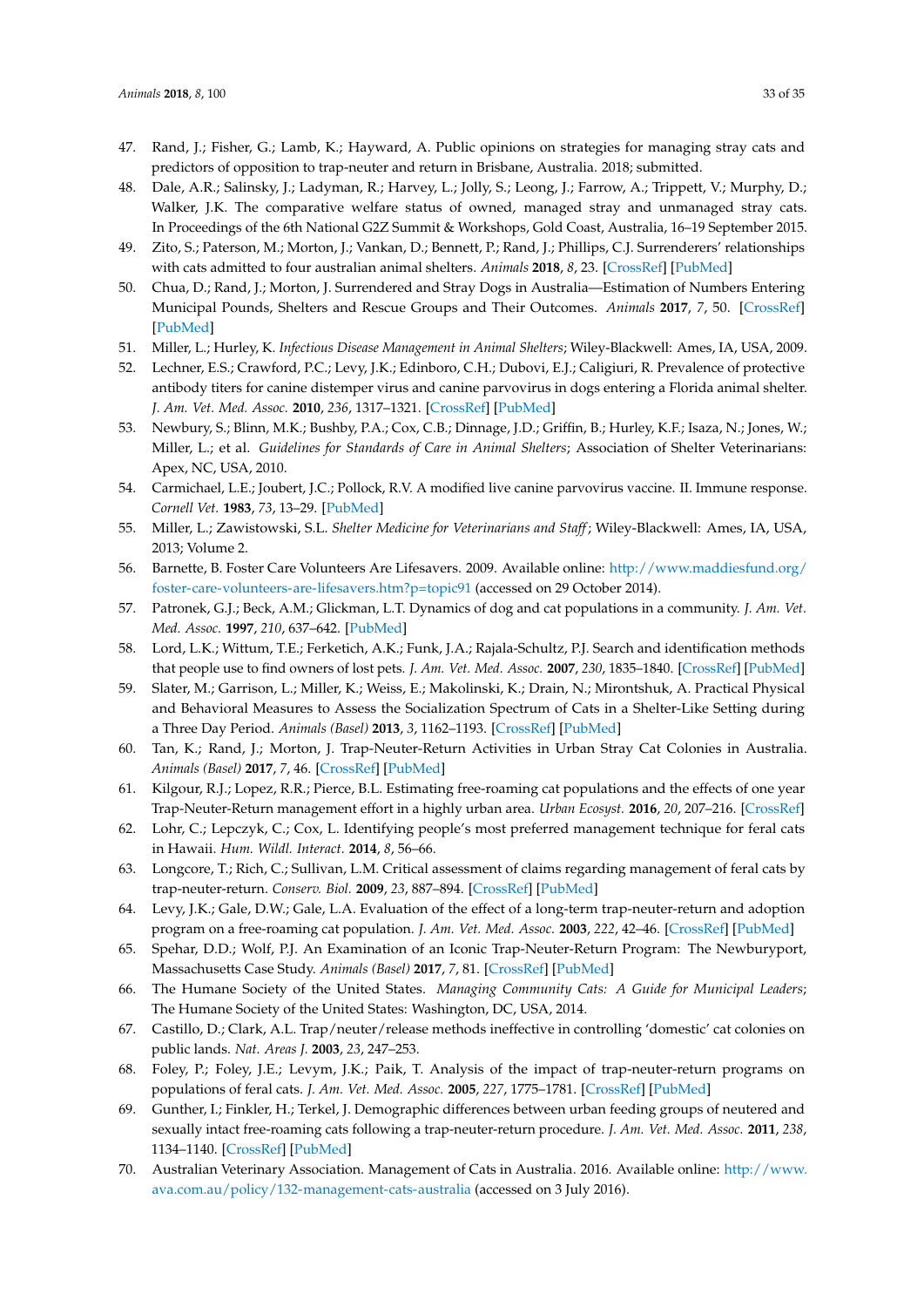- <span id="page-33-0"></span>71. Swarbrick, H.; Rand, J. Application of a Protocol Based on Trap-Neuter-Return (TNR) to Manage Unowned Urban Cats on an Australian University Campus. *Animals* **2018**, *8*, 77. [\[CrossRef\]](http://dx.doi.org/10.3390/ani8050077) [\[PubMed\]](http://www.ncbi.nlm.nih.gov/pubmed/29772788)
- <span id="page-33-1"></span>72. Scott, K.C.; Levy, J.K.; Crawford, P.C. Characteristics of free-roaming cats evaluated in a trap-neuter-return program. *J. Am. Vet. Med. Assoc.* **2002**, *221*, 1136–1138. [\[CrossRef\]](http://dx.doi.org/10.2460/javma.2002.221.1136) [\[PubMed\]](http://www.ncbi.nlm.nih.gov/pubmed/12387382)
- <span id="page-33-2"></span>73. Doherty, T.S.; Dickman, C.R.; Johnson, C.N.; Legge, S.M.; Ritchie, E.G.; Woinarski, J.C.Z. Impacts and management of feral catsFelis catusin Australia. *Mamm. Rev.* **2017**, *47*, 83–97. [\[CrossRef\]](http://dx.doi.org/10.1111/mam.12080)
- <span id="page-33-3"></span>74. Lilith, M.; Calver, M.; Garkaklis, M. Do cat restrictions lead to increased species diversity or abundance of small and medium-sized mammals in remnant urban bushland? *Pac. Conserv. Biol.* **2010**, *16*, 162. [\[CrossRef\]](http://dx.doi.org/10.1071/PC100162)
- <span id="page-33-4"></span>75. Maclagan, S.J.; Coates, T.; Ritchie, E.G. Don't judge habitat on its novelty: Assessing the value of novel habitats for an endangered mammal in a peri-urban landscape. *Biol. Conserv.* **2018**, *223*, 11–18. [\[CrossRef\]](http://dx.doi.org/10.1016/j.biocon.2018.04.022)
- <span id="page-33-5"></span>76. Kays, R.W.; Dewan, A.A. Ecological impact of inside/outside house cats around a suburban nature preserve. *Anim. Conserv.* **2004**, *7*, 273–283. [\[CrossRef\]](http://dx.doi.org/10.1017/S1367943004001489)
- <span id="page-33-6"></span>77. Grayson, J.; Calver, M.; Lymbery, A. Species richness and community composition of passerine birds in suburban Perth: Is predation by pet cats the most important factor? In *Pest or Guest: The Zoology of Overabundance*; Lunny, D., Ed.; Royal Zoological Society of New South Wales: Mosman, NSW, Australia, 2007; pp. 195–207.
- <span id="page-33-7"></span>78. Franklin, M.J.; Rand, J.S.; Marston, L.; Morton, J. Prey captured by domestic cats and domestic dogs in Australia: A premininary study. 2018; submitted.
- <span id="page-33-8"></span>79. Dufty, A.C. Population demography of the eastern barred bandicoot (*Perameles gunnii*) at Hamilton, Victoria. *Wildl. Res.* **1994**, *21*, 445. [\[CrossRef\]](http://dx.doi.org/10.1071/WR9940445)
- <span id="page-33-9"></span>80. Bamford, M.; Calver, M. Cat Predation and Suburban Lizards: A 22 Year Study at a Suburban Australian Property. *Open Conserv. Biol. J.* **2012**, *6*, 25–29. [\[CrossRef\]](http://dx.doi.org/10.2174/1874839201206010025)
- <span id="page-33-10"></span>81. Beckerman, A.P.; Boots, M.; Gaston, K.J. Urban bird declines and the fear of cats. *Anim. Conserv.* **2007**, *10*, 320–325. [\[CrossRef\]](http://dx.doi.org/10.1111/j.1469-1795.2007.00115.x)
- <span id="page-33-11"></span>82. Van Heezik, Y.; Smyth, A.; Adams, A.; Gordon, J. Do domestic cats impose an unsustainable harvest on urban bird populations? *Biol. Conserv.* **2010**, *143*, 121–130. [\[CrossRef\]](http://dx.doi.org/10.1016/j.biocon.2009.09.013)
- <span id="page-33-12"></span>83. Matthews, A.; Dickman, C.R.; Major, R.E. The influence of fragment size and edge on nest predation in urban bushland. *Ecography* **1999**, *22*, 349–356. [\[CrossRef\]](http://dx.doi.org/10.1111/j.1600-0587.1999.tb00572.x)
- <span id="page-33-13"></span>84. Baker, P.J.; Molony, S.E.; Stone, E.; Cuthill, I.C.; Harris, S. Cats about town: Is predation by free-ranging pet cats felis catus likely to affect urban bird populations? *Ibis* **2008**, *150*, 86–99. [\[CrossRef\]](http://dx.doi.org/10.1111/j.1474-919X.2008.00836.x)
- <span id="page-33-14"></span>85. Moller, A.P.; Erritzoe, J. Predation against birds with low immunocompetence. *Oecologia* **2000**, *122*, 500–504. [\[CrossRef\]](http://dx.doi.org/10.1007/s004420050972) [\[PubMed\]](http://www.ncbi.nlm.nih.gov/pubmed/28308342)
- <span id="page-33-15"></span>86. Australian Associated Press. Cats kill 1 million Australian birds a day, study shows. *The Guardian*. 4 October 2017. Available online: [https://www.theguardian.com/lifeandstyle/2017/oct/04/cats-kill-](https://www.theguardian.com/lifeandstyle/2017/oct/04/cats-kill-1-million-australian-birds-a-day-study-shows)[1-million-australian-birds-a-day-study-shows](https://www.theguardian.com/lifeandstyle/2017/oct/04/cats-kill-1-million-australian-birds-a-day-study-shows) (accessed on 1 March 2018).
- <span id="page-33-16"></span>87. Lazenby, B.T.; Mooney, N.J.; Dickman, C.R. Effects of low-level culling of feral cats in open populations: A case study from the forests of southern Tasmania. *Wildl. Res.* **2014**, *41*, 407. [\[CrossRef\]](http://dx.doi.org/10.1071/WR14030)
- <span id="page-33-17"></span>88. Centers for Disease Control and Prevention. Healthy Pets, Healthy People. 2016. Available online: [https://www.cdc.](https://www.cdc.gov/healthypets/pets/cats.html) [gov/healthypets/pets/cats.html](https://www.cdc.gov/healthypets/pets/cats.html) (accessed on 21 January 2018).
- <span id="page-33-18"></span>89. Taetzsch, S.J.; Bertke, A.S.; Gruszynski, K.R. Zoonotic disease transmission associated with feral cats in a metropolitan area: A geospatial analysis. *Zoonoses Public Health* **2018**, *65*, 412–419. [\[CrossRef\]](http://dx.doi.org/10.1111/zph.12449) [\[PubMed\]](http://www.ncbi.nlm.nih.gov/pubmed/29423934)
- <span id="page-33-19"></span>90. Chomel, B.B. Emerging and Re-Emerging Zoonoses of Dogs and Cats. *Animals (Basel)* **2014**, *4*, 434–445. [\[CrossRef\]](http://dx.doi.org/10.3390/ani4030434) [\[PubMed\]](http://www.ncbi.nlm.nih.gov/pubmed/26480316)
- <span id="page-33-20"></span>91. Ding, H.; Gao, Y.-M.; Deng, Y.; Lamberton, P.H.L.; Lu, D.-B. A systematic review and meta-analysis of the seroprevalence of Toxoplasma gondii in cats in mainland China. *Parasit. Vectors* **2017**, *10*, 27. [\[CrossRef\]](http://dx.doi.org/10.1186/s13071-017-1970-6) [\[PubMed\]](http://www.ncbi.nlm.nih.gov/pubmed/28086987)
- <span id="page-33-22"></span>92. Dubey, J.P.; Hoover, E.A.; Walls, K.W. Effect of age and sex on the acquisition of immunity to toxoplasmosis in cats. *J. Protozool.* **1977**, *24*, 184–186. [\[CrossRef\]](http://dx.doi.org/10.1111/j.1550-7408.1977.tb05302.x) [\[PubMed\]](http://www.ncbi.nlm.nih.gov/pubmed/864622)
- <span id="page-33-21"></span>93. Must, K.; Lassen, B.; Jokelainen, P. Seroprevalence of and Risk Factors for Toxoplasma gondii Infection in Cats in Estonia. *Vector Borne Zoonotic Dis.* **2015**, *15*, 597–601. [\[CrossRef\]](http://dx.doi.org/10.1089/vbz.2015.1809) [\[PubMed\]](http://www.ncbi.nlm.nih.gov/pubmed/26394196)
- <span id="page-33-23"></span>94. De Boer, J.N. Dominance relations in pairs of domestic cats. *Behav. Process.* **1977**, *2*, 227–242. [\[CrossRef\]](http://dx.doi.org/10.1016/0376-6357(77)90027-4)